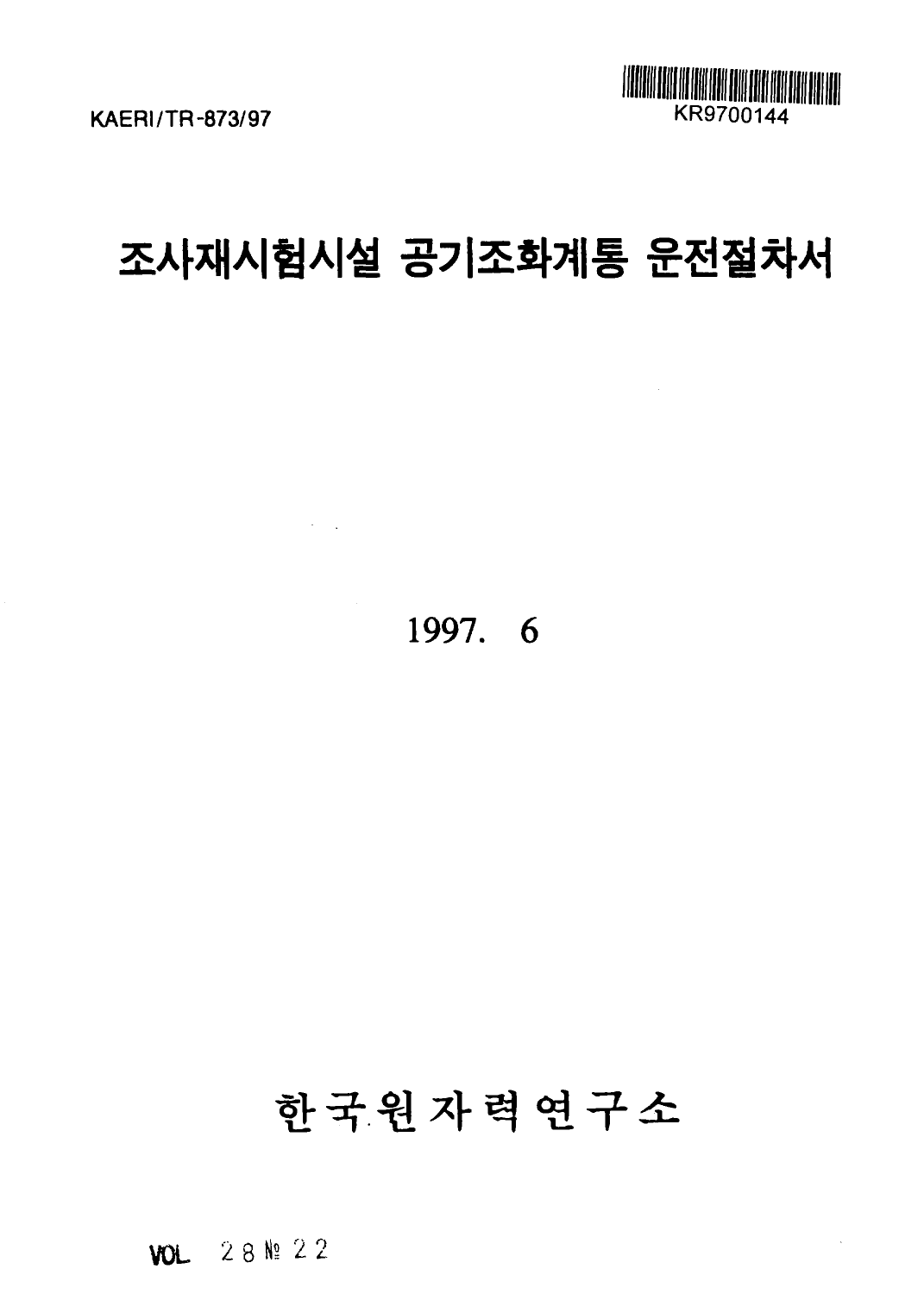# 조사재시험시설 공기조화계통 운전절차서

**1997. 6**

한국원자력연구소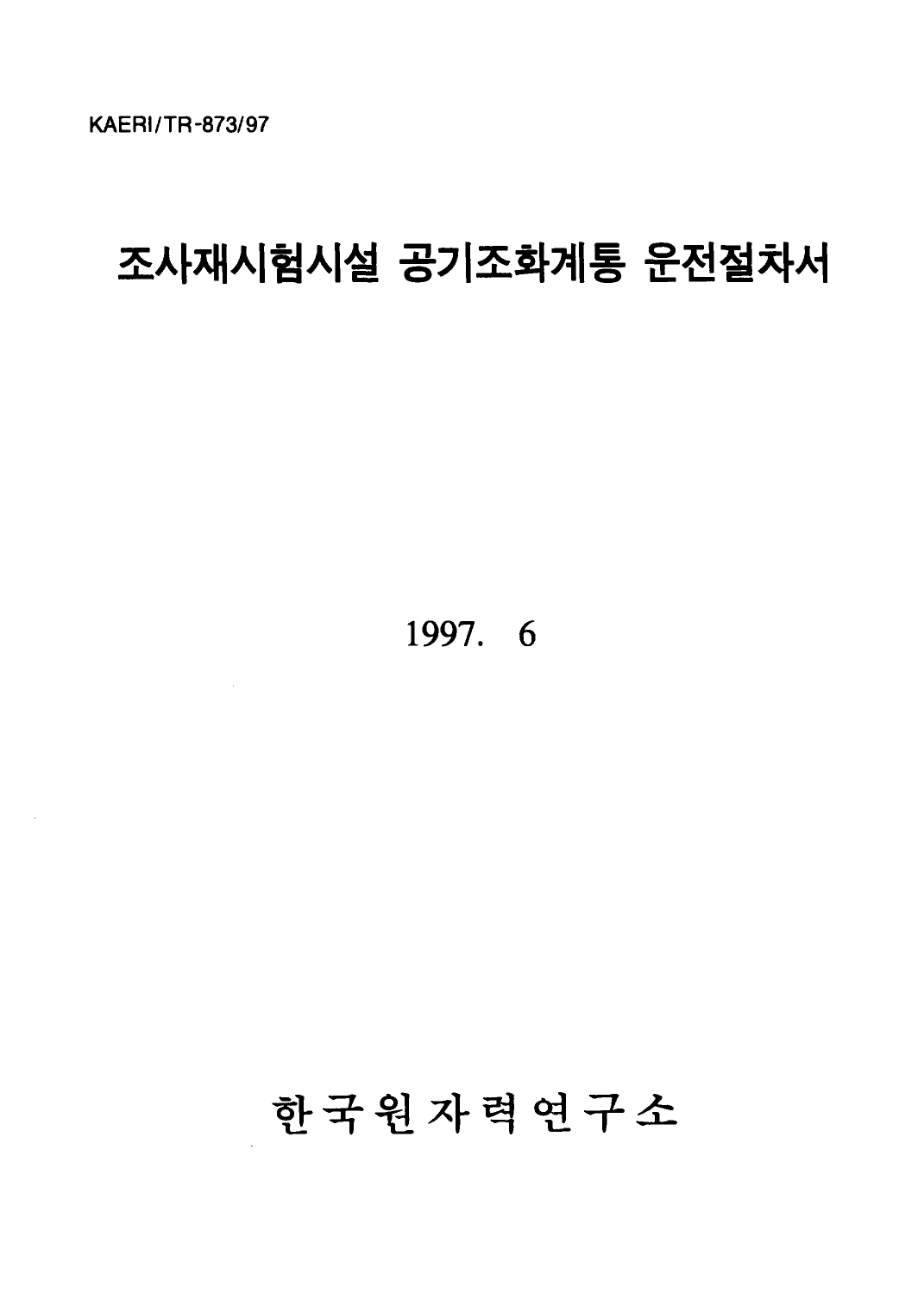# 제출문

한국원자력연구소장 귀하

 $\mathbf{L}^{\mathbf{r}}$ 

본 보고서를 "조사재시험시설 공기조화계통 운전절차서"에 관한 기술보고서로 제 춤합니다.

# 1997.6

주저자 : 조사재시험시설운영분야 선임기술원 백 상열 공저자 : 조사재시험시설운영분야 선임연구원 박 대규 선임연구원 안 상복 선임연구원 주 용선

감수위원: 방사성폐기물처리시설운영분야

책임연구원 김 길정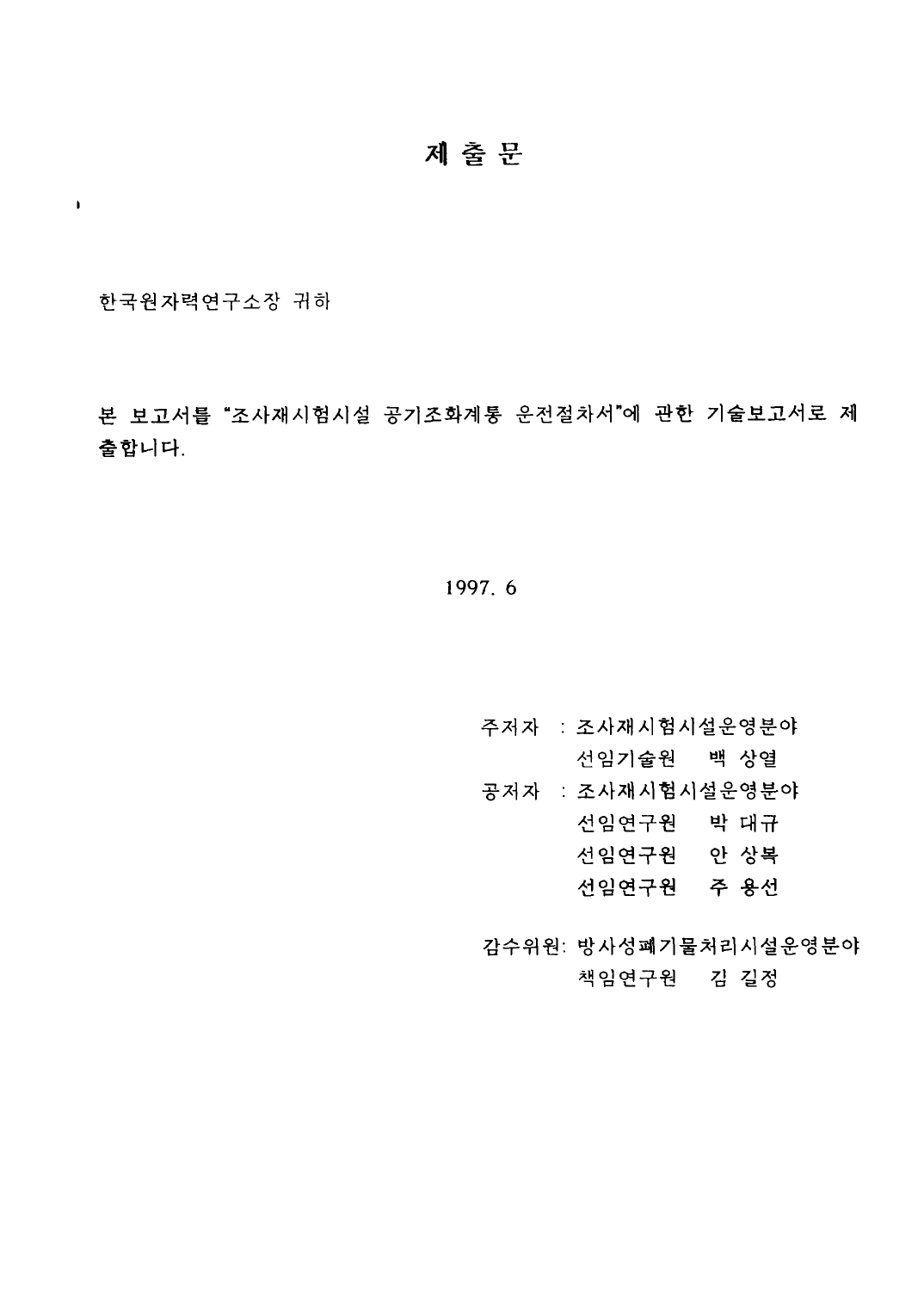# 요 약 문

조사재시험시설의 공기조화 시스템은 최적 작업환경 유지, 오염 공기로부터의 작업 자 보호, 외부 배기로 인한 대기오염 방지에 주 목적이 있다.

조사재시험시설은 방사성 물질을 취급하는 시설로서 공기조화시설은 필수적인 시설 이다. 그러므로 공기조화 시스템에 대한 절차서의 작성은 중요하다.

조사재시험시설 공기조화계통 절차서는 조사재시험시설 공기조화계통의 정상적인 가동 및 정지, 자동 및 수동 운전과 사고시의 조치내용 등 제반 운전 절차를 작성하였 다.

작성된 절차서의 내용은 다음과 같다.

- 공기조화계통 및 관련장치들의 정기점검 : 휀, 냉·난방 코일, 필터, 폐열회수장치 (주간점검에서 년간점검)

- 유지보수 : 휀, 가습장치, 덕트계통

- 풍량측정

- 고성능 필터 (HEPA Filter) 누설시험 : DOP시험, 효율(99.97% 이상)

- 활성탄 필터 (Charcoal Filter) 누설시험 : Halide시험, 효율(99.95% 이상)

- 방사성 필터 교체 : 압력점검 또는 성능시험후

 $\mathbf{i}$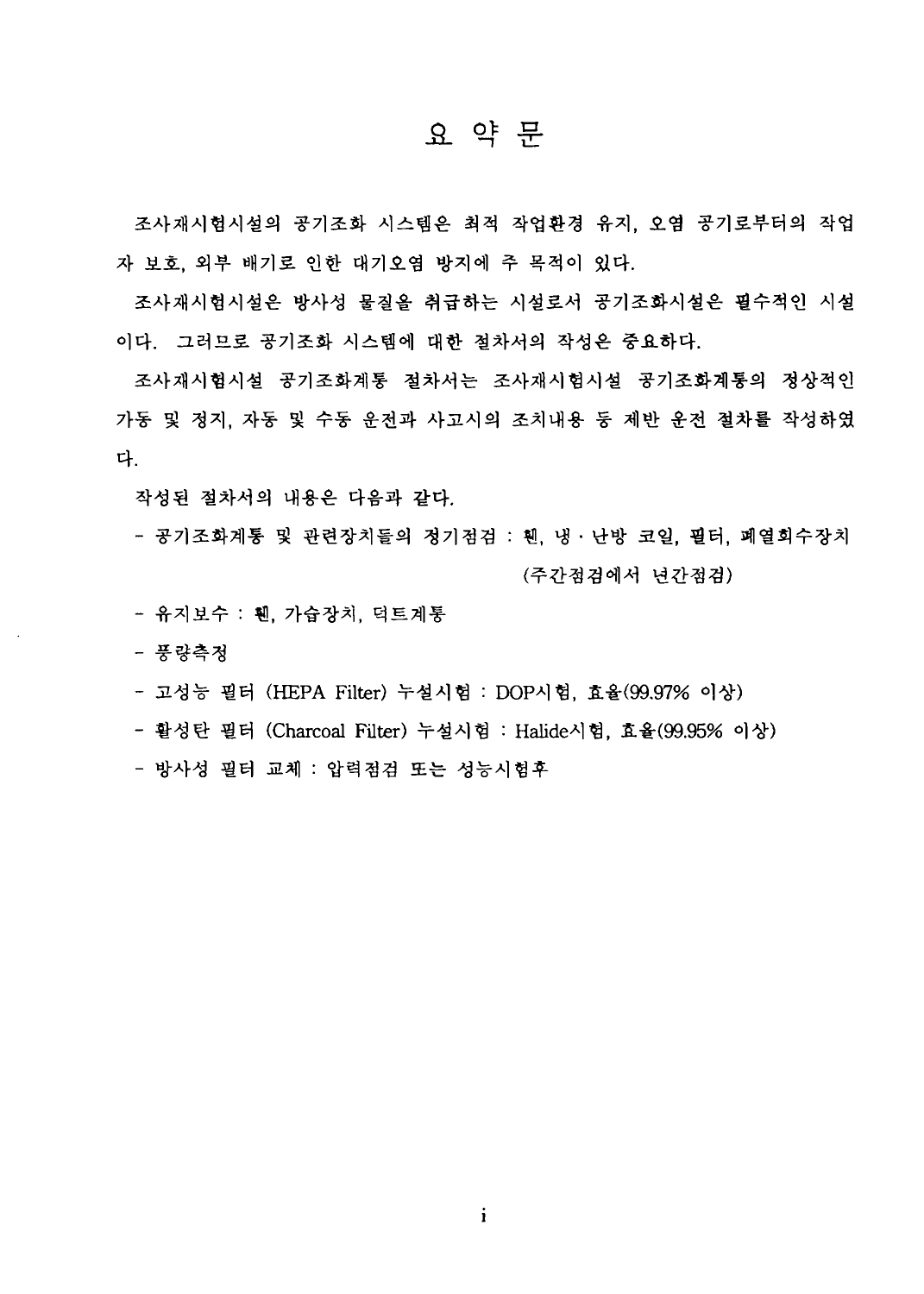# Abstract

Heating Ventilation & Air Conditioning(HVAC) system of Irradiated Material Examination Facility(IMEF) serves to maintain optimum work condition, to protect researchers from polluted air, and to prevent air pollution due to external ventilation.

The HVAC facility is necessary as the IMEF treats radioactive material. Therefore a procedure manual for the HVAC system is important.

The operation manual for HVAC of IMEF is described for the normal operation, and emergency stop, automatic and manual operation, accidental measurement in each operation procedure of IMEF.

The contents of the manual are as followings;

- Periodic test of HVAC system & auxiliary system *'•* Fan, Cooling Heating coil, Filter, Heat recovery unit (weekly to annually)
- Maintenance : Fan, Moisturing apparatus, Duct system
- Air flowrate test
- HEPA filter leak test : DOP test, efficiency (over 99.97%)
- Charcoal filter leak test : Halide test, efficiency (over 99.95%)
- HEPA and charcoal filter exchange : Pressure measurement or After efficiency

test

ii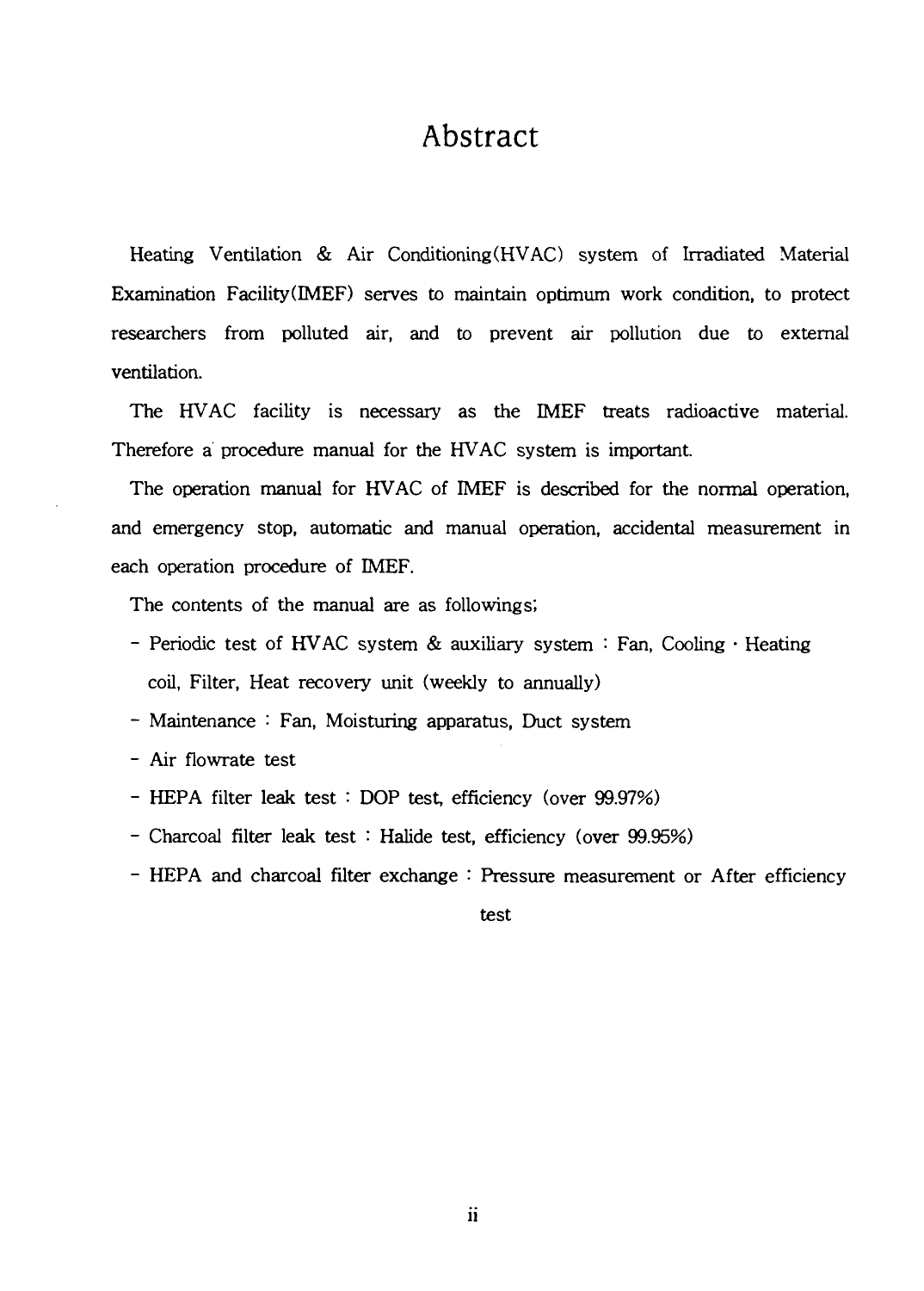|  | 공기조화계통 고성능필터(HEPA Filter) 누설시험절차서(OP-03-H 05)  39         |  |
|--|-----------------------------------------------------------|--|
|  | 공기조화계통 활성탄필터(Charcoal Filter) 누설시험절차서(OP-03-H 06)  47     |  |
|  | 공기조화계통 방사성필터(HEPA & Charcoal Filter) 교체절차서(OP-03-H 07) 54 |  |
|  |                                                           |  |

표목차

| 누설시험 기록지(HEPA Filter) ……………………………………………………………………… 16 |  |
|------------------------------------------------------|--|
|                                                      |  |
|                                                      |  |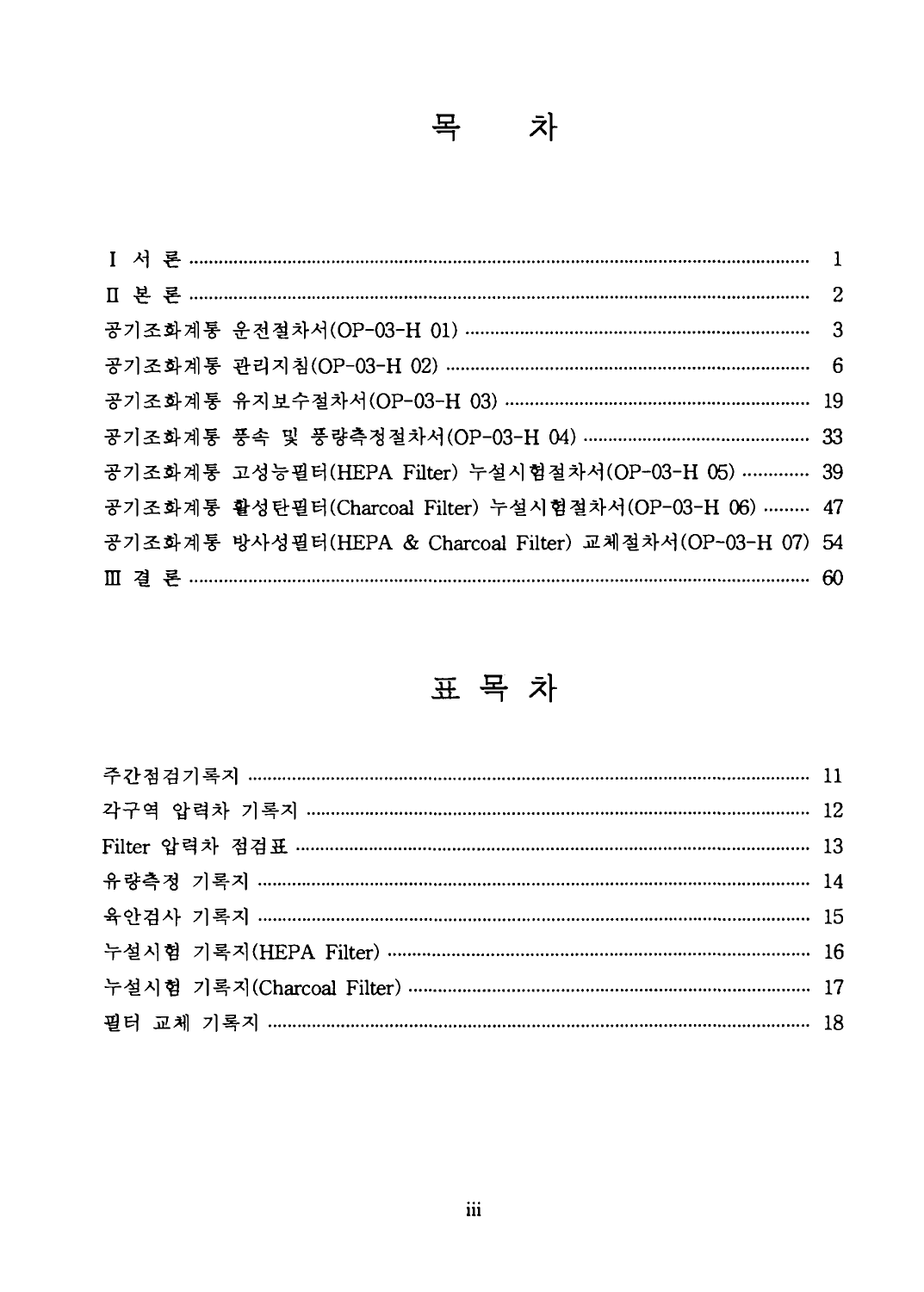I. 서 론

방사성 물질을 취급하는 시설의 공기조화 시스템은 최적 작업환경 유지, 오염 공기 로 부터의 작업자 보호, 외부 배기로 인한 대기 오염 방지에 주 목적이 있다. 조사재 시험시설은 방사성물질을 취급하는 시설로서 방사성물질로 부터의 방사성 부유입자. 먼지 등으로 인한 방사선누출의 위험성을 내포하고 있으므로 공기조화시설은 필수적 인 시설이다.

일반 시설과 방사성물질 취급시설의 기본적인 공기조화설비에는 큰 차이가 없으나. 방사성시설에서는 운전 특성상 각별한 안전을 고려하는 점들이 큰 차이점이라 할 수 있겠다. 우선 방사성 물질 취급시설은 원스쓰루(Once-Through)로서 오염도가 낮은 구역에서 오염도가 높은 구역으로 부압을 유지하면서 많은 양의 환기 횟수를 갖기 때 문에 공기조화에 드는 경비가 막대하며, 안전성을 고려해서 여러 가지 자동 및 수동제 어장치들이 연동으로 작동된다.

본 보고서에서는 조사재시험시설 공기조화계통의 원활한 운전을 위한 여러 절차서 를 작성하였다.

각 시스템에 대한 점검, 유지보수, 시험 및 교체 절차 등에 따라서 조사재시험시설 공기조화계통의 안전 운전에 만전을 기하였다.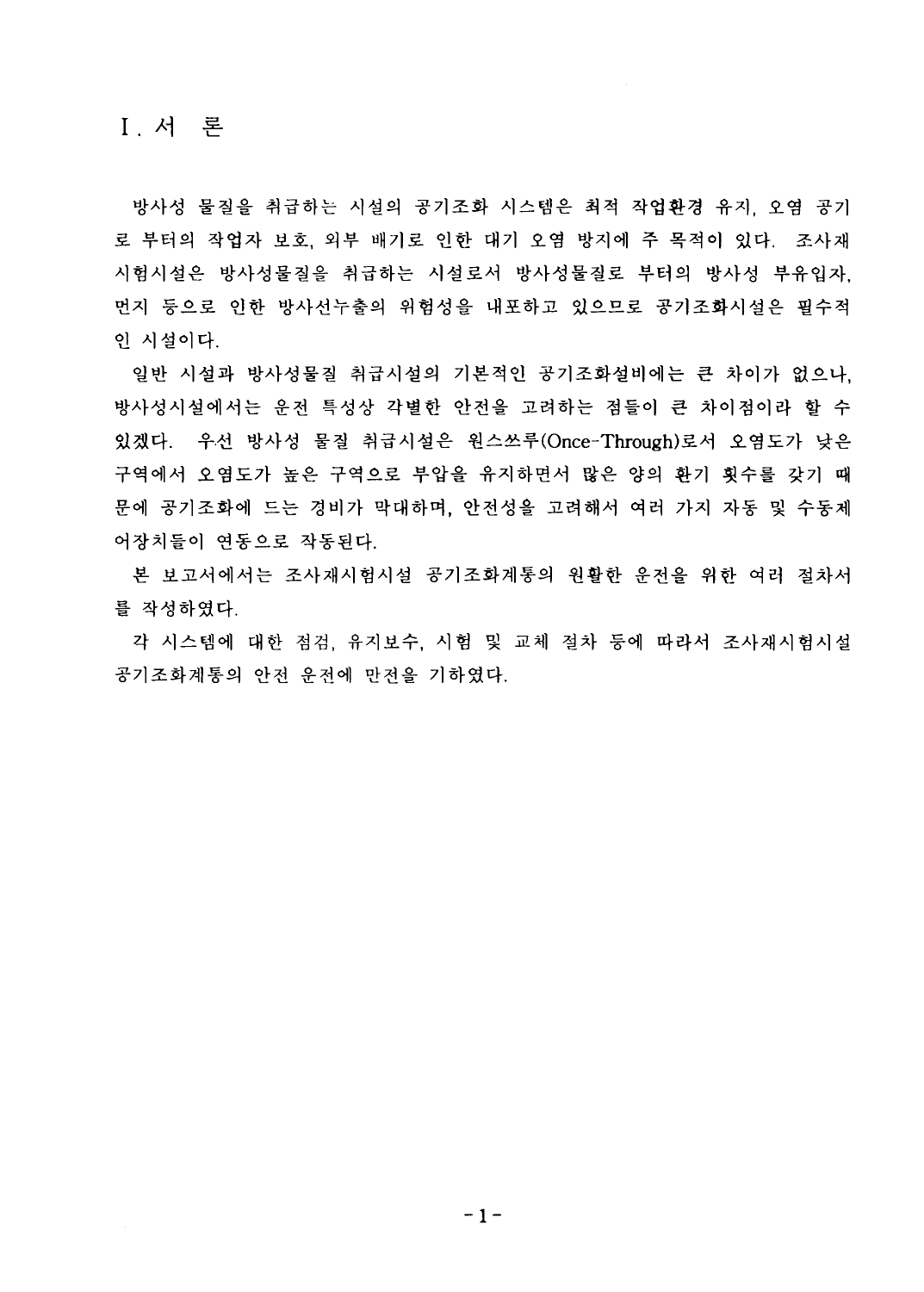# **n.**

본 보고서에는 다음과 같은 절차서들이 수록되어 있다.

- 1. 공기조화계통 운전절차서
- 2. 공기조화계통 관리지침
- 3. 공기조화계통 유지보수절차서
- 4. 공기조화계통 풍속 및 풍량측정절차서
- 5. 공기조화계통 고성능필터(HEPA Filter) 누설시<mark>험</mark>절
- 6. 공기조화계통 활성탄필터 (Charcoal Filter) 누설시험절차서
- 7. 공기조화계통 방사성필터(HEPA & Charcoal Filter) 교체절차서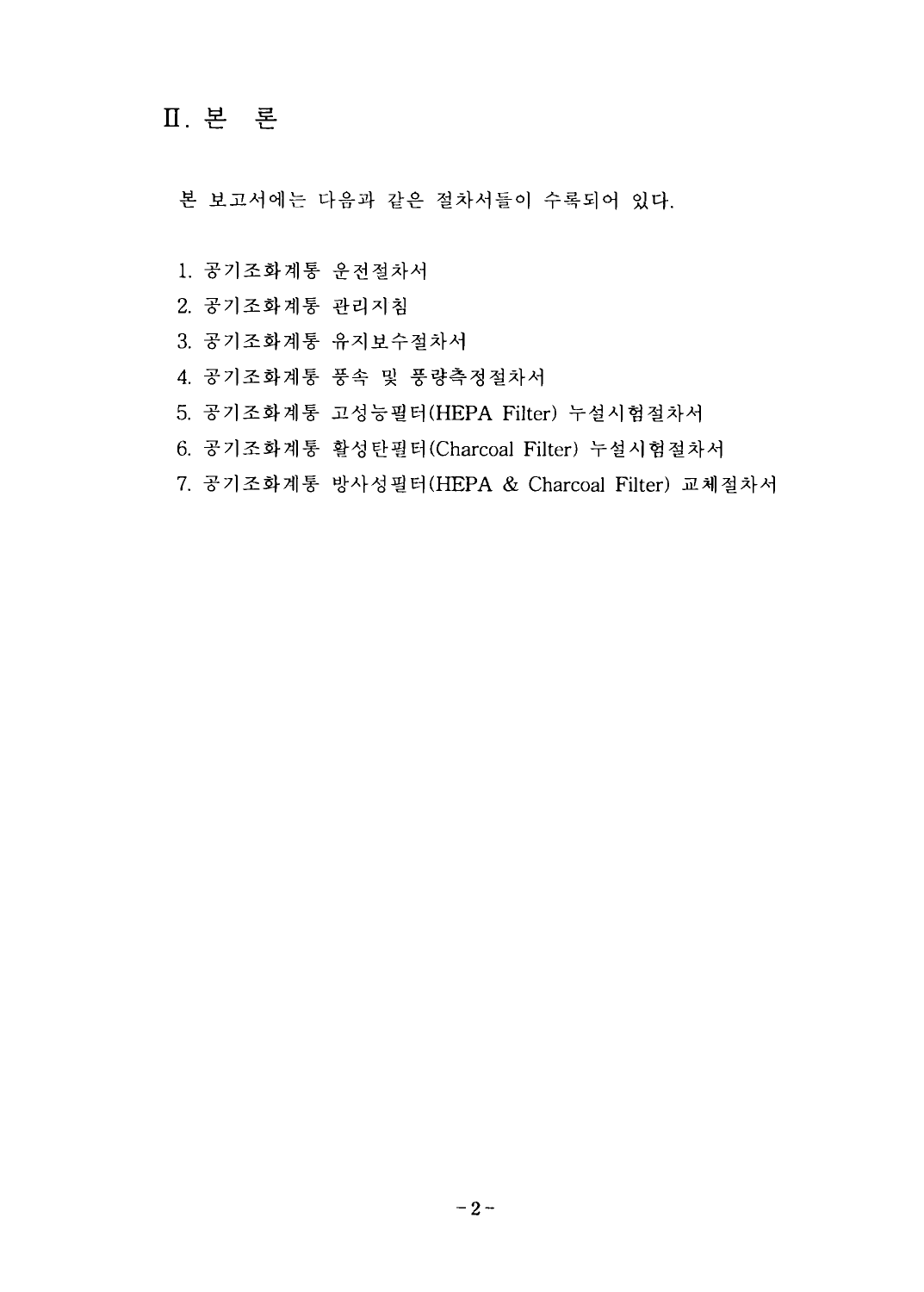| 문서종류 : 조사재시험시설 운전절차서 | 개정번호 : 1      |
|----------------------|---------------|
| 문서번호 : OP-03-H 01-   |               |
| 제 - 목 : 공기조화계통 운전절차서 | 짜 : 1997.6.26 |

#### 1. 목적

본 절차서는 조사재시험시설의 공기조화계통의 정상적인 가동 및 정지, 자동 및 수 동운전과 사고시의 조치내용 등 제반운전 절차를 기술한다.

## 2. 적용범위

조사재시험시설의 환기시설에 활용된다.

# 3. 참조문서

- 3.1 DWG. LIST : 공기조화계통 유지보수 절차서(OP-03-H03)
- 3.2 DOCUMENT LIST : 공기조화계통 유지보수 절차서(OP-03-H03)

#### 4. 책임사항

4.1 조사재시험시설 운영과제 책임자

- 공기조화계통 운전 관련 업무 총괄

4.2 공기조화설비 운전 담당자

- 공기조화 설비, 기기 운전 및 유지에 관한 업무 담당

4.3 품질보증담당

- 중요 사항 입회 확인

# 5. 운전조건, 점검 및 준비사항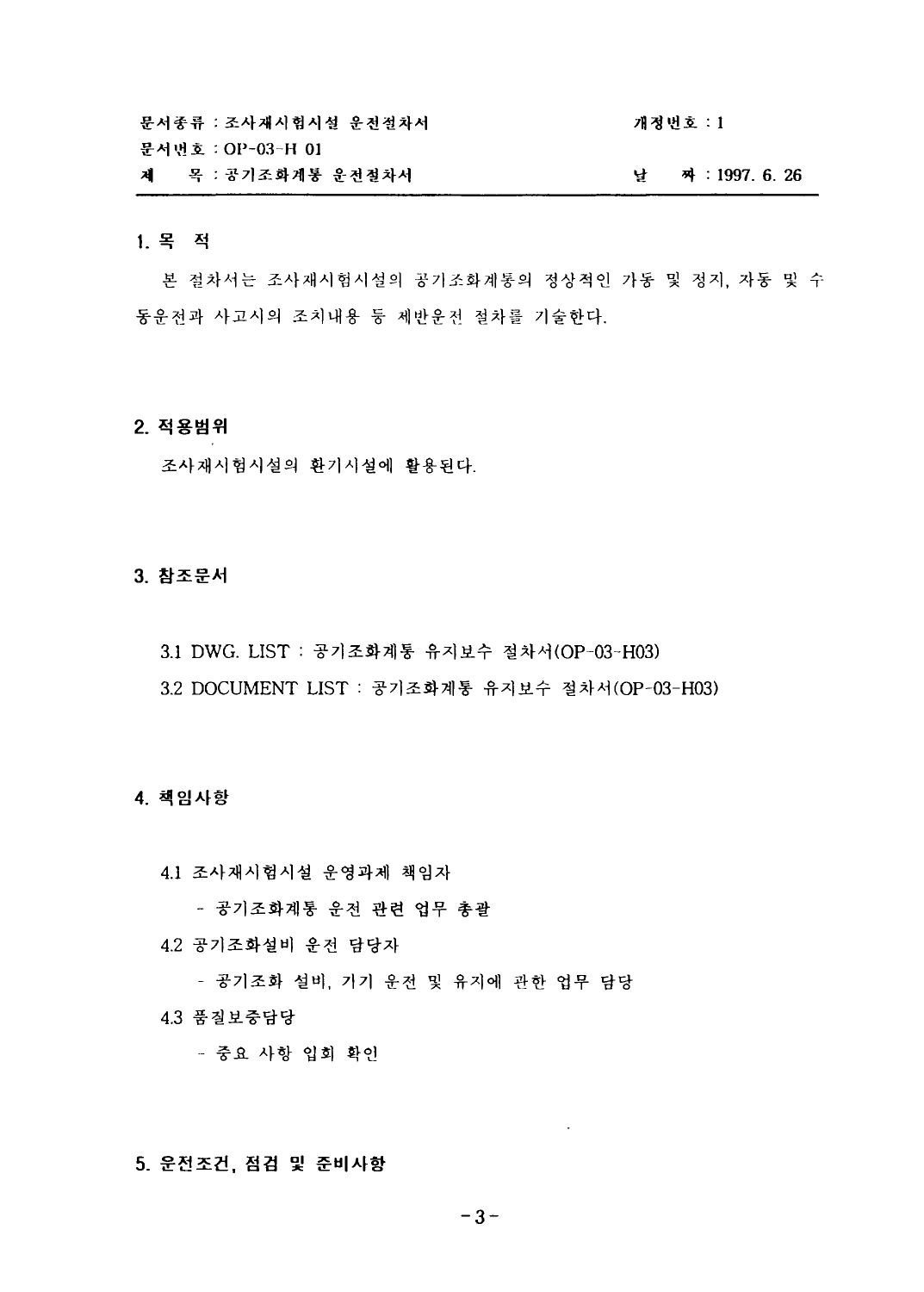제 목 : 공기조화계통 운전절차서

문서번호 : OP-03-H 01

개정번호 : 1

날 짜 : 1997. 6. 26

5.1 다음계통을 점검한다. 5.1.1 조절댐퍼(control damper) 조정상태 5.1.2 스위치 상태 확인 5.1.3 조절밸브 압축공기 공급상태 5.1.4 계기용 압축공기 공급상태 5.1.5 시설 공기조화설비 냉각수계통(냉각코일 공급용) : 하절기 5.1.6 시설 공기조화설비 스팀계통(난방코일 공급용) : 동절기

# 6. 운전절차

6.1 자동운전 ON

| 스위치 작동 및 조작                                                           | 확<br>인 사 항             | 비<br>고 |
|-----------------------------------------------------------------------|------------------------|--------|
| 1. 선택 스위치를 자동위치로 놓는다.<br>2. HOT CELL 및 9000 구역 배기팬(DUP) 1대<br>가 기동된다. | F006 F007 중 1대 기동      |        |
| 3. 중간부압배기팬(MUP) 2대가 기동된다.                                             | F003,F004,F005 중 2대 기동 |        |
| 4. 공기 흡입팬(Supply fan) 1대가 기동된다.                                       | F001,F002 중 1대 기동      |        |

6.2 수동운전 ON

| 스위치 작동 및 조작                                                           | 확<br>인 사 항             | 비<br>고 |
|-----------------------------------------------------------------------|------------------------|--------|
| 1. 선택 스위치를 수동으로 놓는다.<br>2. HOT CELL 및 9000 구역 배기팬(DUP) 1대<br>를 기동시킨다. | F006,F007 중 1대 기동      |        |
| 3. 중간부압배기팬(MUP) 2대를 기동시킨다.                                            | F003.F004.F005 중 2대 기동 |        |
| 4. 급기팬(Supply fan) 1대를 기둥시킨다.                                         | F001, F002 중 1대 기동     |        |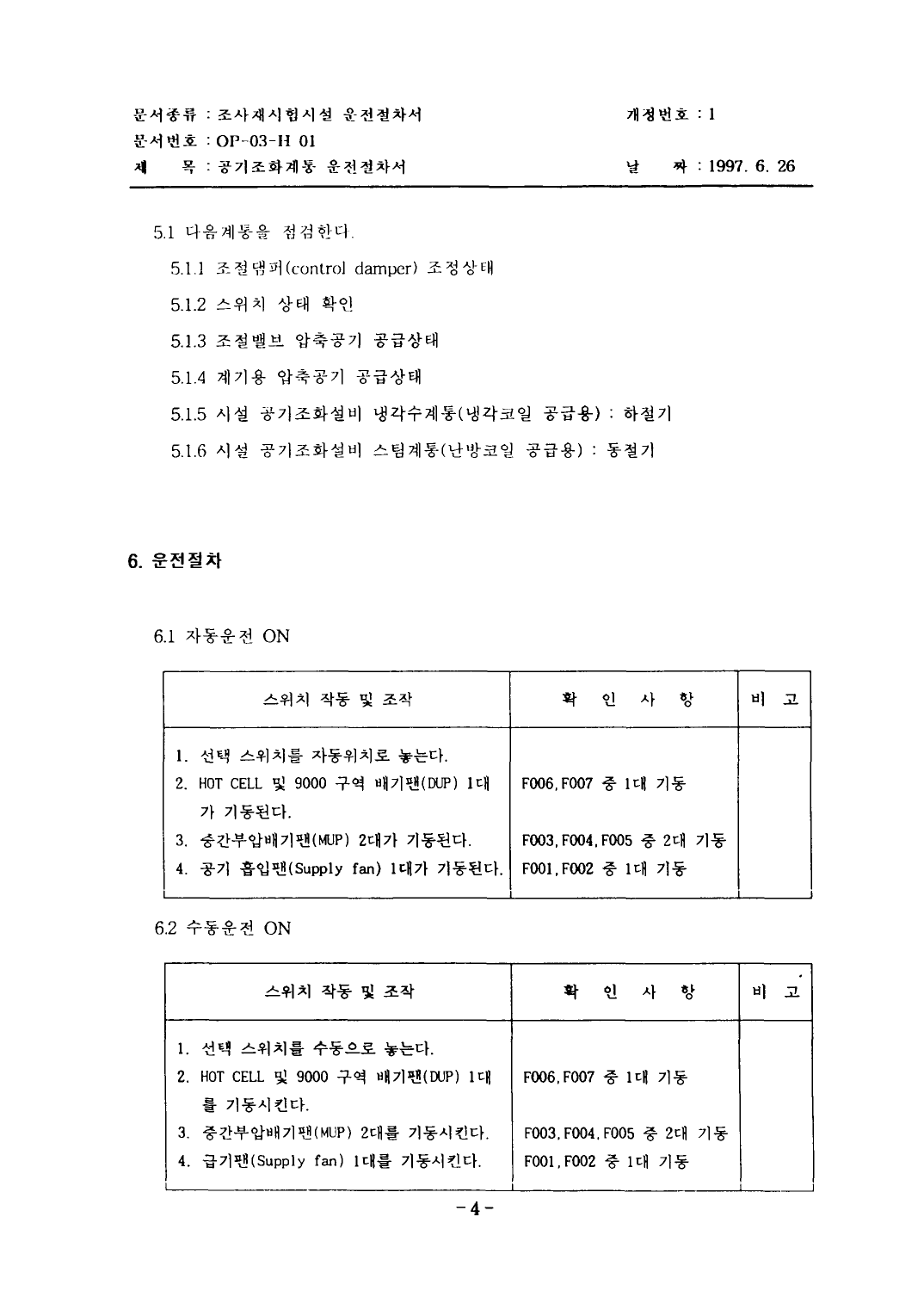문서종류 : 조사재시험시설 운전절차서 개정번호 : 1 문서번호 : OP-03-H 01 제 목 : 공기조화개통 운전절차서 날 짜 : 1997, 6, 26

6.3 자동 및 수동 OFF 메인선택스위치를 OFF로 선택하면 MUP팬 2대 및 급기팬 1대는 정지하고, DUP팬은 선택스위치를 OFF로 놓아야 정지한다.

#### 7. 운전시 주의사항

- 7.1 시설내의 각 구역별 부압조건을 만족시키기 위하여 운전순서는 반드시 지켜야 한다.
- 7.2 베어링의 마모를 고려하여 예비팬을 주기적으로 번갈아 가동시키며, 배어링 온 도가 규정온도 이상이 되면 즉시 보완 조치를 하여야 한다.
- 7.3 증기 및 응축수 배관의 표면온도가 높으므로 운전시 주의하여야 한다.

## 8. 비상 운전

8.1 핫셀 주배기 덕트에서 방사능이 감지되면 DUP 배기팬(F006/F007)은 핸드스위 치(HS 006/007)에 의하여 MUP 배기팬(F003/F004/F005)은 푸쉬 버튼(PB 003/ PB 004/PB 005)에 의하여 정지된다.

8.2 화재발생시 MUP 배기팬 및 급기팬은 정지되고 DUP 배기팬은 계속 작동한다.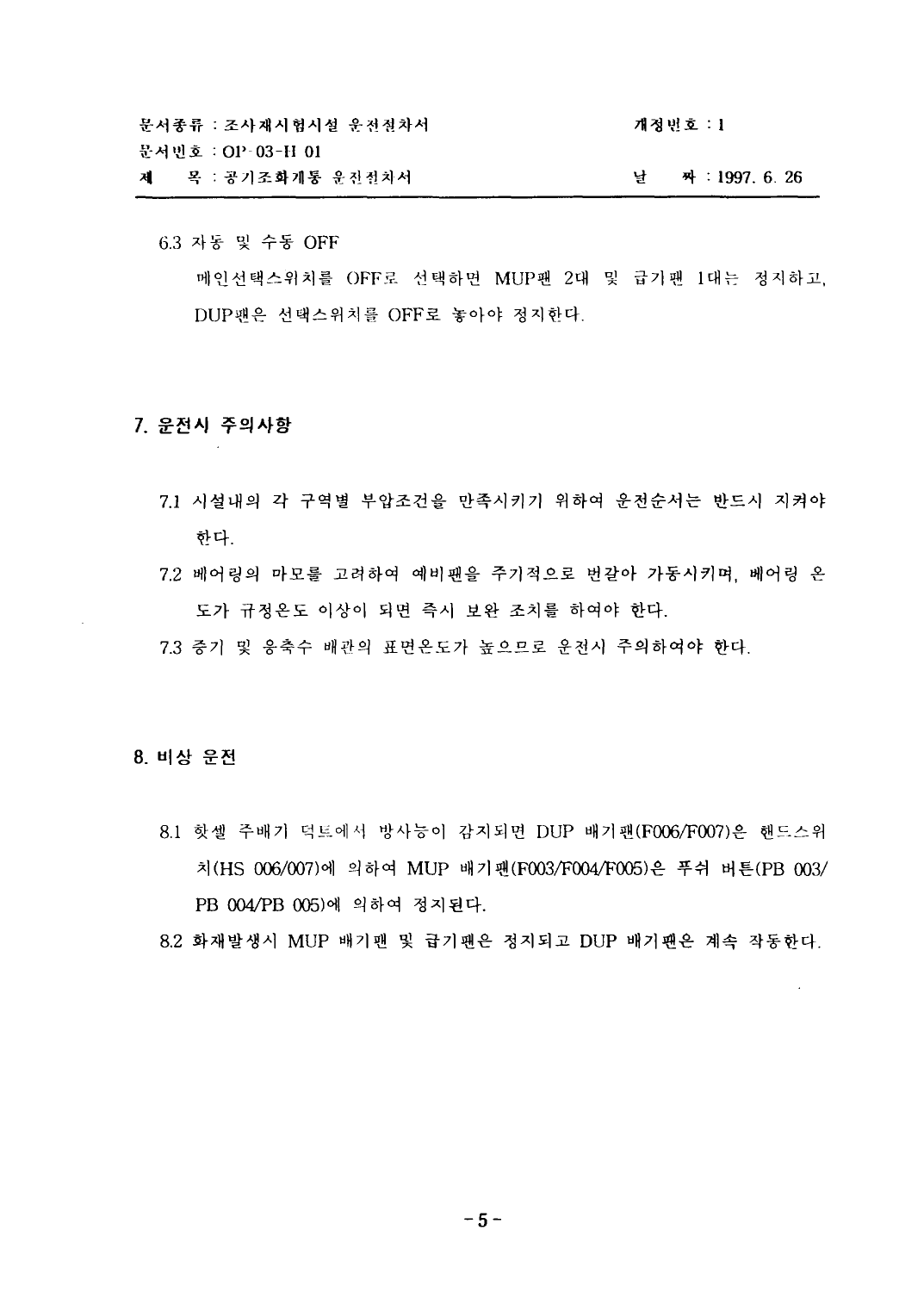문서종류 : 조사재시험시설 운전절차서 주의 가능 개정번호 : 1 문서번호: OP-03-H 02 제 목 : 공기조화계통 관리지침 4 : 1997. 6. 26 남

# 1. 목적

본 절차서는 조사재시험시설의 공기조화계통 및 관련장치들을 정기 또는 주기적으 로 점검 하므로서 효율적 관리와 안전성을 확보하는데 목적이 있다.

#### **2.**

조사재시험시설의 공기조화계통 및 관련장치에 적용한다.

#### **3.**

- 3.1 조사재시험시설 운영기술지침서
- 3.2 조사재시험시설 공기조화 운전절차서
- 3.3 조사재시험시설 공기조화 유지보수절차서
- 3.4 ANSI N-510 : Testing of nuclear air cleaning system
- $3.5$  ANSI N $-509$ : Nuclear power plant air cleaning units and components
- 3.6 ERDA 76-21 : Nuclear air cleaning hand book
- 3.7 고성능필터 누설시험절차서
- 3.8 활성탄필터 누설시험절차서

#### **4.**

- 4.1 조사재시험시설 운영과제 책임자
	- 업무총괄 감독
- 4.2 공기조화 담당자
	- 정기점검 기록관리
		- 유지 보수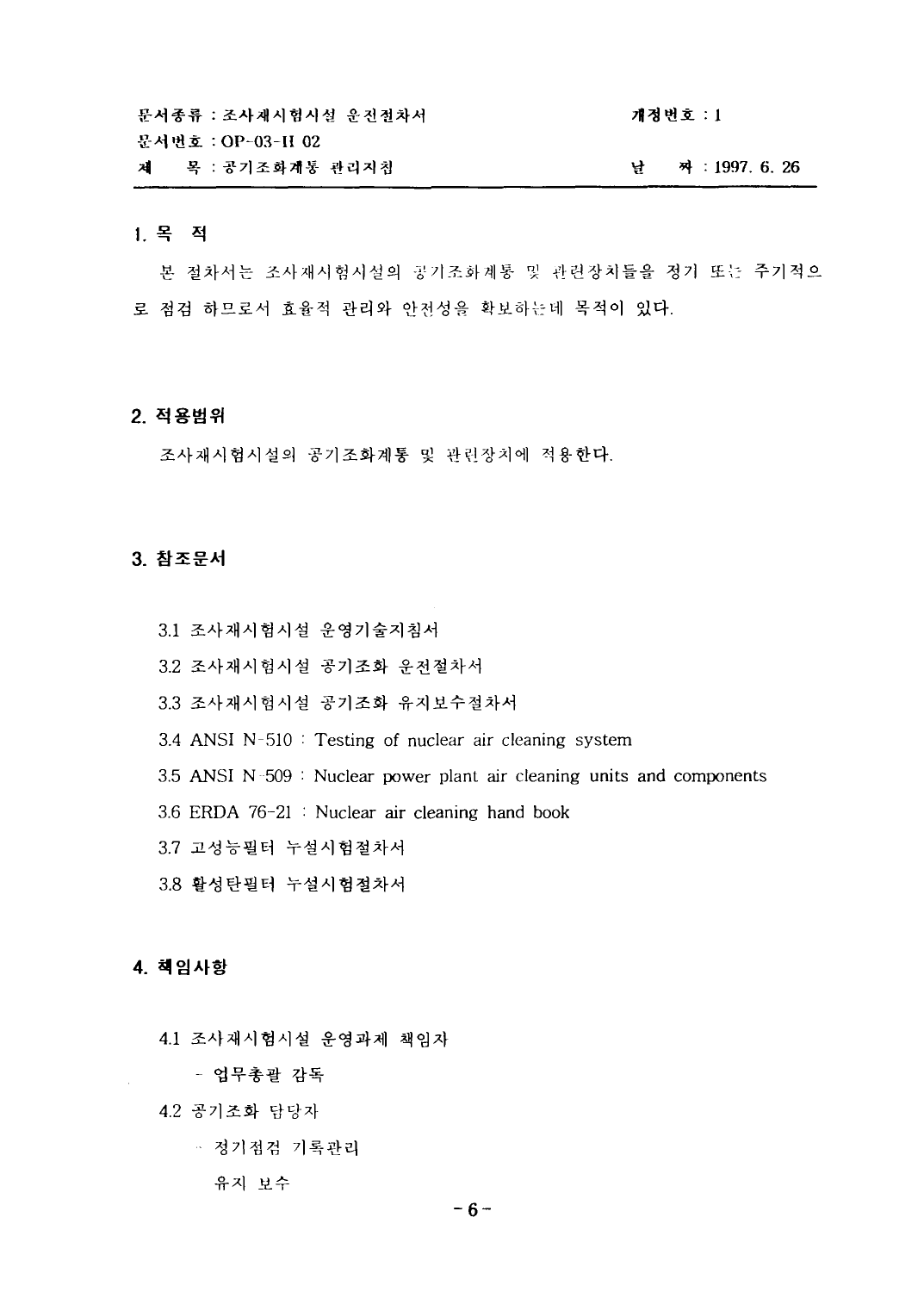문서종류 : 조사재시험시설 운전점차서 문서번호 : OP-03-H 02

개정번호 : 1

남 짜 : 1997. 6. 26

목 : 공기조화계통 관리지침 제

- 필터 등 자재 구매 관리
- 4.3 품질보증담당
	- 공기조화계통 주기 점검시 입회

## 5. 사용장비 및 공구

사용장비는 다음과 같고, 검교정, 조사재시험시설 운전은 품질보증계획서 측정 및 시험기기 관리(12-1)에 따라 주기적으로 실시하되, DOP 및 Halide 계측기는 사용전에 반드시 교정을 실시한다.

- 5.1 풍속계
- 5.2 차압계(디지탈 마노메터)
- 5.3 DOP 계측기
- 5.4 DOP 발생기
- 5.5 Halide 계측기
- 5.6 Halide 발생기

## 6. 점검절차

공기조화계통 점검항목 및 주기는 아래 표와 같고, 내용은 다음과 같다.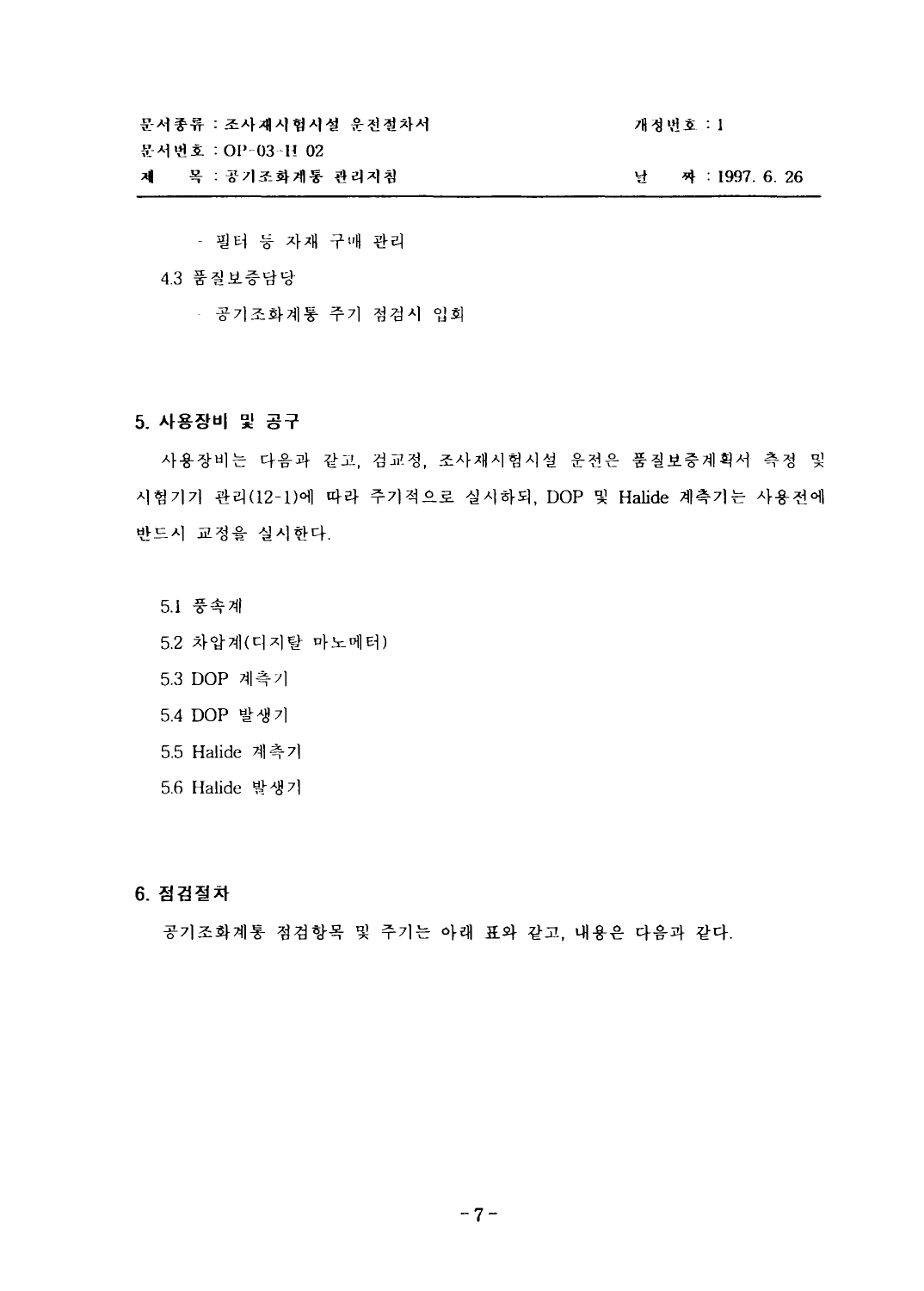문서종류 : 조사재시험시설 운전절차서 문서번호 : OP 03-H 02

제 목 : 공기조화계동 관리지침

#### 개정번호 : 1

날 짜 : 1997. 6. 26

| 순 서              | 항<br>목      | 기<br>주     | 비<br>고 |
|------------------|-------------|------------|--------|
| 1                | 풍 랑         | 년 1회       |        |
| $\boldsymbol{2}$ | 각 구역 압력차    | 년 1회       |        |
| 3                | 송 풍 기       | 주간점검, 수시점검 |        |
| $\boldsymbol{4}$ | 냉.난방코일      | 주간점검       |        |
| 5                | HEPA 필터     | 분기별        |        |
| 6                | Charcoal 필터 | 분기별        |        |
| 7                | 폐열회수장치      | 하계 및 동계 1회 |        |

점검 항목 및 점검 주기

6.1 정기점검항목 및 주기

6.1.1 풍량점검

6.1.1.1 풍량점검은 년 1회씩

6.1.1.2 풍량시험은 풍속 및 풍량측정 절차서(OP-03-H04)를 참조한다.

6.1.2 방사선 구역의 부압(△P)기준 및 점검주기

6.1.2.1 부압기준

| 분<br>구          | 부압기준 (△P)                          |
|-----------------|------------------------------------|
| 관리구역(7000 Zone) | $-3mmWg<\Delta P<-5mmWg$           |
| 제한구역(8000 Zone) | $-6mmWg<\Delta P<-8mmWg$           |
| 금지구역(9000 Zone) | $-15$ mmWg $<\Delta P$ $<$ -25mmWg |
| Glove Box       | △P = -25mmWg 이상                    |

6.1.2.2 점검주기는 년 1회로 한다.

6.1.3 송풍가 점검

6.1.3.1 송풍기 점검은 주간 또는 수시로 점검하며 점검사항은 다음과 같다. 6.1.3.2 베아링의 진동, 음향, 과열상태

6.1.3.3 V-belt21 *°V*

**- 8 -**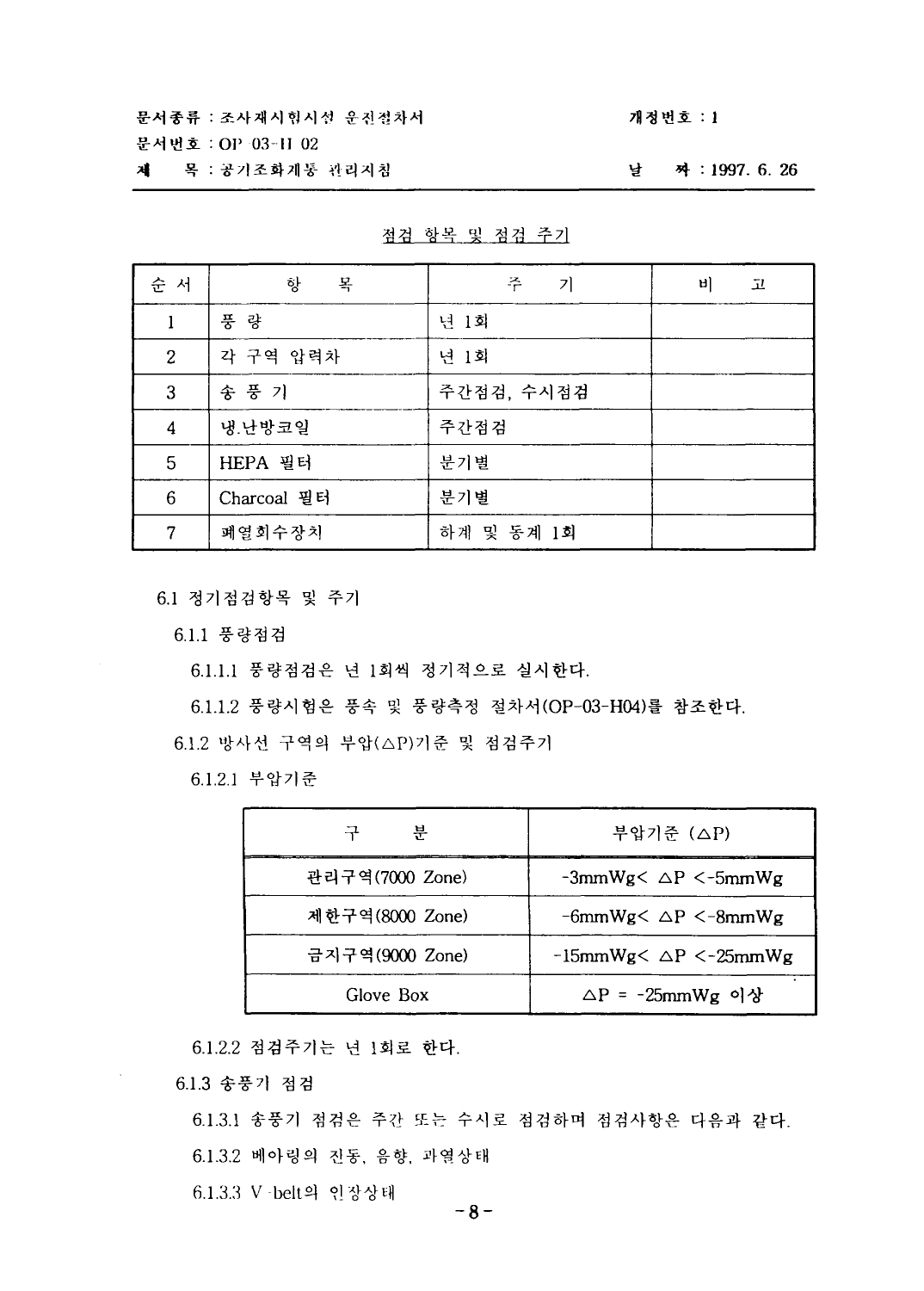문서번호: OP-03-H 02

목 : 공기조화계통 관리지침 zil.

남 科: 1997. 6. 26

6.1.3.4 베아링 하우징의 급유상태

- 6.1.3.5 볼트, 너트의 조임상태
- 6.1.3.6 기타 작동상태

6.1.4 냉, 난방 코일 점검

6.1.4.1 코일의 점검은 육안검사로 한다.

6.1.4.2 스팀코일은 동절기 사용기간에만 점검하며, 주간점검으로 한다.

6.1.4.3 냉각코일은 하절기 사용기간에만 점검하며 주간점검으로 한다.

6.1.5 고성능(HEPA)필터 누설 점검

6.1.5.1 시험주기는 18개월이나, 필터교체후 등 필요시 실시한다.

- 6.1.5.2 시험절차는 공기조화계통의 고성능필터 누설시험절차(OP-03-H05)를 참 조한다.
- 6.1.6 활성탄(CHARCOAL)필터 누설점검
	- 6.1.6.1 시험주기는 18개월이나, 필터교체후 등 필요시 실시한다.
	- 6.1.6.2 시험절차는 공기조화계통의 활성탄필터 누설시험절차(OP-03-H06)를 참 조한다.
- 6.2 주기점검 항목 및 주기
	- 6.2.1.1 스팀 및 냉각수 조절밸브의 작동상태를 점검한다.
	- 6.2.1.2 스팀 조절밸브는 동절기에, 냉각수 조절밸브는 하절기에 점검하고 점검 주기는 주간점검으로 실시한다.
	- 6.2.2.1 필터뱅크의 압력차 점검 (필터 △P)
	- 6.2.2.2 필터의 차압(△P)점검은 사용 시간에 따른 오염물질 및 먼지의 퇴적량 을 파악할 수 있고 필터의 수명을 판단하는데 사용한다.
	- 6.2.2.3 필터뱅크에 부착된 마노메터의 지시값(△P)을 기록하며 점검주기는 분 기별로 실시한다.
	- 6.2.2.4 필터교체시기 기준은 Pre-filter 16mmWg, Medium filter 24mmWg, 방 사성 HEPA filter는 50mmWg로 하며 효율 및 필터 구조에 결함이 있을 때는 차압이 기준 이하라도 교체한다.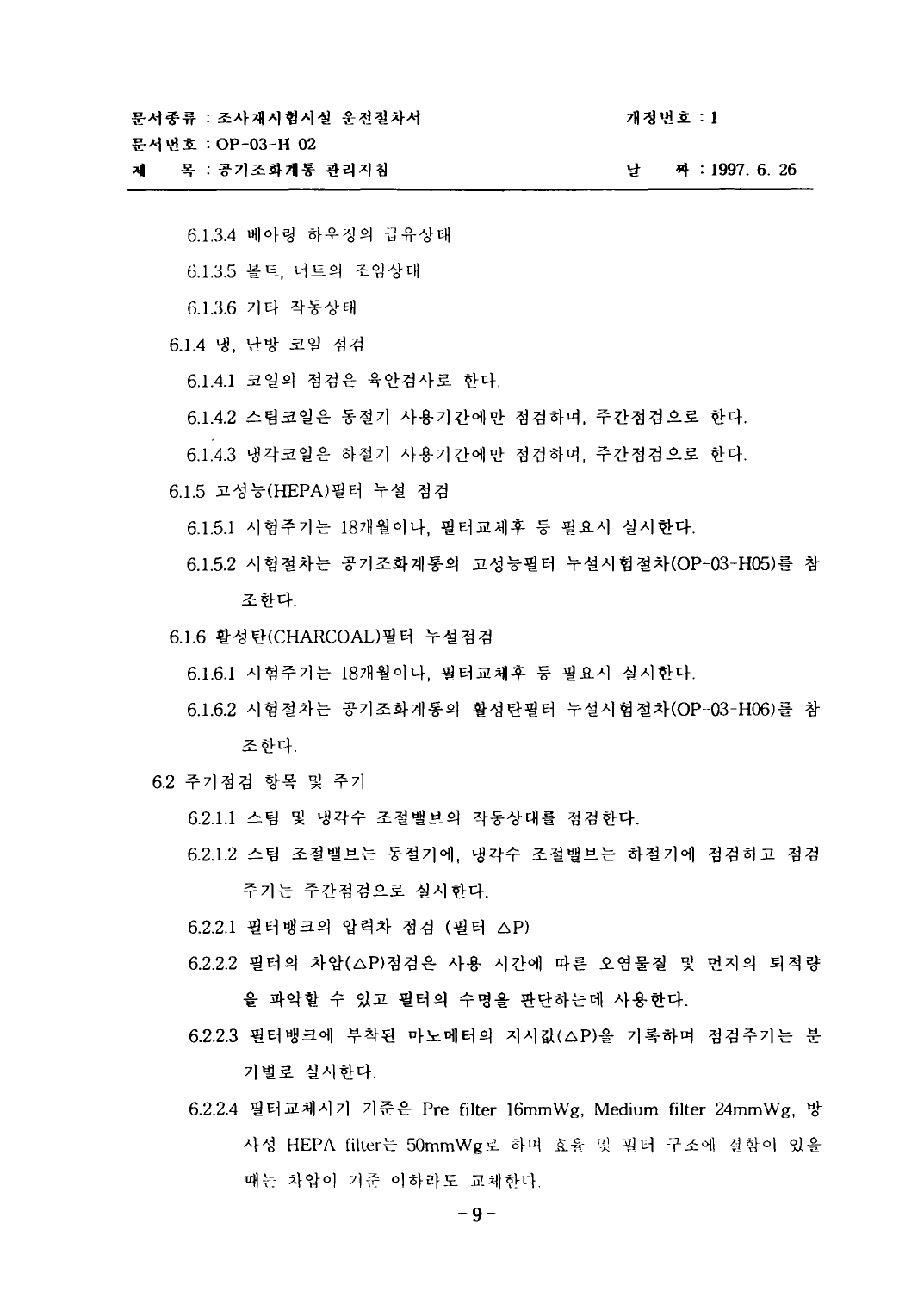문서종류 : 조사재시험시설 운전절차서 개정번호 : 1 문서번호 : OP-03-H 02 제 목 : 공기조화계통 관리지침 4 : 1997. 6. 26

# **7.**

- 7.1 안전장비 및 보호장비가 필요한 점검은 장비를 착용후에 점검한다.
- 7.2 위험한 장소에서는 무리한 점검을 삼가하며 반드시 절차에 의해서 점검한다.

#### **8.**

- 각 절차서 별로 다음과 같은 양식들이 사용된다.
- 8.1 주간 점검 기록지 (EF-IM-0010)
- 8.2 각 구역의 압력차 기록지 (<mark>EF-IM-00</mark>11)
- 8.3 필터의 압력차 점검표 (EF-IM-0012)
- 8.4 유량 측정 기록지 (EF-IM-0013)
- 8.5 육안검사 기록<mark>지 (EF-IM-001</mark>4)
- 8.6 고성능 필터(HEPA Filter) 누설시<mark>험 기록지 (EF-IM-0015</mark>)

8.7 활성탄 필터(CHARCOAL Filter) 누설시험 기록지 (EF-<mark>IM-00</mark>16)

8.8 필터교체 기록지 (EF-IM-0017)

각 양식의 기록번호는 다음과 같이 부여한다.

| $\qquad \qquad =$<br>$\overline{\phantom{a}}$ |               |
|-----------------------------------------------|---------------|
|                                               | 일련번호          |
|                                               | 년도            |
|                                               | CHARCOAL(CF), |
|                                               | HEPA(HF) 구분   |

단, 필터 구분이 필요없는 양식은 년도와 일련번호만 부여한다.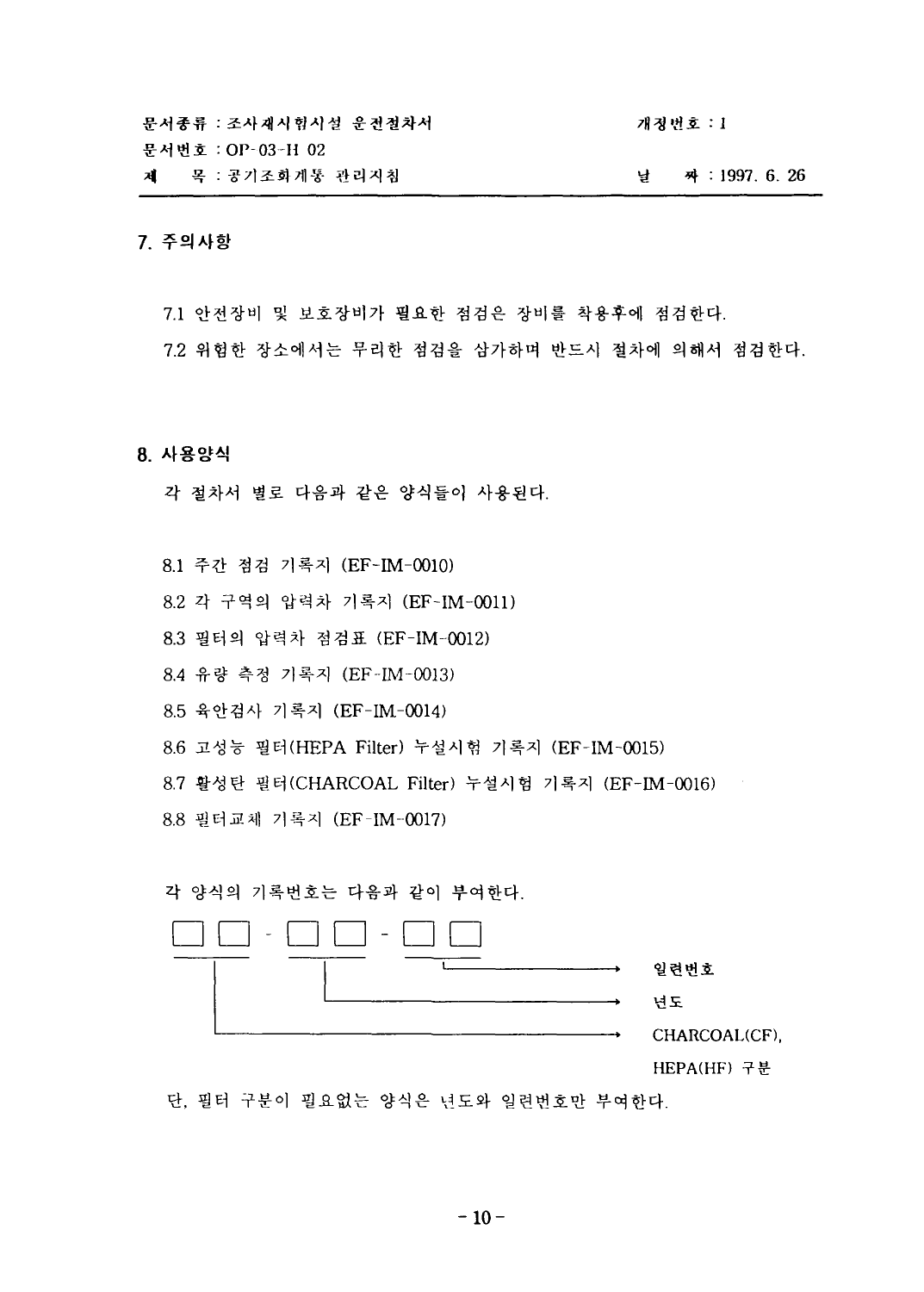|                       | <b>IMEF</b>                  |  |   |                                                                 |     |  |     |  | 주간 점검 기록지    |  |        |                   |   | 기 록                          | 번 호 |  |
|-----------------------|------------------------------|--|---|-----------------------------------------------------------------|-----|--|-----|--|--------------|--|--------|-------------------|---|------------------------------|-----|--|
| △ 재점검요 × 불량           |                              |  |   |                                                                 |     |  |     |  |              |  |        | 199 년             | 월 | 일                            | 요일  |  |
|                       | FAN의 주간 점검                   |  |   |                                                                 |     |  |     |  |              |  |        |                   |   |                              |     |  |
| 구 분                   | 번<br>호                       |  |   | V-BELT 및<br><b>MOTOR</b><br>BEARING 상태<br>상태<br><b>COUPLING</b> |     |  |     |  |              |  |        | DAMPER 상태         |   | 기타 (작동상태, 불트<br>너트 이완, 진동 등) |     |  |
|                       | $\mathbf{1}$<br>$\mathbf{z}$ |  |   |                                                                 |     |  |     |  |              |  |        |                   |   |                              |     |  |
| <b>BLOWER</b>         |                              |  |   |                                                                 |     |  |     |  |              |  |        |                   |   |                              |     |  |
|                       | 3<br>4                       |  |   |                                                                 |     |  |     |  |              |  |        |                   |   |                              |     |  |
| M<br>U<br>${\bf P}$   | 5                            |  |   |                                                                 |     |  |     |  |              |  |        |                   |   |                              |     |  |
|                       |                              |  |   |                                                                 |     |  |     |  |              |  |        |                   |   |                              |     |  |
| <b>DUP</b>            | 6                            |  |   |                                                                 |     |  |     |  |              |  |        |                   |   |                              |     |  |
|                       | $\overline{7}$               |  |   |                                                                 |     |  |     |  |              |  |        |                   |   |                              |     |  |
|                       |                              |  |   |                                                                 |     |  |     |  |              |  |        |                   |   |                              |     |  |
| 비                     |                              |  |   |                                                                 |     |  |     |  |              |  | 점<br>검 |                   |   | 왁<br>인                       |     |  |
| 고                     |                              |  |   |                                                                 |     |  |     |  |              |  | 자      |                   |   | 자                            |     |  |
|                       |                              |  |   |                                                                 |     |  |     |  |              |  |        |                   |   |                              |     |  |
|                       |                              |  |   |                                                                 |     |  |     |  | 기타 장치의 주간 점검 |  |        |                   |   |                              |     |  |
| 쿠                     |                              |  | 분 |                                                                 | 점 검 |  | 상 태 |  | 구            |  |        | 뵨<br>COOLING COIL |   | 점 검                          | 상 태 |  |
| HEATING COIL<br>가 습 기 |                              |  |   |                                                                 |     |  |     |  |              |  |        | CONTROL LINE      |   |                              |     |  |
| 온도계, 압력계<br>냉각수 순환 펌프 |                              |  |   |                                                                 |     |  |     |  |              |  |        | CONTROL VALVE     |   |                              |     |  |
|                       |                              |  |   |                                                                 |     |  |     |  |              |  |        |                   |   |                              |     |  |
| H<br>고                |                              |  |   |                                                                 |     |  |     |  |              |  |        |                   |   |                              |     |  |

EF-IM-0010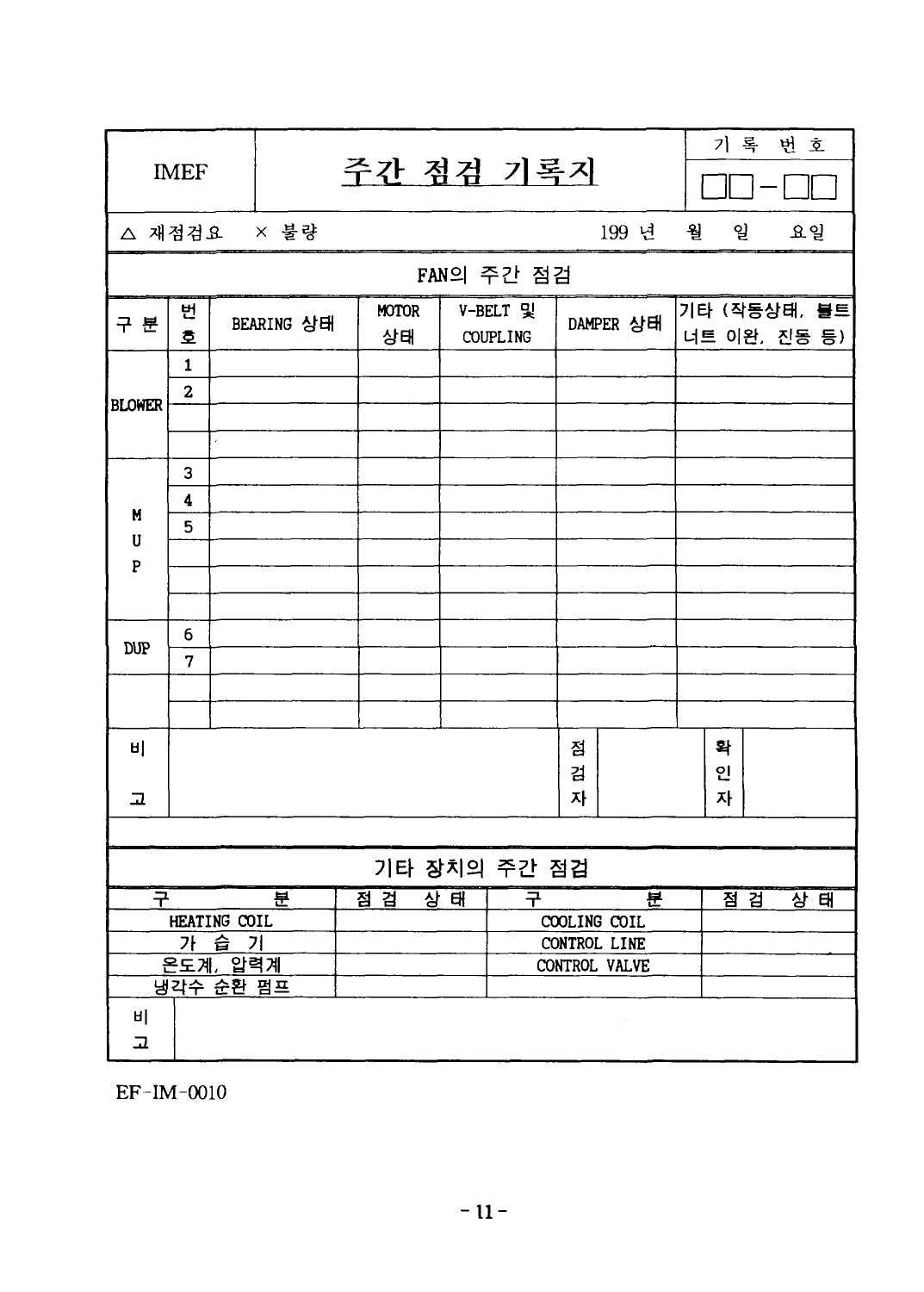| <b>IMEF</b> |  |   |   | 각 구역 압력차 기록지     |    |  |  |       | 기록 번호                |
|-------------|--|---|---|------------------|----|--|--|-------|----------------------|
|             |  |   |   | 199 년 월 일 요일 ( ) |    |  |  |       |                      |
| 점검자         |  |   |   | 입 회 자            |    |  |  | 확 인 자 |                      |
| 분<br>구      |  | 명 | 칭 |                  | │설 |  |  |       | 계 치 축 정 치 합부판정 (비 고) |
|             |  |   |   |                  |    |  |  |       |                      |
|             |  |   |   |                  |    |  |  |       |                      |
|             |  |   |   |                  |    |  |  |       |                      |
|             |  |   |   |                  |    |  |  |       |                      |
|             |  |   |   |                  |    |  |  |       |                      |
|             |  |   |   |                  |    |  |  |       |                      |
|             |  |   |   |                  |    |  |  |       |                      |
|             |  |   |   |                  |    |  |  |       |                      |
|             |  |   |   |                  |    |  |  |       |                      |
|             |  |   |   |                  |    |  |  |       |                      |
|             |  |   |   |                  |    |  |  |       |                      |
|             |  |   |   |                  |    |  |  |       |                      |
|             |  |   |   |                  |    |  |  |       |                      |
|             |  |   |   |                  |    |  |  |       |                      |
|             |  |   |   |                  |    |  |  |       |                      |
|             |  |   |   |                  |    |  |  |       |                      |
|             |  |   |   |                  |    |  |  |       |                      |

 $EF-IM=0011$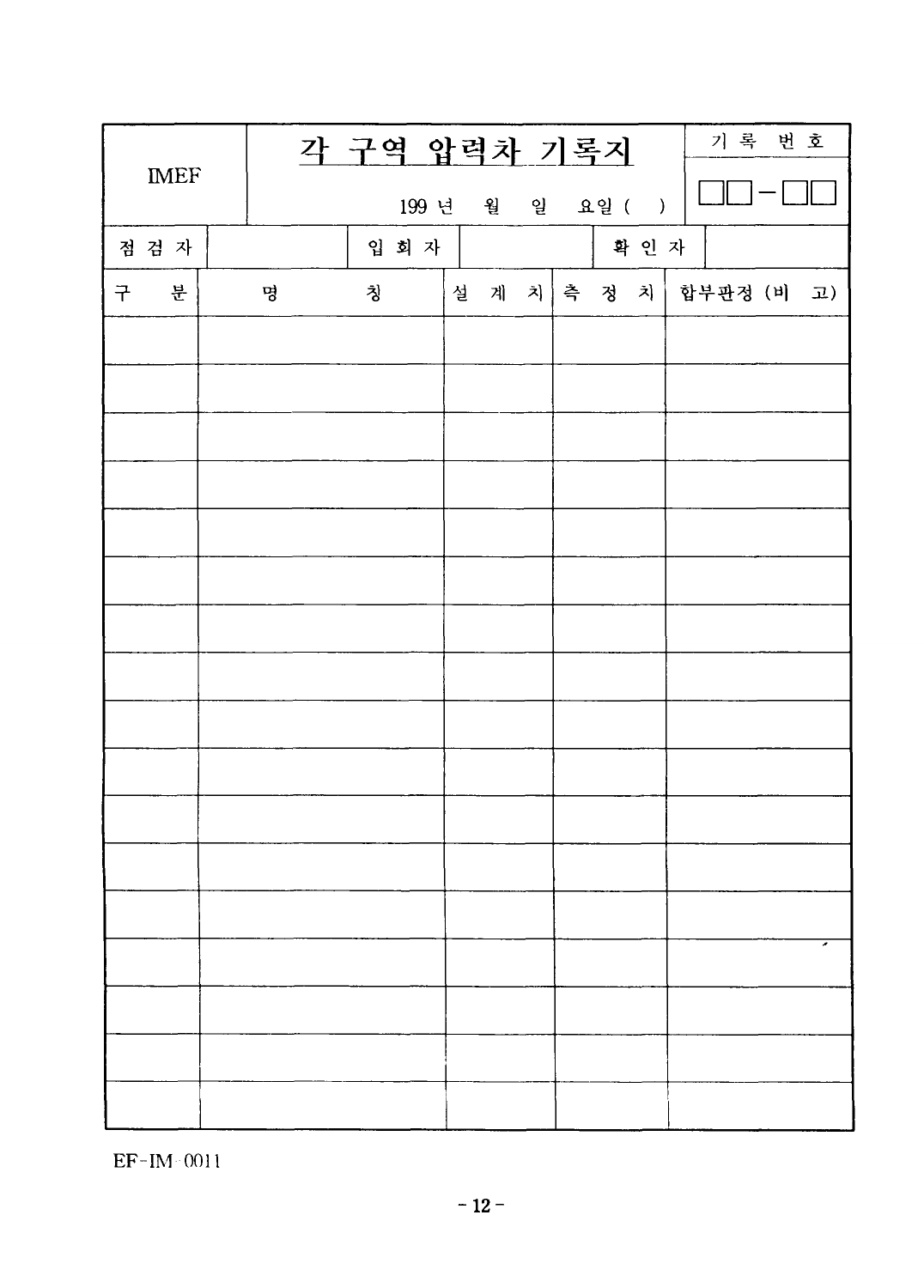| <b>IMEF</b> |                         | Filter 압력차 점검표 | 기록 번호                                                                                         |  |  |  |
|-------------|-------------------------|----------------|-----------------------------------------------------------------------------------------------|--|--|--|
| 점 검         |                         | 자              |                                                                                               |  |  |  |
| 분 기 별       |                         |                | 1/4 분기   2/4 분기   3/4 분기   4/4 분기                                                             |  |  |  |
|             |                         | 필 터 명          | $\triangle$ P mmwg $\triangle$ P mmwg $\triangle$ P mmwg $\triangle$ P mmwg                   |  |  |  |
| (측 정 일)     |                         |                | $(199 \t\t . \t\t 1)   (199 \t\t . \t\t 1)   (199 \t\t . \t\t 1)   (199 \t\t . \t\t . \t\t )$ |  |  |  |
|             |                         |                |                                                                                               |  |  |  |
|             | $\sim 100$ km s $^{-1}$ |                |                                                                                               |  |  |  |
|             |                         |                |                                                                                               |  |  |  |
|             |                         |                |                                                                                               |  |  |  |
|             |                         |                |                                                                                               |  |  |  |
|             |                         |                |                                                                                               |  |  |  |
|             |                         |                |                                                                                               |  |  |  |
|             |                         |                |                                                                                               |  |  |  |
|             |                         |                |                                                                                               |  |  |  |
|             |                         |                |                                                                                               |  |  |  |
|             |                         |                |                                                                                               |  |  |  |
|             |                         |                |                                                                                               |  |  |  |
|             |                         |                |                                                                                               |  |  |  |
|             |                         |                |                                                                                               |  |  |  |
|             |                         |                |                                                                                               |  |  |  |
|             |                         |                |                                                                                               |  |  |  |

EF-IM-0012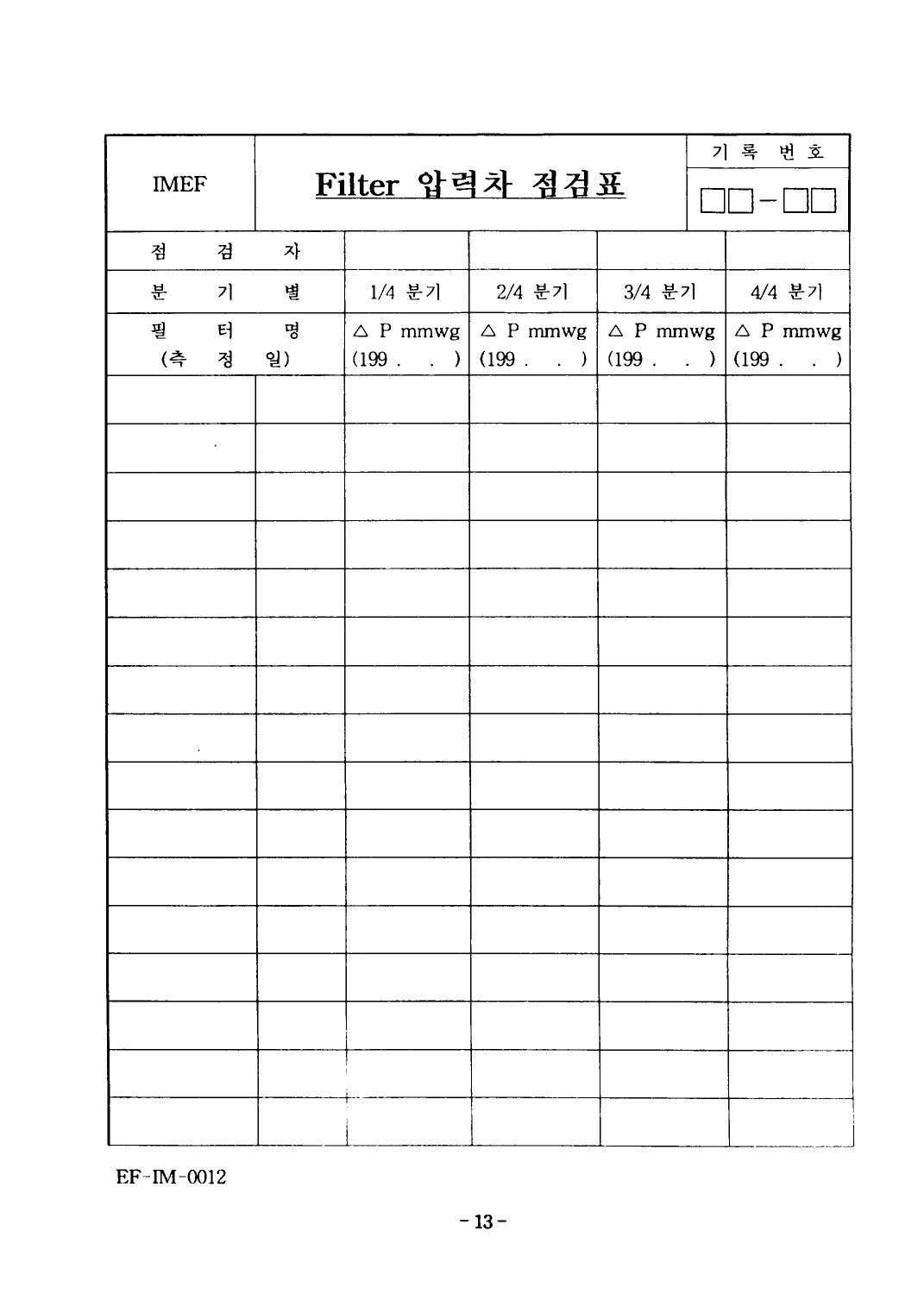|                |                          |  |              |                |                                                                             |                     | 유 량 측 정 기 록 지                        |                        |                 |                                         |   | 기 록                           | 번 호       |  |  |
|----------------|--------------------------|--|--------------|----------------|-----------------------------------------------------------------------------|---------------------|--------------------------------------|------------------------|-----------------|-----------------------------------------|---|-------------------------------|-----------|--|--|
|                | <b>IMEF</b>              |  |              |                |                                                                             |                     | 199 년 월 일                            |                        |                 | 요일 ( )                                  |   |                               |           |  |  |
|                | 시 험 자                    |  |              |                | 검 토 자                                                                       |                     |                                      |                        |                 | 확 인 자                                   |   |                               |           |  |  |
| 측정장비           |                          |  |              |                |                                                                             |                     |                                      |                        |                 |                                         |   |                               |           |  |  |
|                | FAN No. (EXHAUST)        |  |              |                |                                                                             |                     |                                      | Section Area           |                 | (m')                                    |   |                               |           |  |  |
|                | Design Velocity $(m/s)$  |  |              |                |                                                                             |                     |                                      |                        |                 | Mean Velocity (m/s)                     |   |                               | (m/s)     |  |  |
|                | Design Flowrate $(m/h)$  |  |              |                |                                                                             | (m <sup>3</sup> /h) |                                      |                        |                 | Mean Flowrate $(m/h)$                   |   |                               | $(m^3/h)$ |  |  |
| No/            |                          |  | $\mathbf{1}$ | $\overline{2}$ | 3                                                                           | $\overline{4}$      | 5                                    | 6                      | $\mathcal{I}$   | 8                                       | 9 | 10                            | sum       |  |  |
|                | Insertion =<br>Depth(mm) |  |              |                |                                                                             |                     |                                      |                        |                 |                                         |   |                               |           |  |  |
| $\vert$ 1      |                          |  |              |                |                                                                             |                     |                                      |                        |                 |                                         |   |                               |           |  |  |
| 2              |                          |  |              |                |                                                                             |                     |                                      |                        |                 |                                         |   |                               |           |  |  |
| 3              |                          |  |              |                |                                                                             |                     |                                      |                        |                 |                                         |   |                               |           |  |  |
| 4              |                          |  |              |                |                                                                             |                     |                                      |                        |                 |                                         |   |                               |           |  |  |
| 5              |                          |  |              |                |                                                                             |                     |                                      |                        |                 |                                         |   |                               |           |  |  |
| 6              |                          |  |              |                |                                                                             |                     |                                      |                        |                 |                                         |   |                               |           |  |  |
| 7              |                          |  |              |                |                                                                             |                     |                                      |                        |                 |                                         |   |                               |           |  |  |
| 8              |                          |  |              |                |                                                                             |                     |                                      |                        |                 |                                         |   |                               |           |  |  |
| 19             |                          |  |              |                |                                                                             |                     |                                      |                        |                 |                                         |   |                               |           |  |  |
| 10             |                          |  |              |                |                                                                             |                     |                                      |                        |                 |                                         |   |                               |           |  |  |
| <b>REMARKS</b> |                          |  |              | $Q =$ Flowrate | $Vt = Total Velocity$<br>$Vm = Mean$ Velocity<br>$\frac{mg}{x}$ x 3600(s/h) |                     | = $Surface(m2)$ xVelocity(Vm)        | $Vt =$<br>$V_m =$<br>Q | $\equiv$<br>$=$ | (m/s)<br>(m/s)<br>$m^2 \times$<br>(m/h) |   | $\frac{m}{3} \times 3600$ s/h |           |  |  |
|                | Acceptant<br>Criterion   |  |              |                |                                                                             |                     | Within $\pm$ 10% of Design Flow Rate |                        |                 |                                         |   |                               |           |  |  |

EF-IM-0013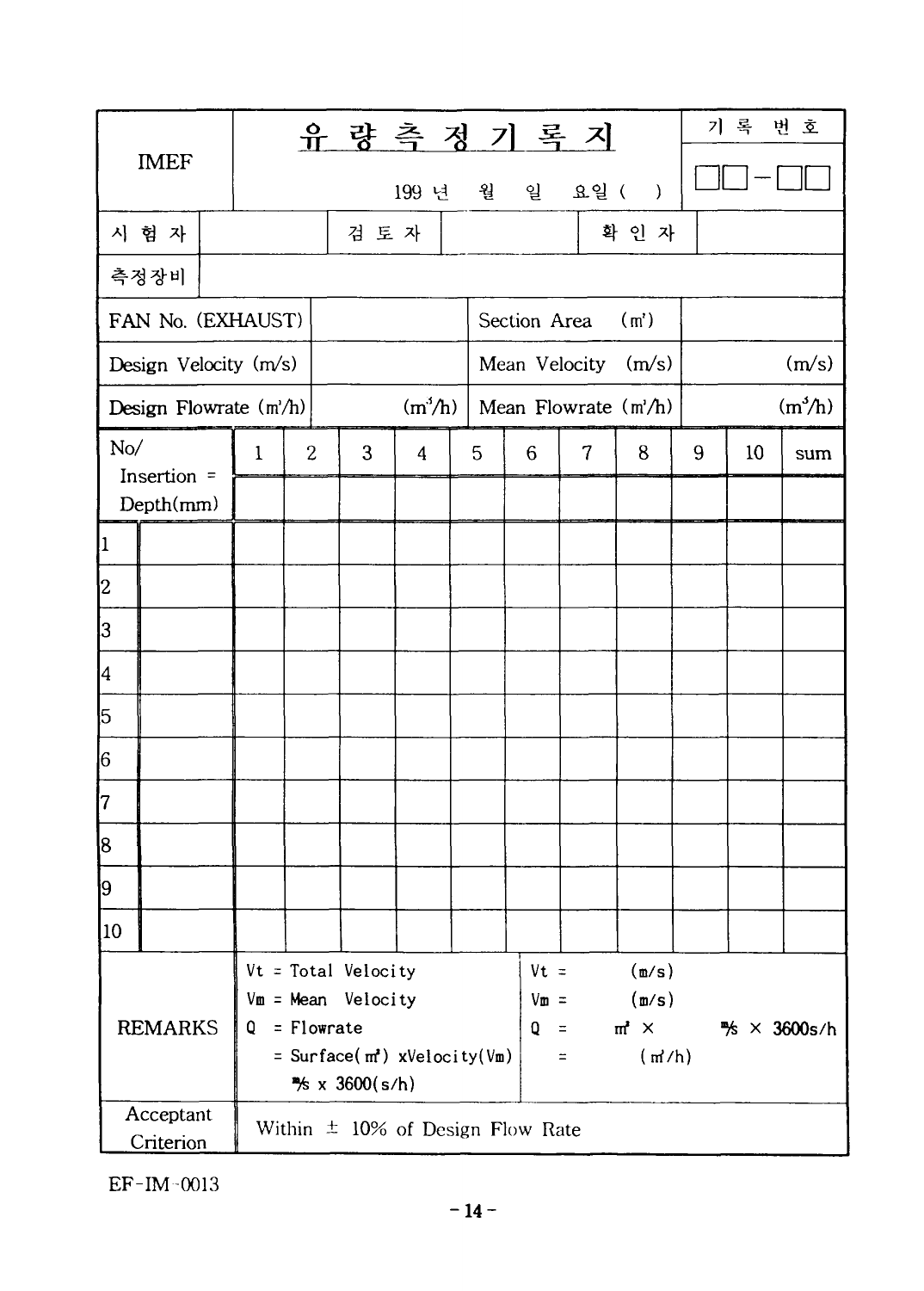| <b>IMEF</b>                                                             |   | 육 안 검 사 기 록 지 |   | 기록 번호  |
|-------------------------------------------------------------------------|---|---------------|---|--------|
| 필터뱅크번호                                                                  |   | 시험 일 자        |   |        |
| 사 자<br>검                                                                |   | 입<br>회        | 자 |        |
| 검 사 항 목                                                                 | 판 | 정             |   | 비<br>고 |
| 1. Mounting frame<br>가) 용접상태<br>나) 재질손상<br>다) 부품연결 및 표면                 |   |               |   |        |
| 2. Casing cover<br>가) 고정구 조임상태<br>나) 용접 및 균열상태                          |   |               |   |        |
| 3. 고성능 필터<br>가) 오염물 축적<br>(마노메터 △P)                                     |   |               |   |        |
| 4. Housing<br>가) 표면의 손상<br>나) 관통부위 밀폐여부<br>다) 시료 주입구와 샘플<br>채취구의 적당한 위치 |   |               |   |        |
| 5. 댐퍼<br>가) 댐퍼깃의 손상<br>나) 작동상태<br>다) 장치의 조임상태                           |   |               |   |        |
| 6. 마노메터<br>가) 동작상태                                                      |   |               |   |        |

EF-IM 0014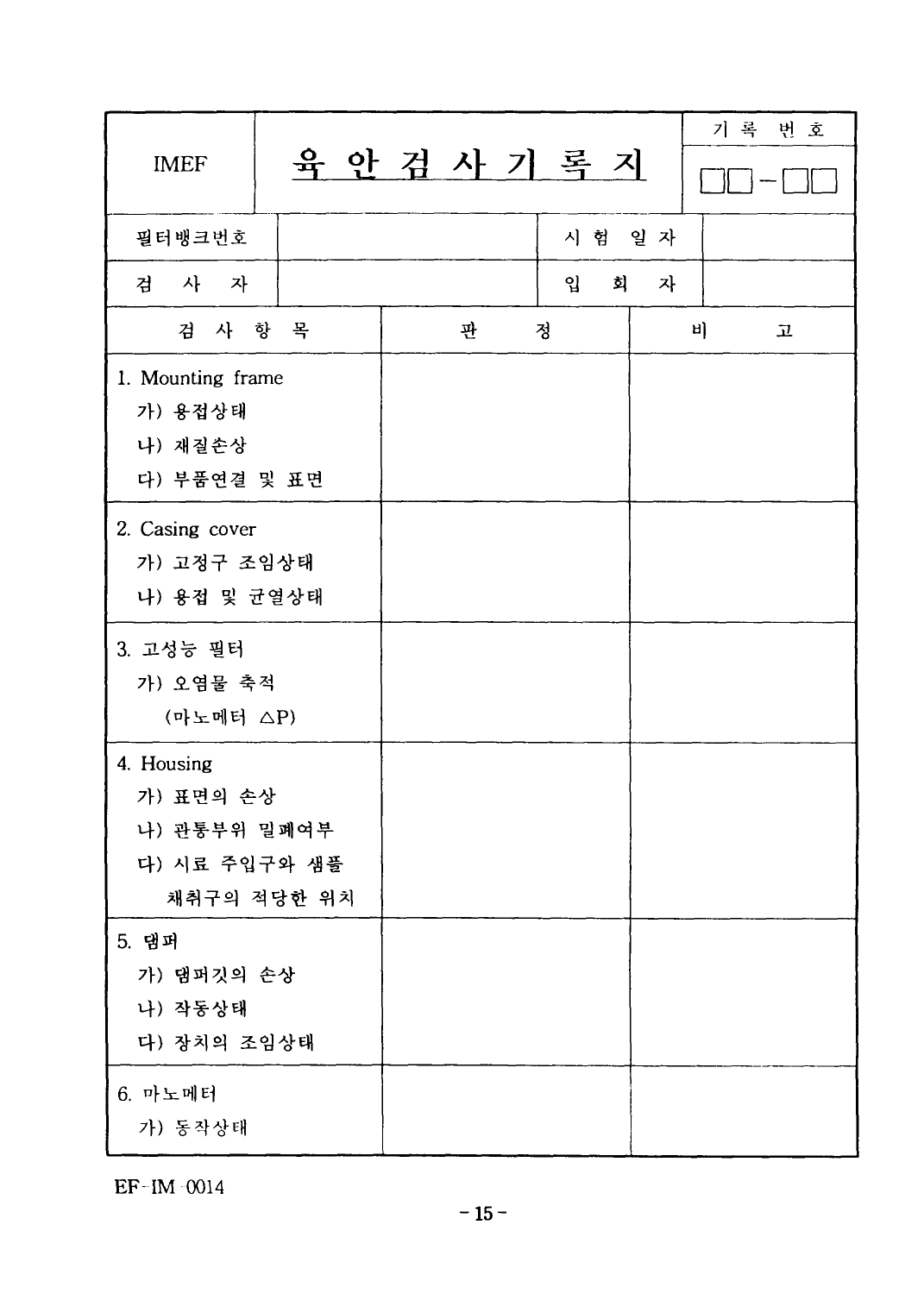| <b>IMEF</b> |                   | 누설 시 험 기 록 지<br>(HEPA FILTER)                           |              | 기록 번호<br>$H$ $F$ |   |      |  |  |  |
|-------------|-------------------|---------------------------------------------------------|--------------|------------------|---|------|--|--|--|
| 통<br>계      |                   | 배기용 고성능필터                                               |              | 날<br>짜           |   |      |  |  |  |
| 뱅 크 번 호     |                   |                                                         |              | 방사선준위            |   | mR/h |  |  |  |
| 입<br>회 자    |                   |                                                         |              | 확 인 자            |   |      |  |  |  |
| 용<br>사      |                   | DOP Detector $F - 1000 - DD$                            |              |                  |   |      |  |  |  |
| 계<br>가      |                   | DOP Generator F - 1000 - DG                             |              |                  |   |      |  |  |  |
|             |                   | 상 류                                                     | $\mathbf{1}$ | $\overline{c}$   | 3 | 비 고  |  |  |  |
| 계           | $\mathbf{1}$<br>차 | (Cu)                                                    |              |                  |   |      |  |  |  |
|             |                   | 하 류                                                     | $\mathbf{l}$ | $\overline{2}$   | 3 |      |  |  |  |
| 측           | 시<br>험            | (Cd)                                                    |              |                  |   |      |  |  |  |
|             |                   | 누설율                                                     |              |                  |   |      |  |  |  |
|             |                   | 상 류                                                     | $\mathbf{1}$ | $\boldsymbol{2}$ | 3 |      |  |  |  |
| 농           | 재                 | (Cu)                                                    |              |                  |   |      |  |  |  |
|             | 시                 | 하 류                                                     | $\mathbf{1}$ | $\overline{2}$   | 3 |      |  |  |  |
| 도           | 험                 | (Cd)                                                    |              |                  |   |      |  |  |  |
|             |                   | 누설율                                                     |              |                  |   |      |  |  |  |
| 율<br>立      |                   | $\eta (%) = 100 - \left(\frac{100 \cdot Cd}{Cu}\right)$ |              |                  |   |      |  |  |  |
| 산<br>계      |                   |                                                         |              |                  |   |      |  |  |  |
| 정<br>판      |                   | 효율이 99.97% 이상이면 합격 (합격, 불합격)                            |              |                  |   |      |  |  |  |
| 비<br>고      |                   |                                                         |              |                  |   |      |  |  |  |

EF-IM-0015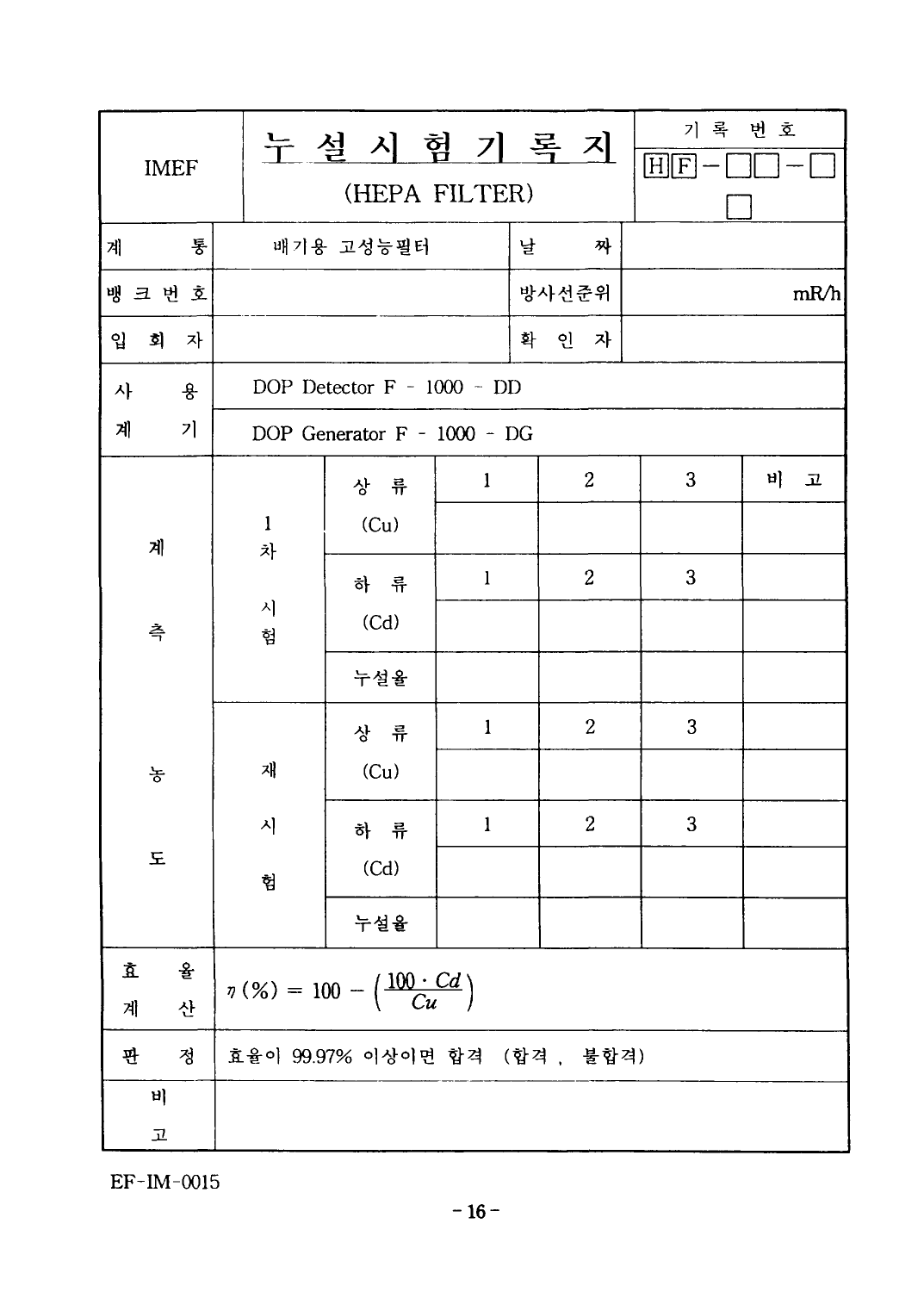누설시험기록지 (Partie) **IMEF** (CHARCOAL FILTER) 배기용 활성탄필터 계 통 날 짜 방사선준위 뱅크번호  $mR/h$ 시 험 자 입 회 자 Halide Detector F - 1000 - HD 사 -용 계  $|z|$ Halide Generator F - 1000 - HG 상류측 누설 율 시 간 하류측  $H$ 고  $00:00$ 00:30  $01:00$ 01:30 02:30 03:00 03:30 05:00 05:30 06:00 계 합 효 -육  $\eta\left(\%\right) = 100 - \left(\frac{100 \cdot Cd}{Cu}\right)$ 계 산 효율이 99.95% 이상이면 합격 (합격, 불합격) 판 - 정 비. 고

EF IM 0016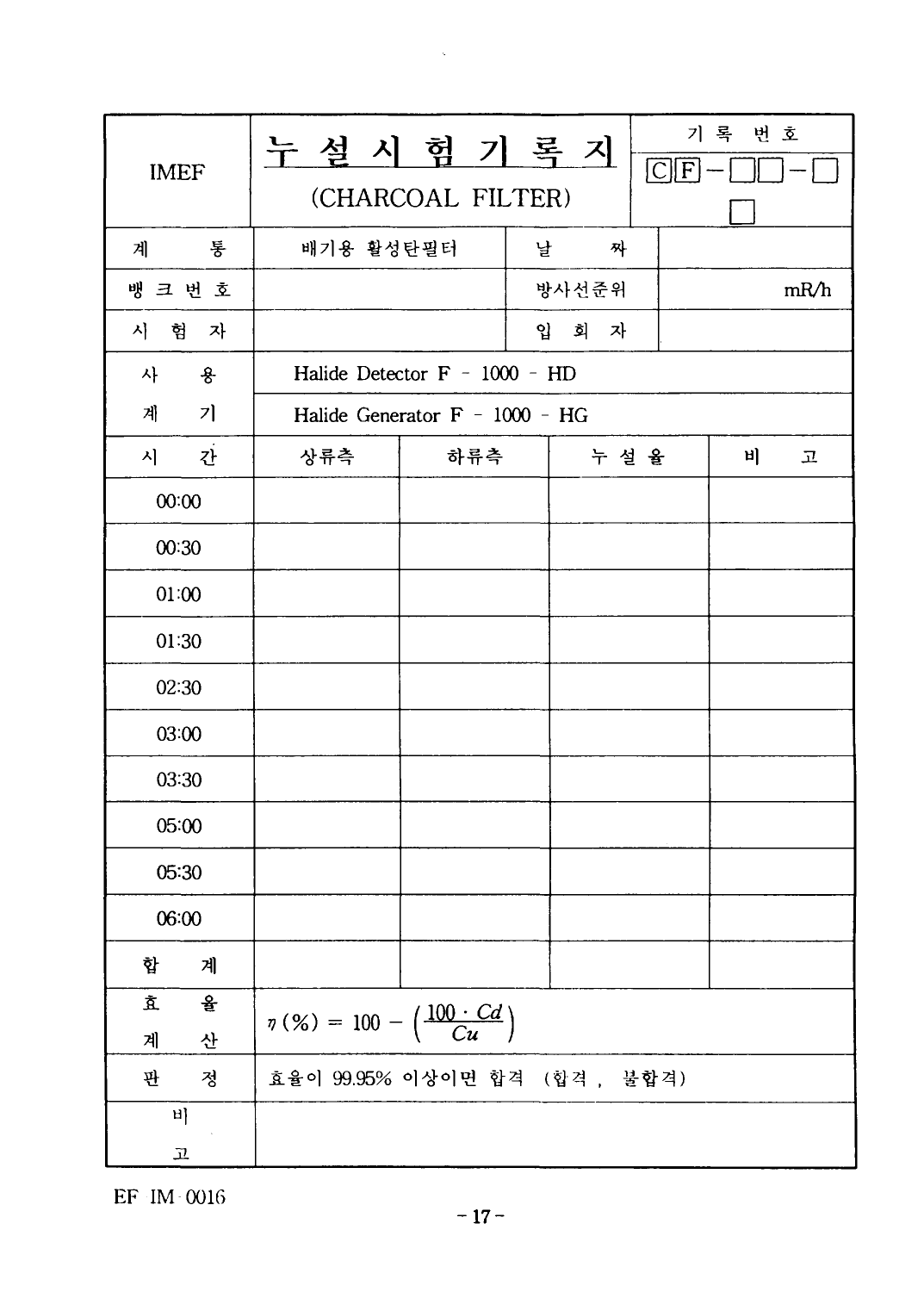| <b>IMEF</b> |             | 필터교체기록지  |       | 기록 번호 |
|-------------|-------------|----------|-------|-------|
|             |             |          |       |       |
| 필터뱅크번호      |             | 필터교체수량   | 교 체 일 | 비고    |
|             | <b>HEPA</b> | CHARCOAL |       |       |
|             |             |          |       |       |
|             |             |          |       |       |
|             |             |          |       |       |
|             |             |          |       |       |
|             |             |          |       |       |
|             |             |          |       |       |
|             |             |          |       |       |
|             |             |          |       |       |
|             |             |          |       |       |
|             |             |          |       |       |
|             |             |          |       |       |
|             |             |          |       |       |
|             |             |          |       |       |
|             |             |          |       |       |

 $EF$ -IM-0017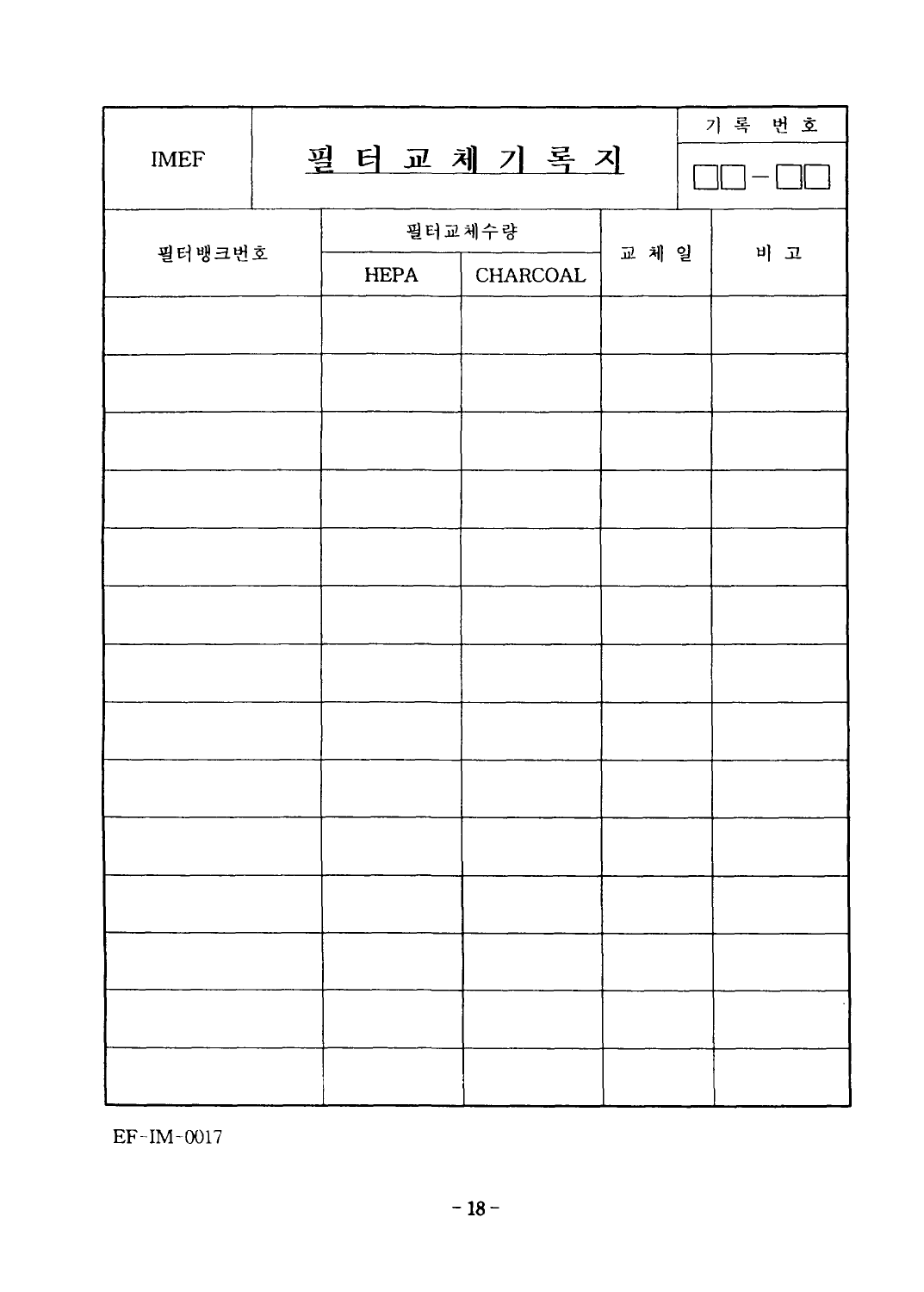| 문서종류 : 조사재시험시설 운전절차서    | 개정번호 : 1 |             |
|-------------------------|----------|-------------|
| 문서번호 : OP-03-H 03       |          |             |
| 제 : 목 : 공기조화계통 유지보수 절차서 |          | 짜 1997 6.26 |

#### 1. 목적

본 절차서는 조사재시험시설에서 운전되고 있는 환기계통의 원활한 운전을 위한 운전성확보 및 기계장치의 수명연장을 위해 유지보수를 실시하여 환기계통이 안전히 운전되도록 하는데 목적이 있다.

#### **2.**

조사재시험시설에서 설치 운전되고 있는 환기계통의 기계장치의 유지보수에 적용 된다.

## **3.**

3.1 DWG List

 $\boldsymbol{\theta}$ 

A. P & I'D of HVAC System of IMEF Bldg : EF-E-7300-MC-H010

P & I'D of HVAC Piping System of IMEF Bldg : EF-E-7300-MC-H110 B. HVAC Duct Arrang. of BASMENT FL. SH'T.l) : EF-7300-MH-H101

| $\boldsymbol{\mu}$ |                                                  | $(SH'T.2)$ : | $\boldsymbol{\theta}$ | $-H102$             |
|--------------------|--------------------------------------------------|--------------|-----------------------|---------------------|
| $\boldsymbol{\mu}$ | FIRST FL.                                        | $(SH'T.1)$ : | $^{\prime\prime}$     | -H111               |
| $\overline{1}$     |                                                  | $(SH'T.2)$ : | ,,                    | $-H112$             |
| $^{\prime\prime}$  | SECOND FL. (SH'T.1):                             |              | 11                    | -H121               |
| $^{\prime\prime}$  |                                                  | $(SH'T.2)$ : | n                     | $-H122$             |
| $\boldsymbol{H}$   | THIRD FL.                                        | $(SH'T.1)$ : | $\boldsymbol{\mu}$    | -H131               |
| $\theta$           |                                                  | $(SH'T.2)$ : | $\pmb{\cdot}$         | $-H132$             |
|                    | HVAC Symbol & Abreviation for Duct Erection DWG: |              | $\mathbf{u}$          | $-H100$             |
|                    | Piping Arrang. BASEMENT FL. PLAN-1               |              |                       | : EF-E-7000 PB H111 |

PLAN 2 : " HI12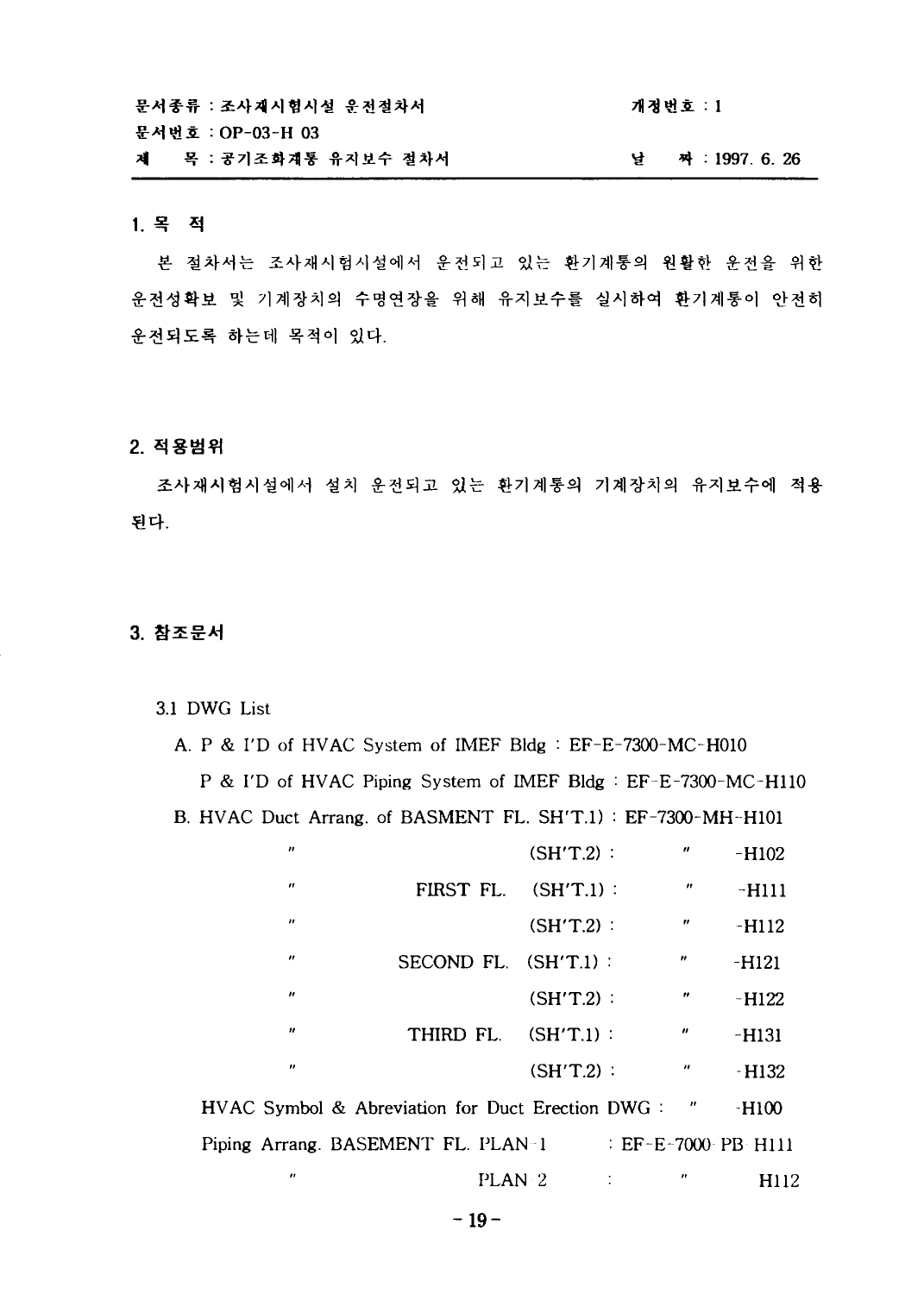| 문서종류 : 조사재시험시설 운전절차서<br>문서번호 : OP-03-H 03                           |                                 | 개정번호 : 1                   |              |  |  |  |  |  |  |
|---------------------------------------------------------------------|---------------------------------|----------------------------|--------------|--|--|--|--|--|--|
| 목 : 공기조화계통 유지보수 절차서                                                 |                                 | ਖ                          | 外:1997.6.26  |  |  |  |  |  |  |
| Piping Arrang. FIRST FL.                                            | $PLAN-1$<br>÷                   | ,,                         | $-H121$      |  |  |  |  |  |  |
| $\boldsymbol{H}$                                                    | PLAN-2                          | n                          | $-H122$      |  |  |  |  |  |  |
| Ħ<br>SECOND FL.                                                     | $PLAN-1$                        | $\boldsymbol{\mathcal{H}}$ | $-H131$      |  |  |  |  |  |  |
| $\pmb{\varepsilon}$                                                 | PLAN-2<br>÷                     | n                          | $-H132$      |  |  |  |  |  |  |
| $\boldsymbol{\mu}$<br>THIRD FL.                                     | PLAN-1<br>÷                     | $\boldsymbol{\theta}$      | $-H141$      |  |  |  |  |  |  |
| $\boldsymbol{H}$                                                    | PLAN-2<br>÷                     | $^{\prime\prime}$          | $-H142$      |  |  |  |  |  |  |
| Control Logic Diagram of Exhaust FAN (F003) : EF-E-7300-JA-H110     |                                 |                            |              |  |  |  |  |  |  |
| $\pmb{\mu}$                                                         | (F003-F005):                    | n                          | $-H109$      |  |  |  |  |  |  |
| $\pmb{\mu}$                                                         | (F003)<br>$\cdot$ :             | n                          | $-H105$      |  |  |  |  |  |  |
| $\pmb{\mu}$                                                         | (F003)<br>$\sim$ 1              | n                          | $-H106$      |  |  |  |  |  |  |
| $\pmb{\mu}$                                                         | (F003)<br>$\mathbb{R}$          | $\pmb{\nu}$                | $-H107$      |  |  |  |  |  |  |
| $\pmb{\mu}$                                                         | (F003)<br>$\sim$                | n                          | $-H108$      |  |  |  |  |  |  |
| Control Logic Diagram of Group Alarm (SHT 1/5): EF-E-7300-JA-H111   |                                 |                            |              |  |  |  |  |  |  |
| $\pmb{\mu}$                                                         | $(SHT 2/5)$ :                   | Ħ                          | $-H112$      |  |  |  |  |  |  |
| $\boldsymbol{\mu}$                                                  | $(SHT 3/5)$ :                   | $\boldsymbol{\theta}$      | $-H113$      |  |  |  |  |  |  |
| $\pmb{\mu}$                                                         | $(SHT 4/5)$ :                   | Ħ                          | $-H114$      |  |  |  |  |  |  |
| $\pmb{\mu}$                                                         | $(SHT 5/5)$ :                   | ,,                         | -H115        |  |  |  |  |  |  |
| Control Logic Diagram of Supply FAN                                 | (F001)                          | "                          | $-H101$      |  |  |  |  |  |  |
| $\pmb{\mu}$                                                         | (F001)                          | n<br>$\ddot{\cdot}$        | $-H102$      |  |  |  |  |  |  |
| $\pmb{\mu}$                                                         | $($ FOO2 $)$                    |                            | $-H103$      |  |  |  |  |  |  |
| ,,                                                                  | (F002)                          | Ħ<br>$\ddot{\cdot}$        | -H104        |  |  |  |  |  |  |
| Control Logic Diagram Symbol & Legend(SHT 1/2): EF-E-6600-JA-H001   |                                 |                            |              |  |  |  |  |  |  |
| n                                                                   | $(SHT 2/2)$ :                   |                            | n<br>$-H002$ |  |  |  |  |  |  |
| Control Loop Diagram of HVAC System (1/3): EF-E-7300-JB-H101        |                                 |                            |              |  |  |  |  |  |  |
| ,,                                                                  | $(2/3)$ :                       |                            | <b>H102</b>  |  |  |  |  |  |  |
| u                                                                   | $(3/3)$ :                       | $\boldsymbol{\theta}$      | $\cdot$ H103 |  |  |  |  |  |  |
| Control Loop Diagram of Legend & Sympool $E = E - 6000 - JB - H101$ |                                 |                            |              |  |  |  |  |  |  |
| Control Panel Arrangement                                           | $E = EF - E - 6600 - JE - H101$ |                            |              |  |  |  |  |  |  |
|                                                                     | $-20-$                          |                            |              |  |  |  |  |  |  |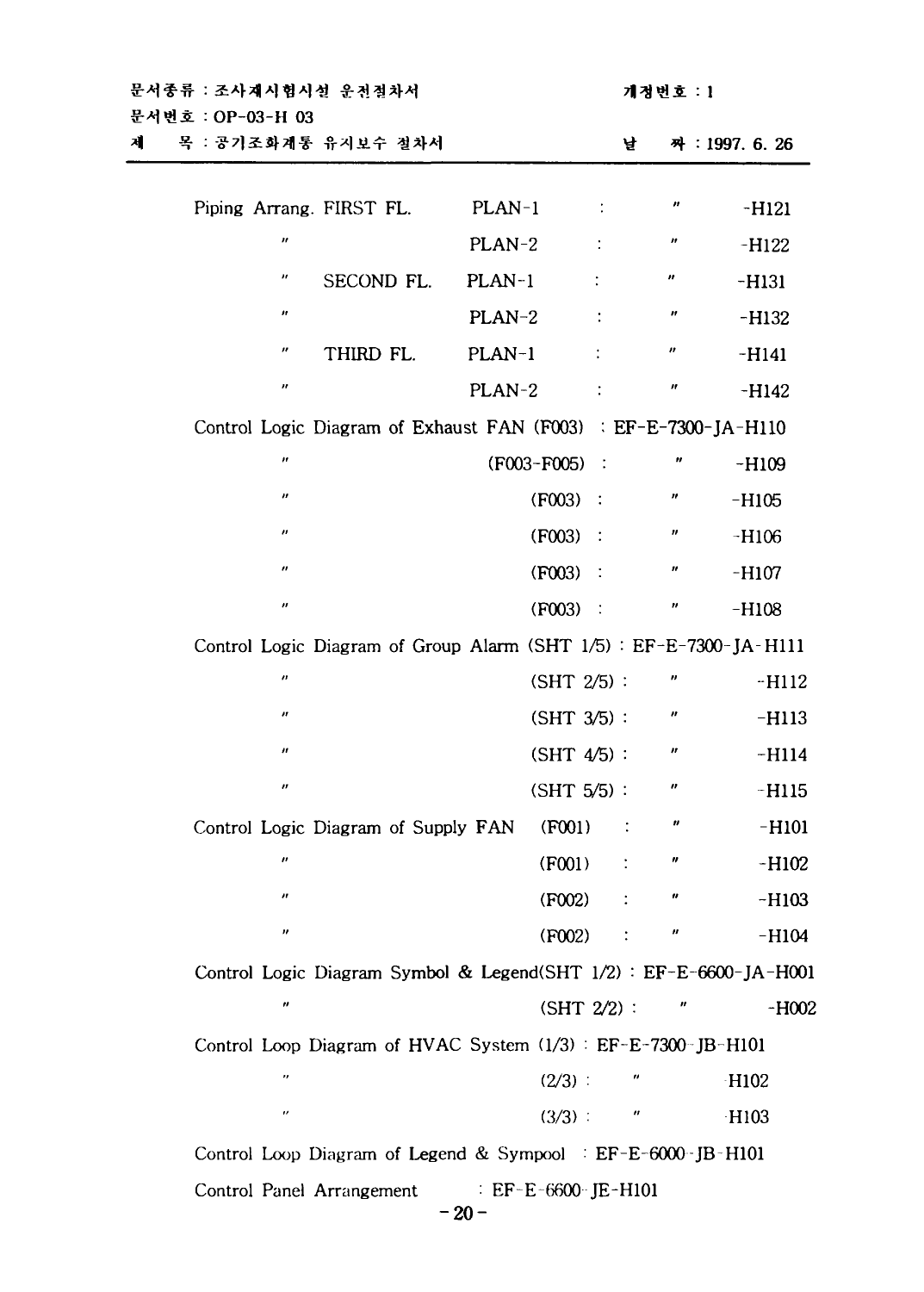| 문서종류 : 조사재시험시설 운전절차서<br>문서번호 : OP-03-H 03 |                                                                 |                    |                       | 개정번호 : 1     |                   |                                                                          |  |  |  |  |
|-------------------------------------------|-----------------------------------------------------------------|--------------------|-----------------------|--------------|-------------------|--------------------------------------------------------------------------|--|--|--|--|
| 계                                         | 목 : 공기조화계통 유지보수 절차서                                             |                    |                       |              | 날                 | 짜:1997.6.26                                                              |  |  |  |  |
|                                           | Equipment Layout for HVAC System (1/3): EF E-7000-PA-H111       |                    |                       |              |                   |                                                                          |  |  |  |  |
|                                           | $^{\prime\prime}$                                               |                    |                       | $(2/3)$ :    |                   | -H112                                                                    |  |  |  |  |
|                                           | $\boldsymbol{\mu}$                                              |                    |                       | $(3/3)$ :    | $\boldsymbol{u}$  | -H113                                                                    |  |  |  |  |
|                                           |                                                                 |                    |                       |              |                   | Instrument Location DWG of HVAC System $(1/2)$ : EF-E-6700 JC-H121       |  |  |  |  |
|                                           | $\boldsymbol{\mathcal{U}}$                                      |                    |                       |              | $(2/2)$ :         | $-H122$                                                                  |  |  |  |  |
|                                           | Local Panel Arrangement                                         |                    |                       |              |                   | : $EF-E-6600-JF-H101$                                                    |  |  |  |  |
|                                           | Logic Diagram of Exhaust Fan (F003) EF-E-7700-JA-H101           |                    |                       |              |                   |                                                                          |  |  |  |  |
|                                           | $^{\prime\prime}$                                               |                    | $(F004)$ :            |              |                   | $-H102$                                                                  |  |  |  |  |
|                                           | Logic Diagram of Group Alarm                                    |                    |                       |              | n                 | -H107                                                                    |  |  |  |  |
|                                           | Single Line Diagram for Emergency MCC : EF-E-5000-EA-H031       |                    |                       |              |                   |                                                                          |  |  |  |  |
|                                           | Single Line Diagram for 120V AC ups $(1)$ : $EF-E-5000-EA-H041$ |                    |                       |              |                   |                                                                          |  |  |  |  |
|                                           | $\pmb{\theta}$                                                  |                    |                       | (2):         | n                 | $-H042$                                                                  |  |  |  |  |
|                                           | 11                                                              |                    | for 460V Load Center: |              |                   | -H011                                                                    |  |  |  |  |
|                                           | 11                                                              |                    | for MCC $(1)$         |              | n                 | $-H021$                                                                  |  |  |  |  |
|                                           | n                                                               | n                  | (2)                   |              | n                 | $-$ H022                                                                 |  |  |  |  |
|                                           | ,,                                                              | $\boldsymbol{\mu}$ | (3)                   | $\mathbb{Z}$ | $^{\prime\prime}$ | $-H023$                                                                  |  |  |  |  |
|                                           | Single Line Diagram General Notes & Symbols:                    |                    |                       |              | Ħ                 | $-H000$                                                                  |  |  |  |  |
|                                           |                                                                 |                    |                       |              |                   | Symbol & Legend for HVAC System Flow & P& ID $(3/3)$ : EF-E-7000-MZ-H011 |  |  |  |  |
|                                           | Zone Mapping DWG of Basement FL: EF-E-8560-ND-H001              |                    |                       |              |                   |                                                                          |  |  |  |  |
|                                           | ,,                                                              |                    | First FL              |              | "                 | $-H002$                                                                  |  |  |  |  |
|                                           | ,,                                                              |                    | Second FL             |              |                   | $-H003$                                                                  |  |  |  |  |
|                                           | ,,                                                              |                    | Third FL              |              | n                 | $-H004$                                                                  |  |  |  |  |
| 3.2 Document List                         |                                                                 |                    |                       |              |                   |                                                                          |  |  |  |  |
|                                           |                                                                 |                    |                       |              |                   | A. Design Manual for HVAC & Plumbing System : EF-E-7300-E DM H101        |  |  |  |  |
|                                           | B. OM for Control Center                                        |                    |                       |              |                   | : EF-E-6600-DO H101                                                      |  |  |  |  |
|                                           | C. OM for HVAC & Plumbing System                                |                    |                       |              |                   | : EF E 7300 DO H101                                                      |  |  |  |  |
|                                           | D. Piping Line List                                             |                    |                       |              |                   | : EF-E-7000 LL H101                                                      |  |  |  |  |
|                                           | Piping Material Classification                                  |                    |                       |              |                   | : EF-E 7000 DS H101                                                      |  |  |  |  |

 $-21 -$ 

# 개 저 버 ㅎ ㆍ !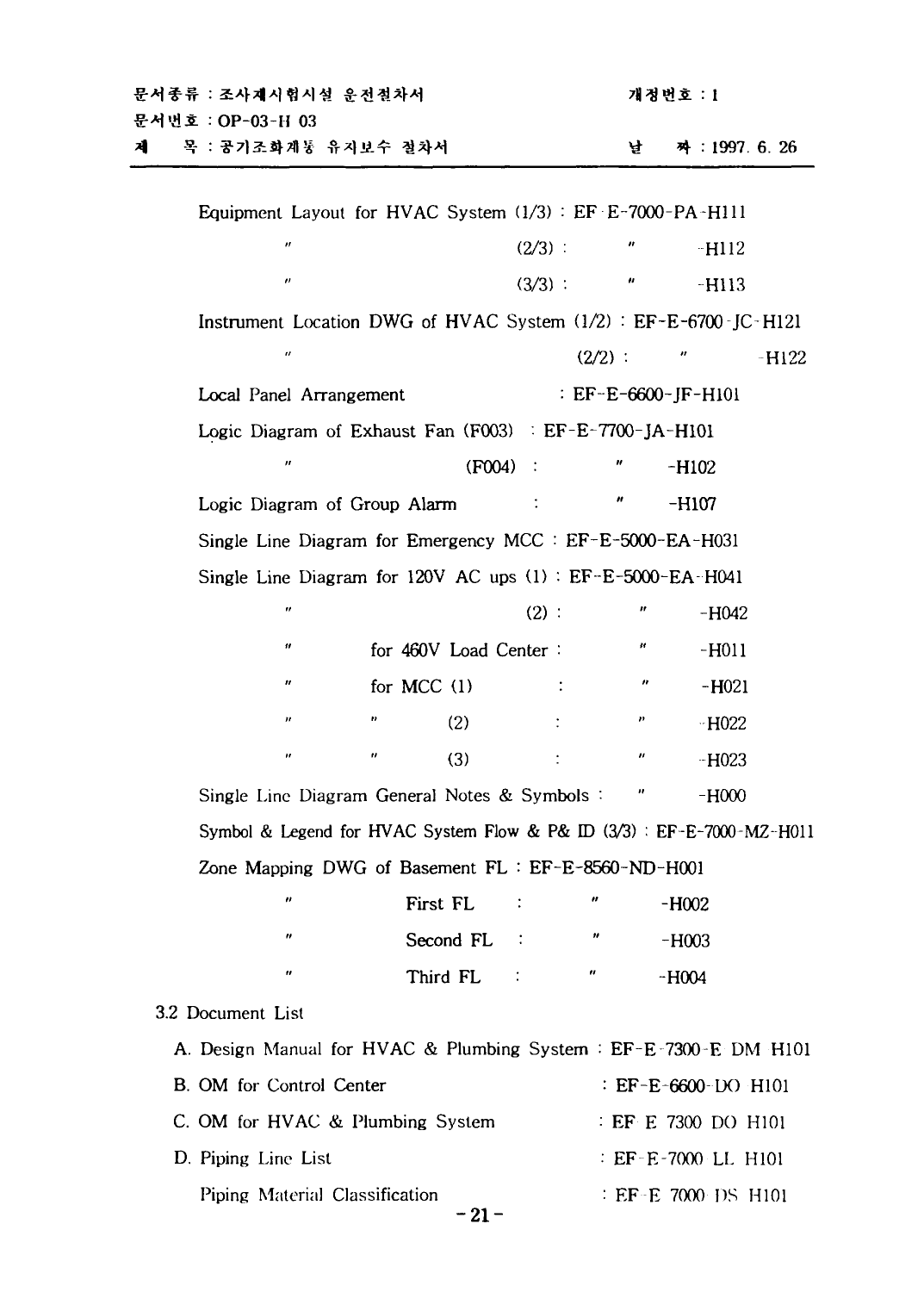#### Piping Valve List : EF-E-7000-LV-H101

#### **4.**

- 4.1 조사재시험시설 운영과제 책임자
	- 유지 보수업무 총괄 감독
- 4.2 유지보수 담당자
	- 주유 등 간단한 유지 보수 실시

 $\sim$ 

- 외부에 용역 발주, 감독

#### **4.3**

- 중요사항 입회 확인

#### **5.**

- 5.1 장비
	- 5.1.1 회전계 (tacho meter)
	- 5.1.2 풍속계
	- 5.1.3 multi-tester

# $5.2$  공구

- 5.2.1 socket wrench
- 5.2.1 impact wrench
- 5.2.3 drilling machine
- 5.2.4 grinding machine
- 5.2.5 spanner set
- $5.2.6$  L-wrench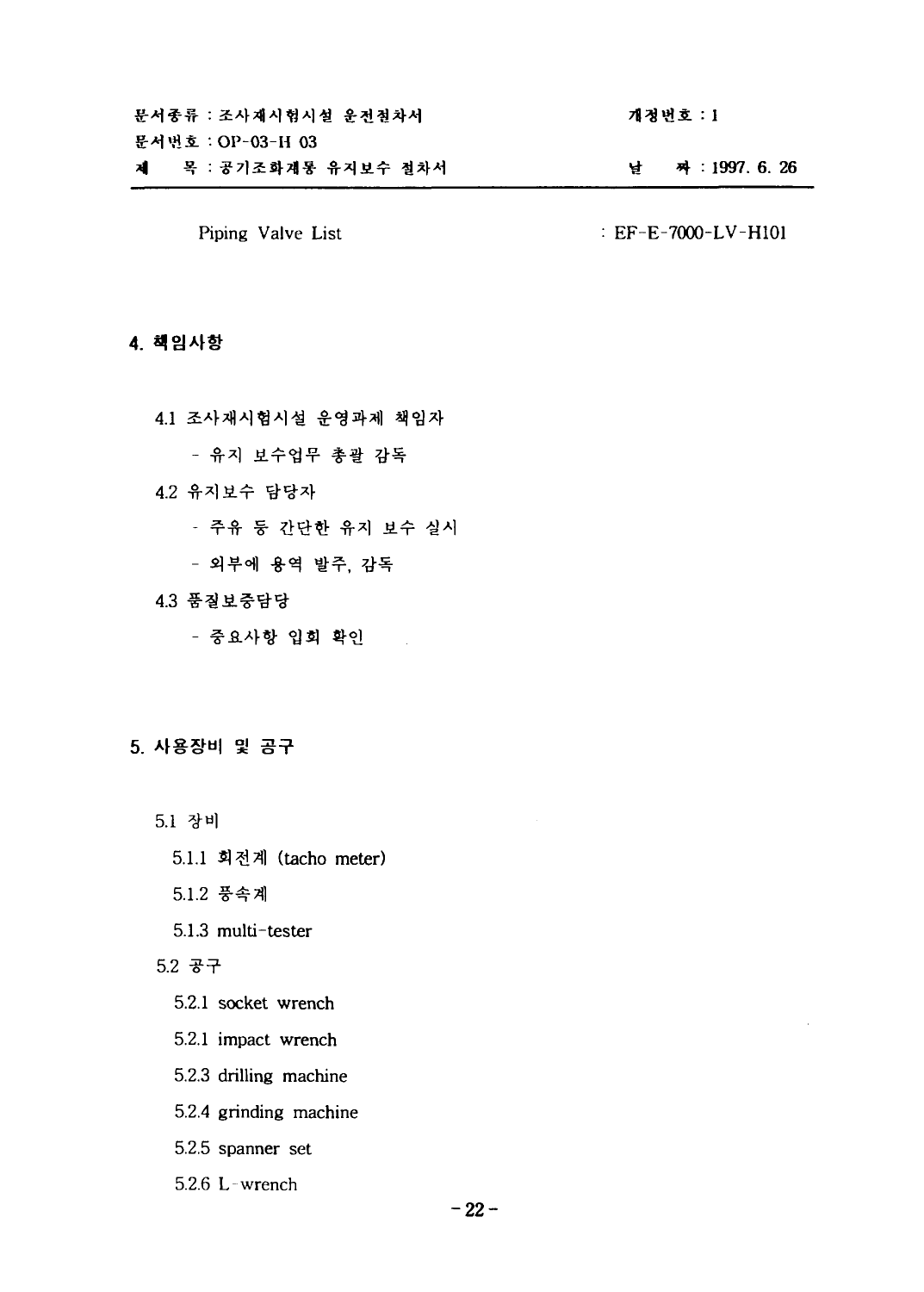제 목 : 공기조화계동 유지보수 절차서

문서번호: OP-03-H 03

# 개정번호 : 1

날 짜 : 1997. 6. 26

- 5.2.7 driver  $( , + )$
- 5.2.8 hammer
- 5.2.9 drill set
- 5.2.10 쇠톱
- 5.2.11 기타공구
- 5.3 부속품
	- 5.3.1 볼트 및 너트류
	- 5.3.2 배관 부품류 및 배관
	- 5.3.3 밸브류
	- 5.3.4 패킹
	- 5.3.5 가스켓
	- 5.3.6 기타 부품류

## 5.4 소모성 자재

- 5.4.1 윤활유
- 5.4.2 세척유
- 5.4.3 걸레
- 5.4.4 비닐
- 5.4.5 비닐 및 테프론 테이프
- 5.4.6 실리콘 및 putty
- 5.4.7 sand paper
- 5.4.8 기타 소모품

# 6. 보수대상

6.1 송풍기 계통

6.1.1 홉입 송풍기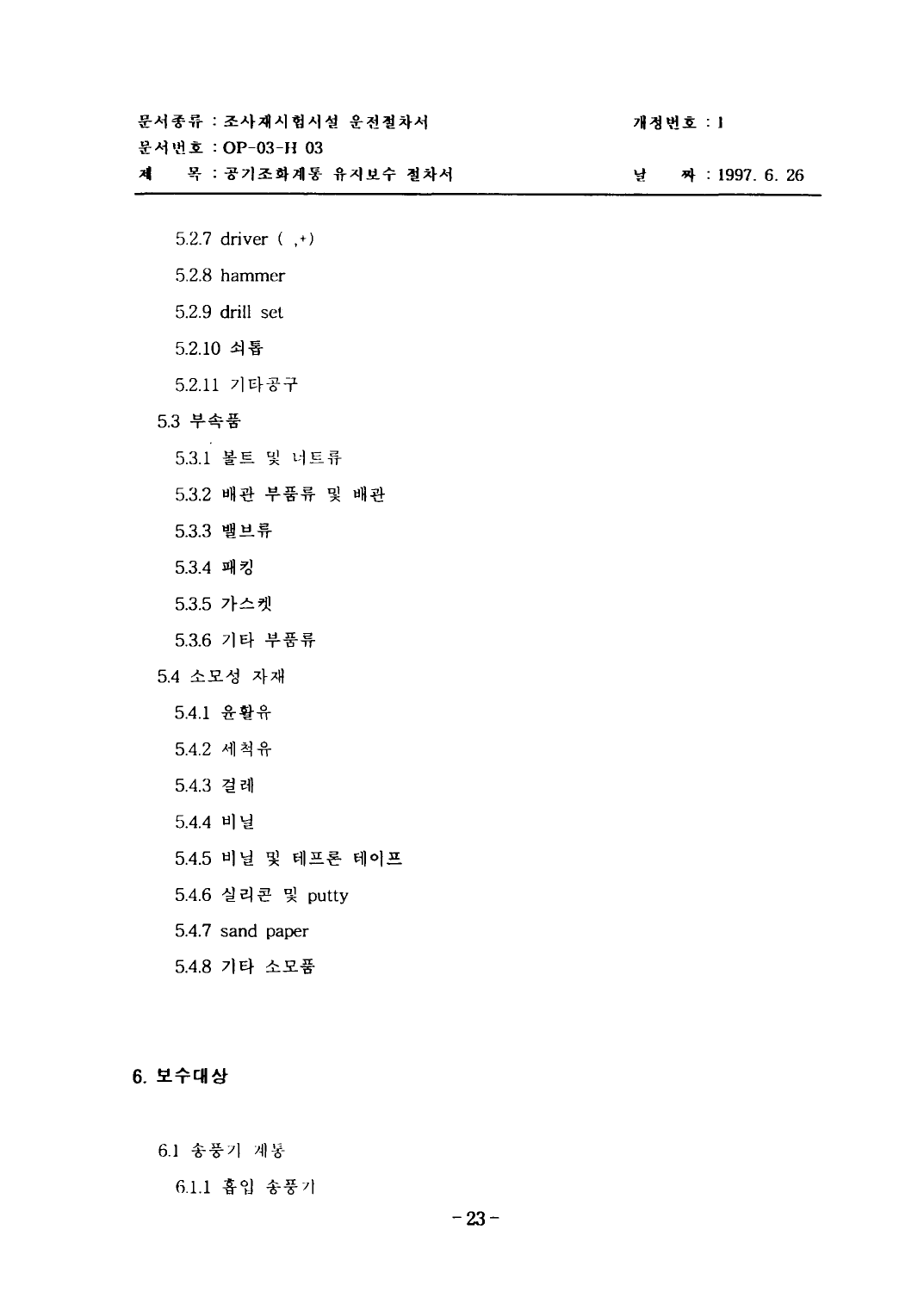문서번호 : OP-03-H 03

제 목 : 공기조화계통 유지보수 절차서 남 짜 : 1997. 6. 26

개정번호 : 1

6.1.1.1 송풍기 (용량 62,000 m'/h, 55 Kw 2대)

6.1.2 배기 송풍기

6.1.2.1 MUP 송풍기 (용량 22,500 m'/h, 30 Kw 3대)

6.1.2.2 DUP 송풍기 (용량 24,000 m'/h, 55 Kw 2대)

6.2 냉,난방코일 계통

- 6.2.1 난방코일
- 6.2.2 냉방코일

6.2.3 관련 배관 및 부품류

- 6.3 가습장치
- 6.4 덕트 계통
	- 6.4.1 급기덕트
	- 6.4.2 배기덕트

#### 7. 보수절차

- 7.1 송풍기 계동
	- 7.1.1 보수전 점검절차
		- 7.1.1.1 송풍기 가동전 내부의 이상유무 및 전기회로 장치의 결선 등 이상유무 를 확인한다.
		- 7.1.1.2 베아링에 지정된 윤활유가 적당량 주입되어 있는지 확인한다.
		- 7.1.1.3 시동시 모터 스위치를 잠시 넣어 회전시키면서 케이싱내부 접촉 및 음 향상태를 점검한다.
		- 7.1.1.4 전동기를 단독 운전하여 운전상태, 회전방향, 진동 등의 이상유무를 확 인한다.

7.1.1.5 공기의 흡입구, 토출구 및 Non return 댐퍼의 이상유무를 확인한다. 7.1.1.6 V · belt의 인장, 탈선 유무를 확인한다.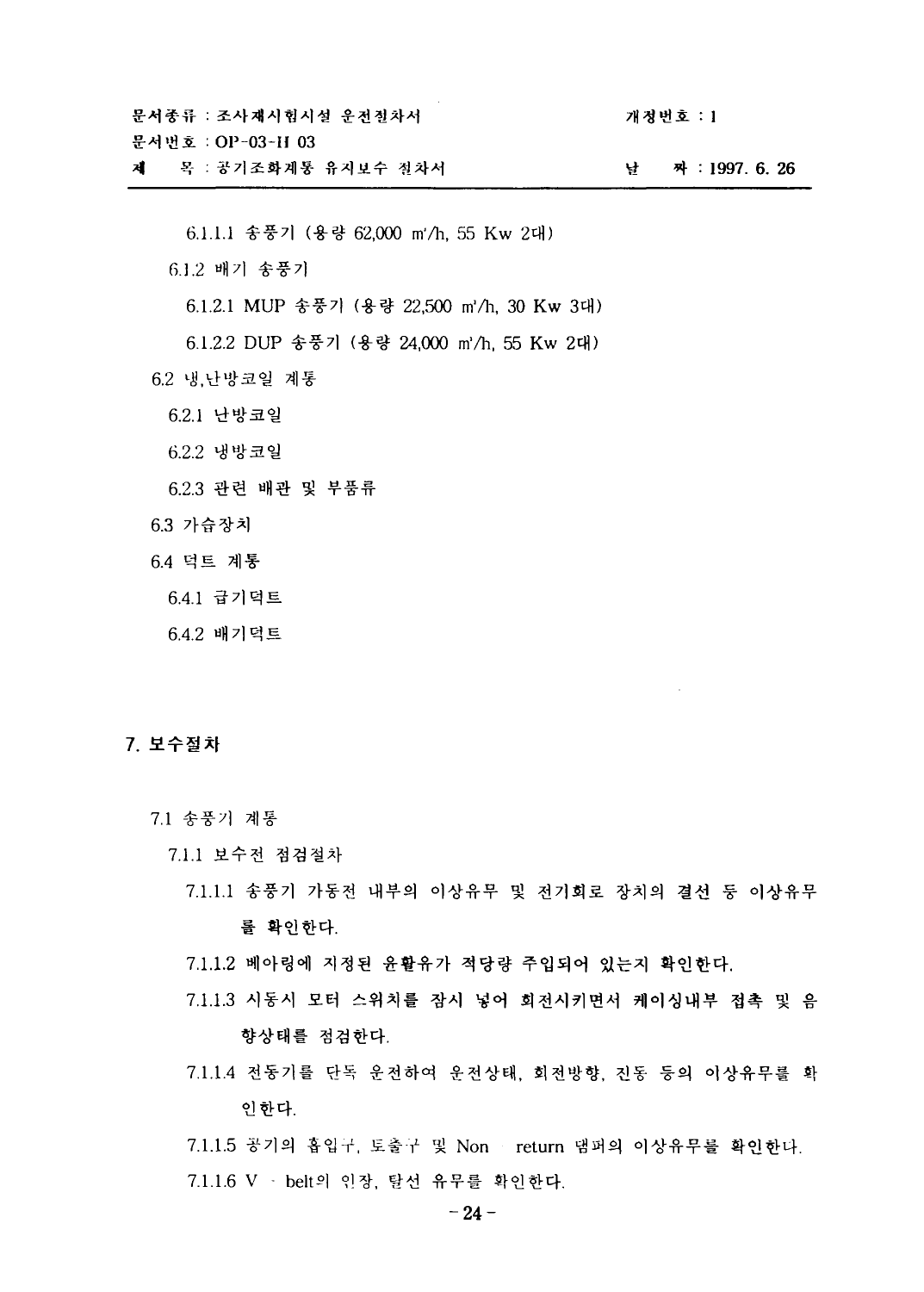개정번호 : 1

문서번호 : OP-03-H 03

목 : 공기조화계통 유지보수 절차서 <u>. 26</u> M. : 1997. 6. 26 제 남

- 7.1.1.7 위 사항에 이상 유무가 없을때 다시 스위치를 넣고 주의하면서 계속 가 동하다.
- 7.1.1.8 운전중인 상태에서 축의 진동, 베아링의 소음, 케이싱 내부의 진동 및 이상음 등을 점검한다.
- 7.1.2 송풍기의 일반점검 및 보수절차
	- 7.1.2.1 임펠라 마모, 부식상태, 날개의 균열 유무 등을 점검하고 깨끗이 청소한 다.
	- 7.1.2.2 축이 휨에 의한 진동이 없는가 또는 마모 상태를 점검한다.
	- 7.1.2.3 임펠라, 축을 깨끗이 청소한 후 필요에 따라 밸런스를 조정한다.
	- 7.1.2.4 베어링 하우징의 틈을 측정하고 마모가 클때는 예비 부품과 교환하고 마모가 되지 않아도 베아링하우징의 접촉에 이상이 있을때는 다시 정 비한다.
	- 7.1.2.5 케이싱 내부의 이물질 상태를 점검한다.
	- 7.1.2.6 벨트의 인장을 점검하고 조정한다.
	- 7.1.2.7 베아링 내부에 윤활유가 충분한지 점검하고 부족시는 보충한다.
	- 7.1.2.8 기타 운전중 소음, 진동 등의 상태가 나빠진 부분이 발견되면 유의하여 관찰하였다가 정기점검시 충분히 손질한다.
	- 7.1.2.9 최후에 연결 상태를 조정하고 5 · 10 분간 시운전해서 이상이 없다는 것을 확인하여 운전할 수 있는 상태에 임하도록 한다.

7.1.3 송풍기의 고장원인 판단 및 대책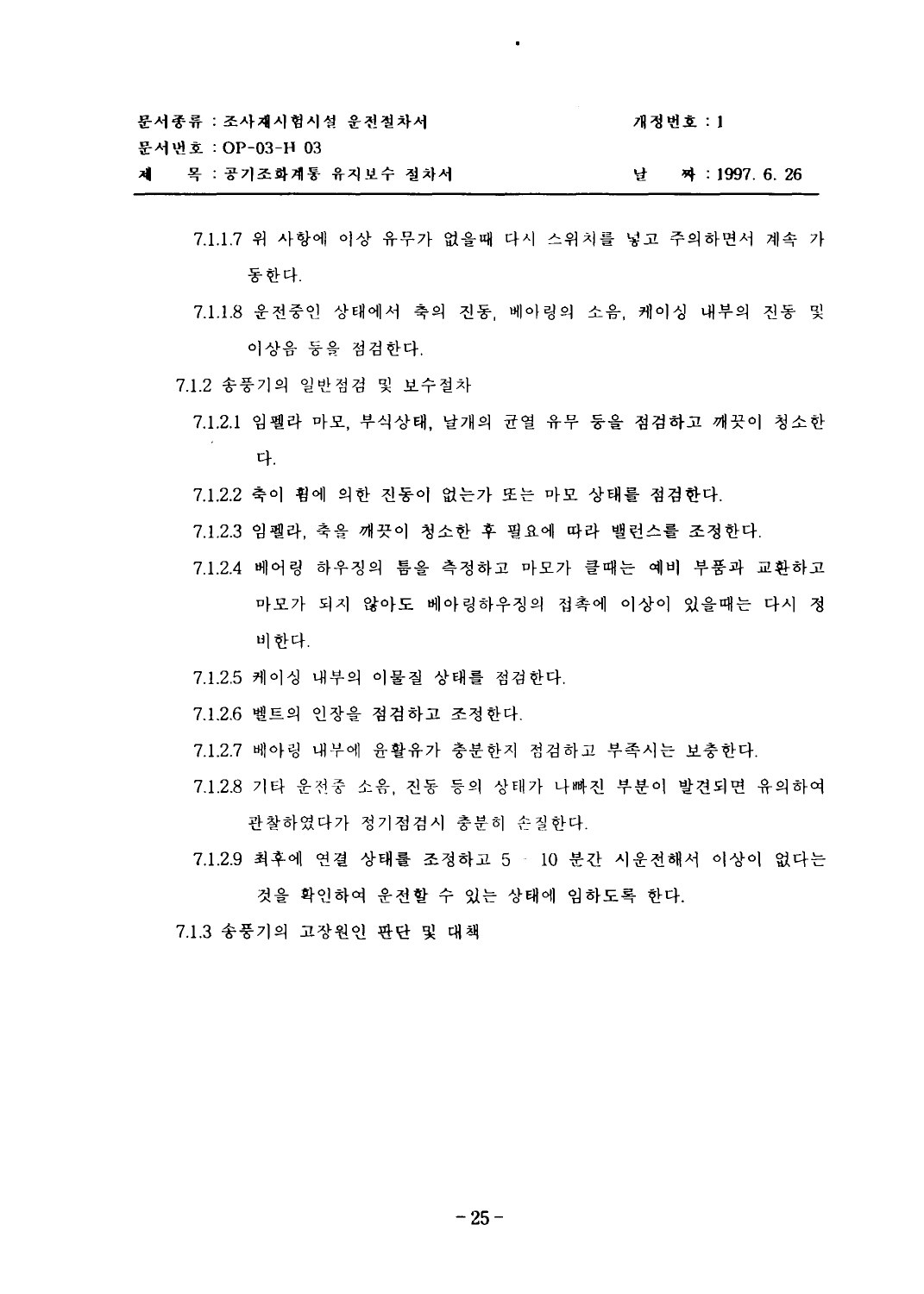# 개정번호:1

문서번호 : OP-03-H 03

제 목 : 공기조화계통 유지보수 절차서

### 날 짜 : 1997. 6. 26

# 7.1.3.1 윤활유 계통

| 상<br>황      | 베                | $\circ$     | 링      |                  | 윤                | 유<br>할           | 가<br>룸           |        |        |
|-------------|------------------|-------------|--------|------------------|------------------|------------------|------------------|--------|--------|
| X<br>원<br>인 | 과<br>열<br>소<br>손 | 이<br>상<br>음 | 진<br>동 | 압<br>랑<br>부<br>족 | 유<br>압<br>변<br>둥 | 기<br>포<br>밭<br>생 | 배<br>관<br>진<br>동 | 누<br>실 | 챽<br>대 |
| 배관의 패캥불량    |                  |             |        |                  |                  |                  |                  | 0      | 교체     |
| 유량부족        | 0                |             |        | 0                | $\Omega$         | $\Omega$         | $\Omega$         | 0      | 보충     |
| 기름의 열화      | 0                |             |        | 0                |                  |                  |                  |        | 교체, 재생 |
| 기름속의 먼지     | 0                |             |        |                  |                  |                  |                  |        | 재생     |
| 기름속의 수분 흡입  | 0                |             |        | 0                |                  |                  |                  |        | 교체, 재생 |
| 볼, 로울러의 이상  | 0                | $\mathbf 0$ |        |                  |                  |                  |                  |        | 교체     |
| 벨트의 불량      | $\Omega$         |             | 0      |                  |                  |                  |                  |        | 교체, 조정 |
| 직결 불량       | 0                |             | 0      |                  |                  |                  |                  |        | 조정     |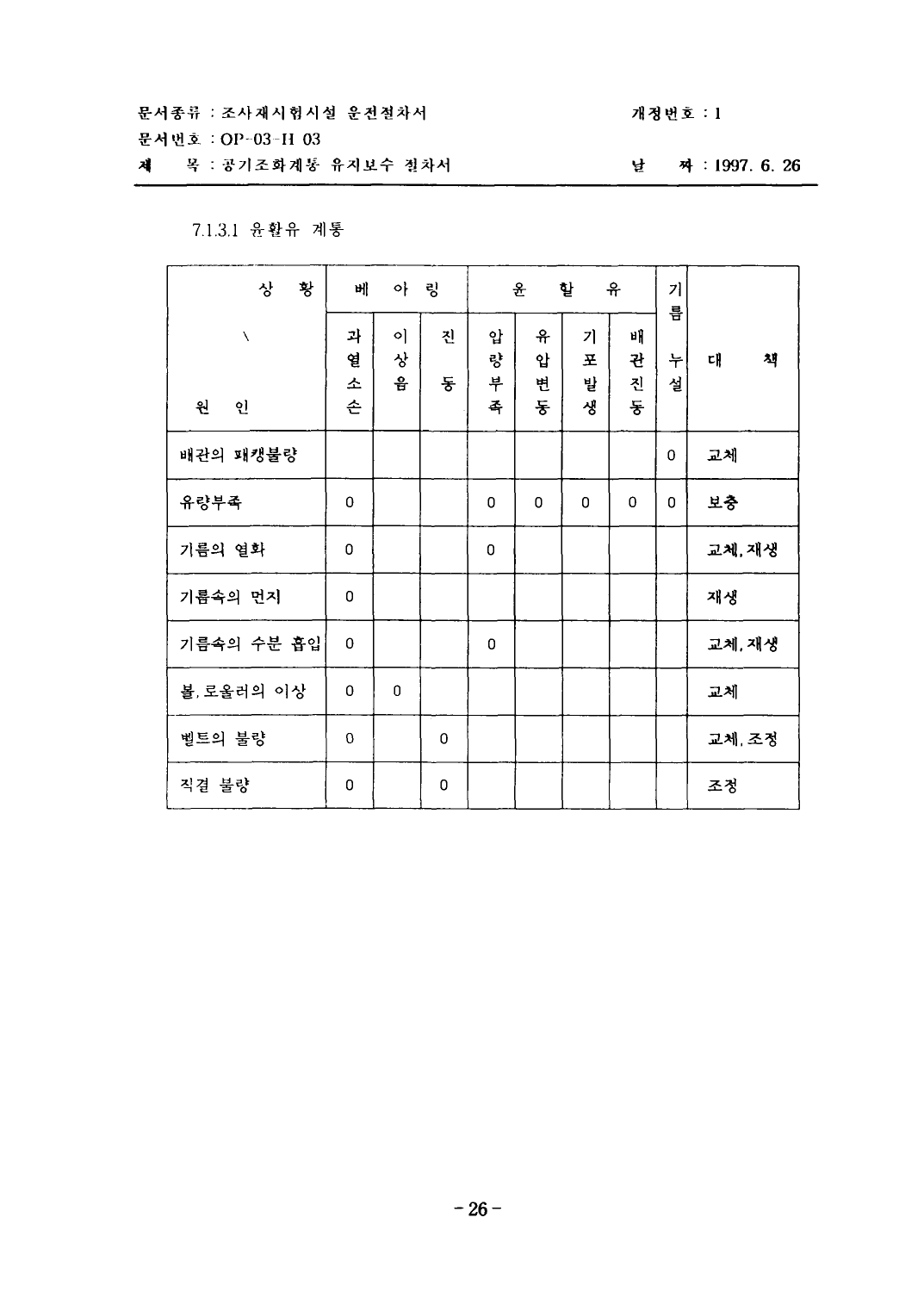문서번호 : OP-03-H 03

#### 목 : 공기조화계통 유지보수 절차서 제

# 개정번호 : 1

날 짜 : 1997. 6. 26

# 7.1.3.2 케이싱과 로우터

| 황<br>상              |                      | 진                    | 동                      |                      |                     | 케                | 이 상 옵       |                      |        |  |
|---------------------|----------------------|----------------------|------------------------|----------------------|---------------------|------------------|-------------|----------------------|--------|--|
| $\lambda$<br>인<br>원 | 일전<br>정속<br>한도<br>회에 | 희관<br>전계<br>속없<br>도이 | 회비<br>전례<br>속해  <br>도서 | 일에<br>정있<br>풍어<br>량서 | 풍계<br>량없<br>에이<br>관 | 싱<br>의<br>과<br>열 | 연<br>속<br>음 | 일는<br>시연<br>적속<br>또읍 | 책<br>대 |  |
| 임펠러의 마모부식           |                      |                      |                        |                      |                     |                  |             |                      | 수리, 교체 |  |
| 임펠러의 파손             | 0                    |                      | 0                      |                      | 0                   |                  | 0           | 0                    |        |  |
| 임펠러의 리벳파손           | 0                    |                      | 0                      |                      | 0                   |                  | 0           | 0                    | 수리     |  |
| 임펠러보스맟춤불량           | 0                    | 0                    | 0                      |                      | 0                   |                  | 0           |                      | 조정     |  |
| 임펠러의 변형             | 0                    |                      | 0                      |                      | 0                   |                  |             |                      | 수리, 교체 |  |
| 축의 굽힘               | 0                    | 0                    | 0                      |                      | 0                   |                  |             |                      | 수정, 교체 |  |
| 축 너트의 죔 불량          | 0                    | 0                    | 0                      |                      | 0                   |                  |             |                      | 수정     |  |
| 보스의 언밸런스            | 0                    |                      | 0                      |                      | 0                   |                  |             |                      | 명행시험   |  |
| 이물흔입                | 0                    |                      | 0                      |                      | 0                   |                  |             |                      | 소재     |  |
| 더스트 부착              | 0                    |                      | 0                      |                      | 0                   |                  |             |                      | 소재     |  |
| 드레인의 권              |                      | 0                    |                        |                      | 0                   |                  | 0           | 0                    | 드레인올뺌  |  |
| 서어징                 |                      | 0                    |                        | 0                    |                     |                  | 0           |                      | 운전전변경  |  |
| 열팽창에 의한 외력          |                      | 0                    | 0                      |                      | 0                   |                  |             |                      | 개조     |  |
| 설치 및 기초불량           | 0                    | 0                    | 0                      |                      | 0                   |                  |             |                      | 설치수정   |  |
| 직결불량                | 0                    | 0                    | 0                      |                      | 0                   |                  |             |                      | 수정     |  |
| 위험속도와의 합치           | 0                    |                      |                        |                      |                     |                  |             |                      | 운전점변경  |  |
|                     |                      |                      |                        | $-27-$               |                     |                  |             |                      |        |  |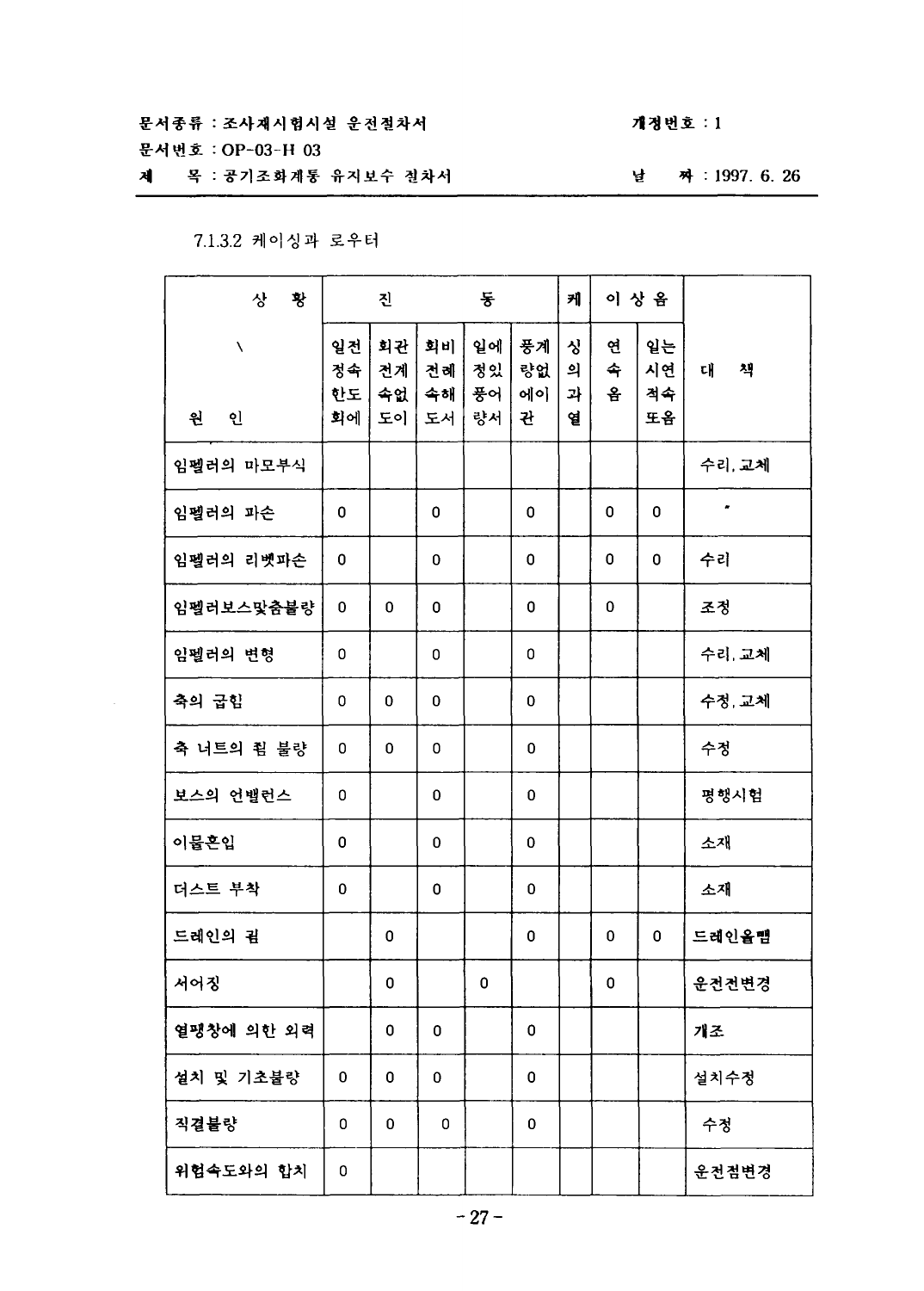개정번호 : 1

문서번호 : OP-03-H 03

제 목 : 공기조화계통 유지보수 절차서

# 날 짜 : 1997. 6. 26

# 7.1.3.3 전동기

| 상<br>황      |                                 |                                 | 동기 진동                           |                                  | 베아링              |                   | 건<br>동      | 전<br>동                 |             | 과부하         |                  | 측<br>의                     |                 |  |
|-------------|---------------------------------|---------------------------------|---------------------------------|----------------------------------|------------------|-------------------|-------------|------------------------|-------------|-------------|------------------|----------------------------|-----------------|--|
| N<br>원<br>인 | 과<br>부<br>하<br>에<br>있<br>어<br>서 | 출<br>력<br>에<br>긘<br>계<br>없<br>이 | 숙<br>도<br>에<br>관<br>계<br>없<br>이 | 일<br>정<br>회<br>전<br>속<br>도<br>٥Î | 과<br>열<br>소<br>손 | $\circ$<br>상<br>음 | 가<br>과<br>열 | 가<br>$\circ$<br>상<br>음 | 기<br>동<br>사 | 정<br>상<br>사 | 가<br>동<br>불<br>능 | 측<br>방<br>항<br>의<br>진<br>동 | 대<br>책          |  |
| 로우터의 언뱰런스   |                                 | $\Omega$                        | $\Omega$                        | 0                                |                  |                   |             |                        |             |             |                  |                            | 평형시험            |  |
| 로우터의 내부접촉   |                                 | $\Omega$                        | 0                               | O.                               |                  |                   | 0           | $\Omega$               | 0           | $\Omega$    | $\Omega$         | $\Omega$                   | 접촉부가공 및<br>설치수정 |  |
| 축의 굽음       |                                 | $\Omega$                        | 0                               | $\Omega$                         | 0                |                   |             |                        |             |             | $\Omega$         | $\mathbf 0$                | 수정, 교체          |  |
| 직결, 축이음불량   | $\Omega$                        | $\Omega$                        | $\Omega$                        | $\Omega$                         |                  |                   |             |                        |             |             |                  | 0                          | 수정, 교체          |  |
| 설치, 기초불량    | $\Omega$                        | $\Omega$                        | $\Omega$                        | $\Omega$                         |                  |                   |             |                        |             |             |                  | 0                          | 설치수정 또는<br>기초개조 |  |
| 전원의 불량      |                                 |                                 |                                 |                                  |                  |                   |             | $\Omega$               |             |             |                  |                            |                 |  |
| 운활재 부족      |                                 |                                 |                                 |                                  | 0                | 0                 |             |                        |             |             |                  |                            | 보충              |  |
| 기동방법의 오차    |                                 |                                 |                                 |                                  |                  |                   |             | $\Omega$               |             | 0           |                  |                            | 변경,또는<br>전동기교체  |  |

 $\sim 10$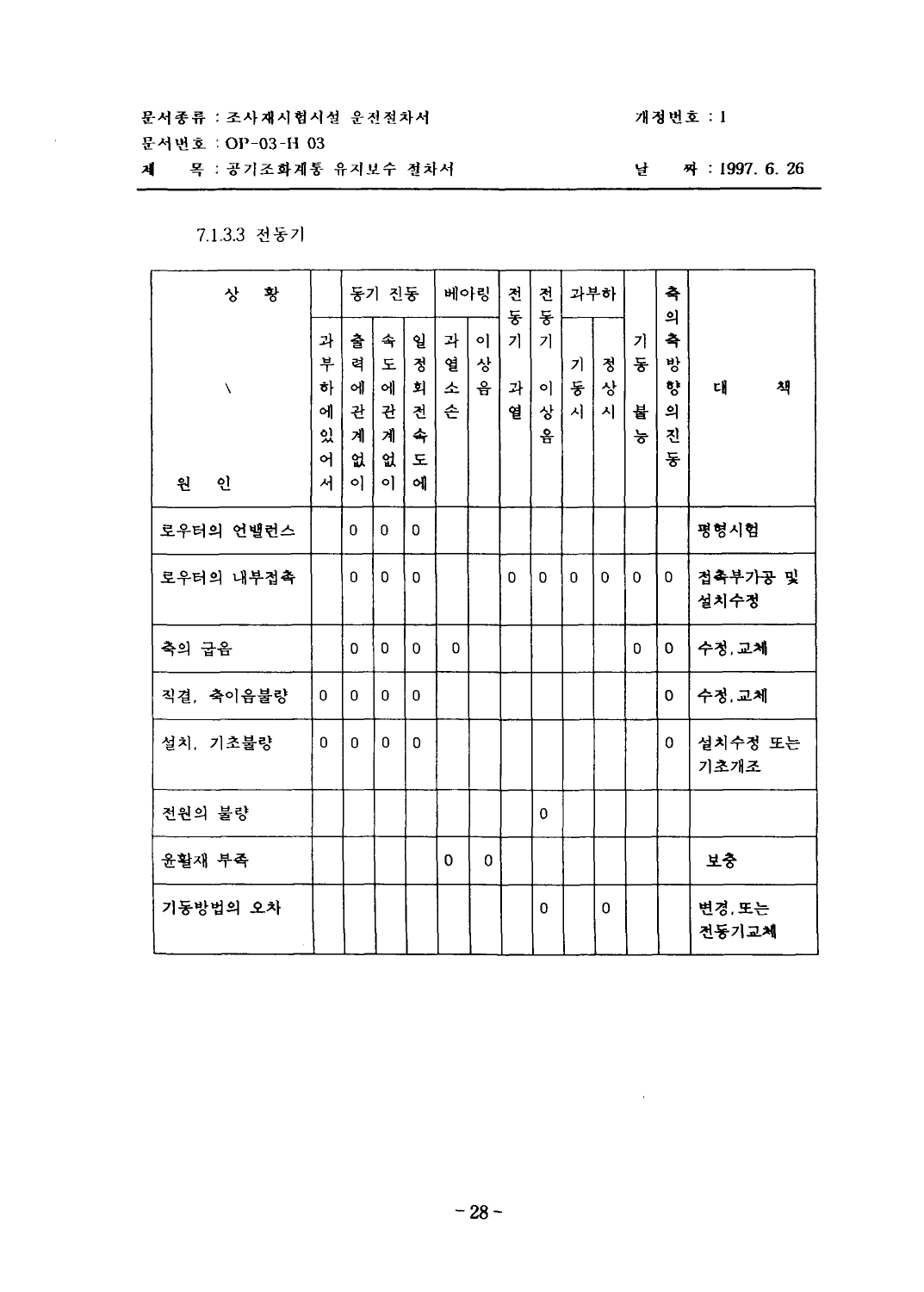개정번호 : 1

문서번호 : OP-03-H 03

목 : 공기조화계통 유지보수 절차서 날 짜 : 1997. 6. 26 제

7.1.4 송풍기의 분해조립

7.1.4.1 분해순서

7.1.4.1.1 송풍기에 연결된 배관 및 설비를 제거한다.

7.1.4.1.2 V-Pulley 또는 커플링을 풀어낸다.

7.1.4.1.3 베어링 카바 또는 베어링을 풀어낸다. (축과 분리)

7.1.4.1.4 흡입카바를 제거하고 임펠러를 풀어낸다.

흡입카바는 쉽게 분해된다. 임펠러와 측을 분해할 때는 임펠러에 손상이 가지 않도록 충분한 주의를 기울인다.

7.1.4.2 조립순서

7.1.4.2.1 케이싱 내부에 임펠러를 취합시킨다. (축연결)

7.1.4.2.2 임펠러 고정너트를 채우고 흡입카바를 조립한다.

7.1.4.2.3 베어링 하우징을 조립한다. 축에 V-Pulley, 커플링을 연결한다.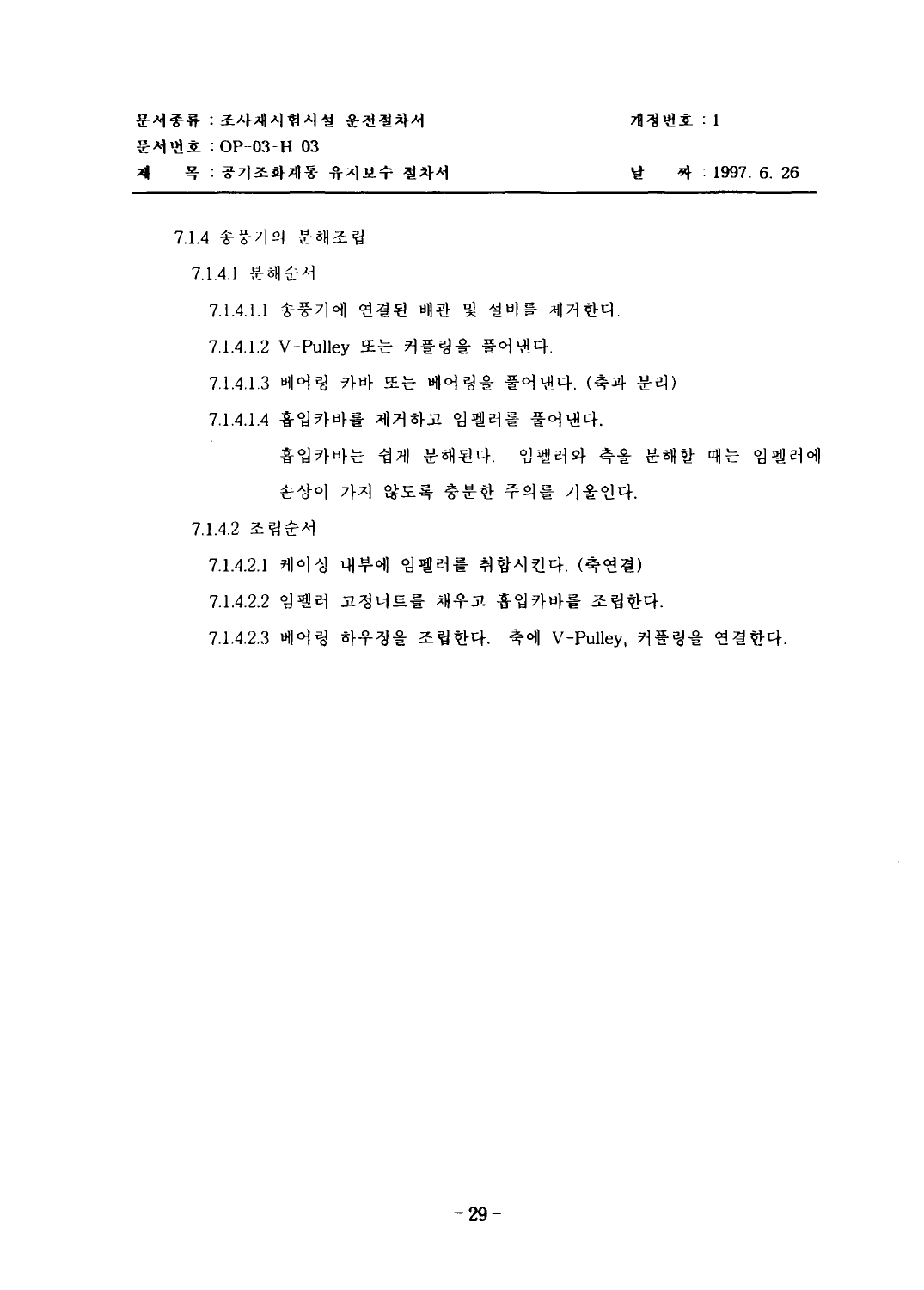#### 문서번호 : OP-03-H 03

제 목 : 공기조화계통 유지보수 절차서

# 날 짜 : 1997. 6. 26

개정번호 : 1

# 7.1.5 송풍기의 성능판단 및 대책

| 상 황<br>X            | 풍 량         |        | 압력          |          | 과            | 개량<br>변동              | 압력의      | 희전<br>속도의<br>변동  |        | 서<br>어       |        |
|---------------------|-------------|--------|-------------|----------|--------------|-----------------------|----------|------------------|--------|--------------|--------|
| 원<br>인              | 부<br>족      | 과<br>잉 | 부<br>족      | 과<br>പ്പ | 부<br>하       | 일<br>정<br>부<br>히<br>에 | 상<br>자   | 일<br>정<br>상<br>태 | 상<br>사 | 징<br>발<br>생  | 대<br>책 |
| 밸브조작의 잘못            | $\mathbf 0$ | 0      | 0           | 0        | $\mathbf 0$  |                       |          |                  |        | $\mathbf{0}$ | 변 경    |
| 사이클및회전속도의차          | 0           |        | 0           |          |              |                       |          |                  |        |              |        |
| 계기불량                | 0           | 0      | $\Omega$    | $\Omega$ | $\mathbf{0}$ |                       |          |                  |        |              | 교정, 교체 |
| 임펠러, 케이싱에 디스크<br>부착 | 0           |        | $\Omega$    |          |              |                       |          |                  |        |              | 스 재    |
| 임펠러 마모 및 부식         | 0           |        | $\mathbf 0$ |          |              |                       |          |                  |        |              | 수리 교체  |
| 회전방향의 오차            | 0           |        | $\mathbf 0$ |          |              |                       |          |                  |        |              | 변 경    |
| 배관의 진동              |             |        |             |          |              |                       | 0        |                  |        |              | 배관 개조  |
| 전원 불량               |             |        |             |          |              | $\Omega$              | $\Omega$ | $\Omega$         | 0      |              |        |
| 관로저항의 진동            |             |        |             |          |              | 0                     | 0        | 0                | 0      |              |        |

7.2 냉,난방코일 및 가습기 점검

7.2.1 코일 및 가습기는 육안검사로 한다.

7.2.2 스팀코일은 동절기에 점검하며 주기는 주간으로 한다.

7.3 페열회수장치(Heat Recovery Unit) 점검

7.3.1 코일은 육안검사로 한다.

7.3.2 코일은 하계와 동계에 경사각이 다르므로 년중 하계와 동계 2회 점검한다. 7.4 관련배관 및 부품류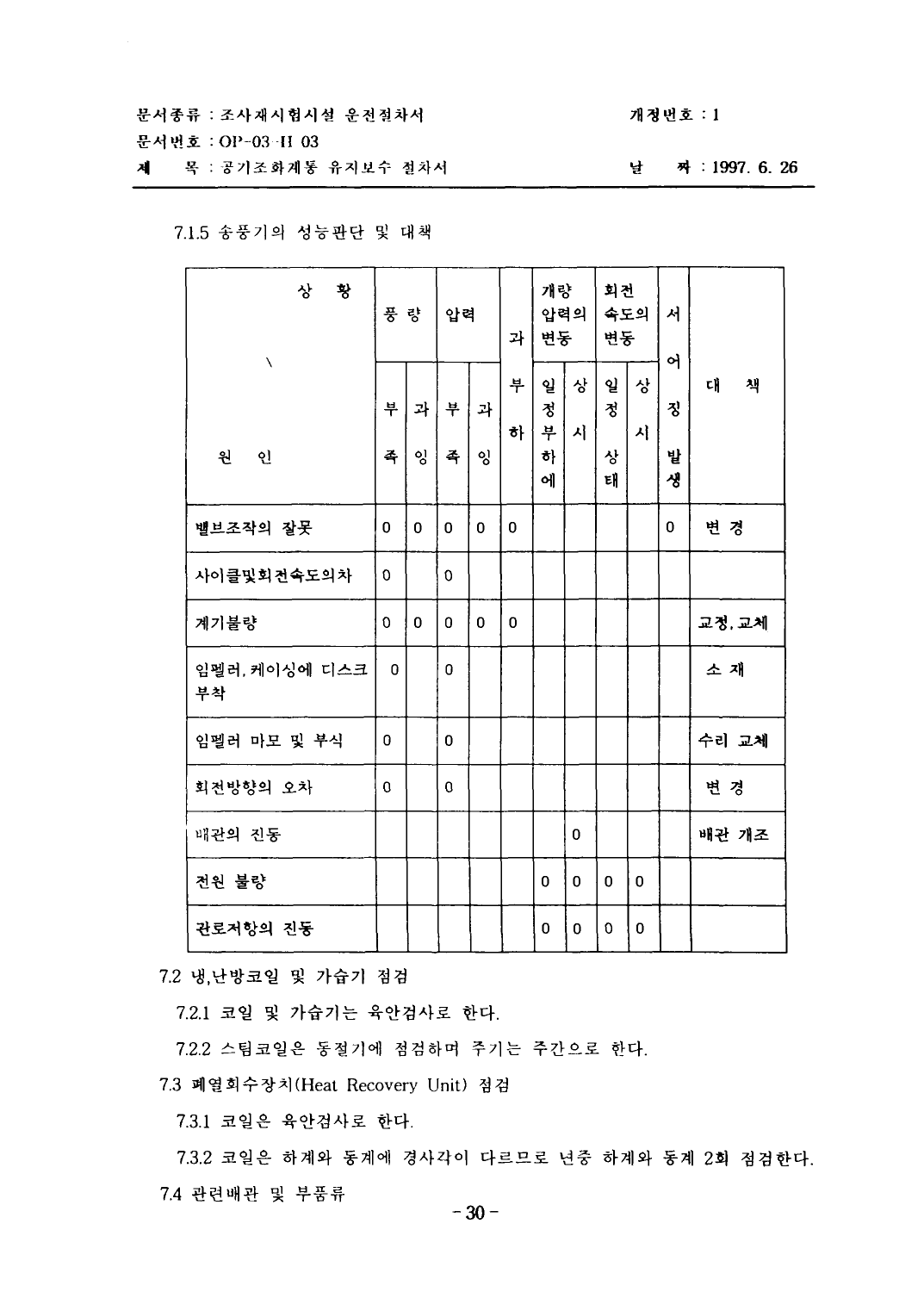개정번호 : 1

문서번호 : OP-03-H 03

목 : 공기조화계통 유지보수 절차서 날 짜 : 1997. 6. 26

7.4.1 수격현상 및 노후 등으로 인한 파손은 부품교체를 원칙으로 하며 패킹, 가 스캣 불량 등에서 일어나는 부분파손은 부분수리를 요하다.

7.5 덕트 계통

7.5.1 공급 및 배기덕트

7.5.1.1 정기 또는 수시로 점검하여 이상발생 부분은 부분수리를 요하고 노후로 인한 과손은 부분 또는 전체를 교체한다.

#### 7.6 기타장치

7.6.1 기타장치의 점검 및 보수대책은 다음과 같다.

7.6.1.1 스팀 콘트롤밸브 : 수리 또는 교체

7.6.1.2 냉각수 콘트롤밸브 : 수리 또는 교체

7.6.1.3 스트레이너 : 소재 또는 교체

7.6.1.4 압력게이지 : 교체

7.6.1.5 온도계 : 교체

7.6.1.6 마노메터 : 수리 또는 교체

8. 작업시 주의사항

8.1 기계장치 및 송풍기 분해시 주의사항

- 8.1.1 장시간 작동후에는 분해시 부품이 밀착되어 분해할 수 없는 부위가 있으 므로 무리를 하여 파손되지 않도록 주의를 요한다.
- 8.1.2 분해시 순서를 잘 기억 하고 기록하다.
- 8.1.3 분해한 부품은 깨끗한 종이 또는 천위에 놓고 먼지둥이 닿지 않도록 커버 를 씌운다. 그리고 작은 부품은 분실하지 않도록 잘 보관한다.

8.1.4 부품의 접촉부 등에는 방청유를 발라두어 산화를 방지한다.

8.1.5 임펠라를 케이싱에서 분해할때는 `임팰라의 마모, 부식상태, 균열유무, 임페 라의 형상, 볼트의 산화등을 주의 깊게 조사한다.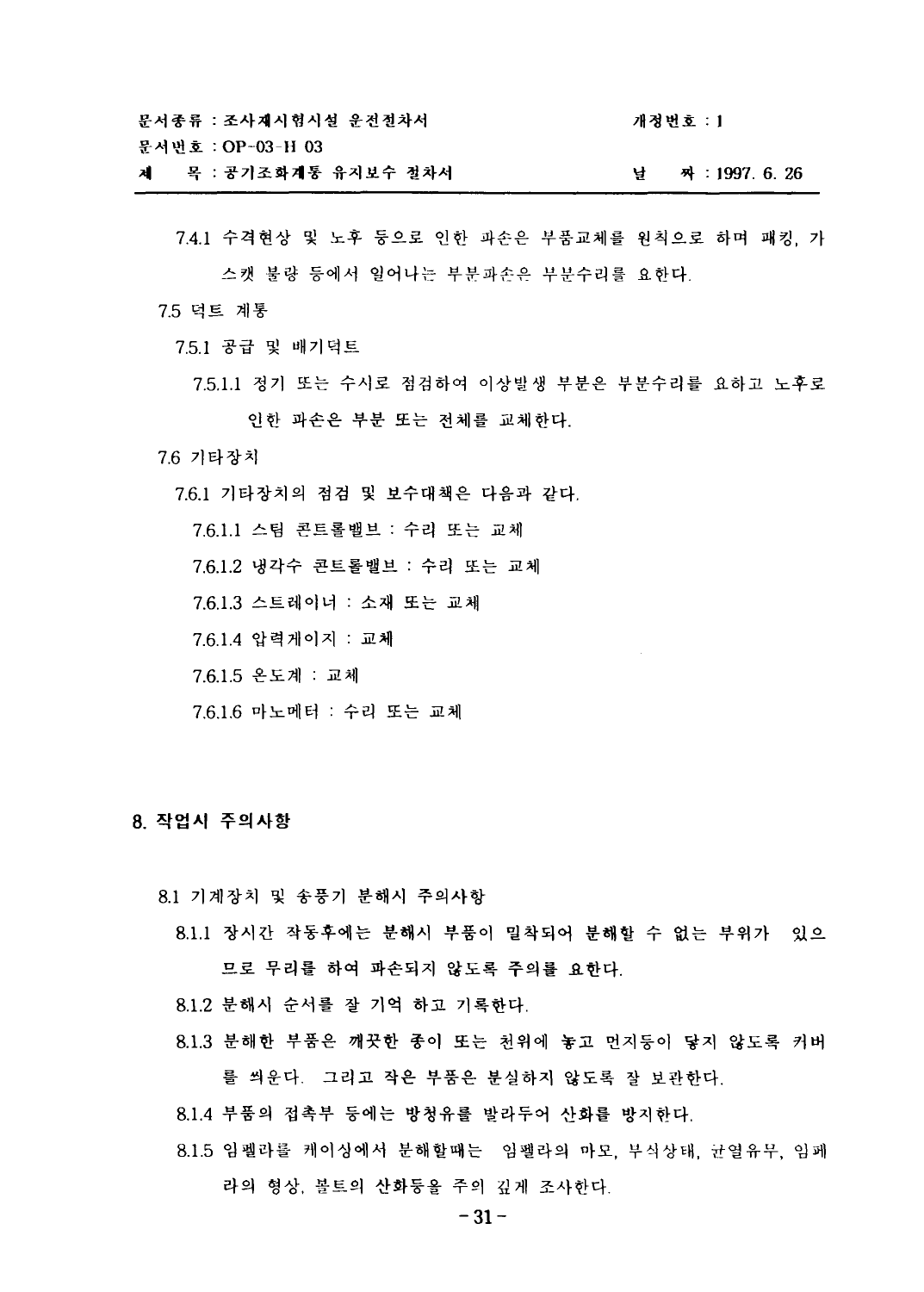| 문서종류 : 조사재시험시설 운전절차서    | 개정번호 : 1          |
|-------------------------|-------------------|
| 문서번호 : OP-03-H 03       |                   |
| 제 - 목 : 공기조화계통 유지보수 절차서 | ~ 서 : 1997. 6. 26 |

8.1.6 재 사용이 불가능한 부품을 조사하여 예비품을 미리 준비해 둔다.

8.1.7 케이싱 내부에 이물질 유무를 확인한다.

- 8.2 기계장치 및 송풍기 조립시 주의사항
	- 8.2.1 조립할때는 분해할때의 역순으로 하고 무리하게 조립하지 않는다.
	- 8.2.2 각 조립부품은 조립전에 깨끗이 세척한다.
	- 8.2.3 조립시 이물질이 들어있는가를 확인한후 "조립하고 비슷한 부품이 있을시 는 혼동하지 않도록 주의를 요한다.
	- 8.2.4 임펠라를 조립할때는 충격에 의하여 변형되지 않도록하고 흡입콘, 후랜지, 볼트 위치를 정확하게 확인한후 조립한다.
	- 8.2.5 조립이 끝나면 잔류 부품이 없는가 확인하고 모든 조립 위치를 다시 확인 한다.
	- 8.2.6 분해 할때 제거해 둔 계기류등을 전과 같이 장착한다.
	- 8.2.7 조립완료후 시운전을 해서 송풍기의 전반적인 사항에 대해서 이상 유무를 확인한다.
- 8.3 작업안전상 주의사항
	- 8.3.1 중량물을 운반시는 안전화, 안전모,장 갑둥의 안전장비를 갖춘다.
	- 8.3.2 grinding 작업시는 보호안경을 착용한다.
	- 8.3.3 가스용접기를 사용할때는 가스통, 호스, 기타부품의 누설을 사전에 확인하 고 사용한다.
	- 8.3.4 전기용접기 사용시는 누전, 과부하, 과열상태를 점검하여 화재 및 감전에 주의를 요한다.
	- 8.3.5 작업장소에 유독가스의 존재유무를 사전에 파악하여 발견시는 조치후에 작 업에 임한다.
	- 8.3.6 용접기 및 화기를 사용할경우 작업장소 주위부근에 인화성물질, 발화성물질 을 제거하고 소화장비 또는 방화장비를 배치한다.

8.3.7 작업은 순서에 의해서 진행하고 무리한 행동은 삼가한다.

8.4 작업후 작업내용은 "주간점검기록지"의 비고란에 기록하고, (필요시 업무일지 등에 별도기록) 년말 보고서에 취합 정리한다.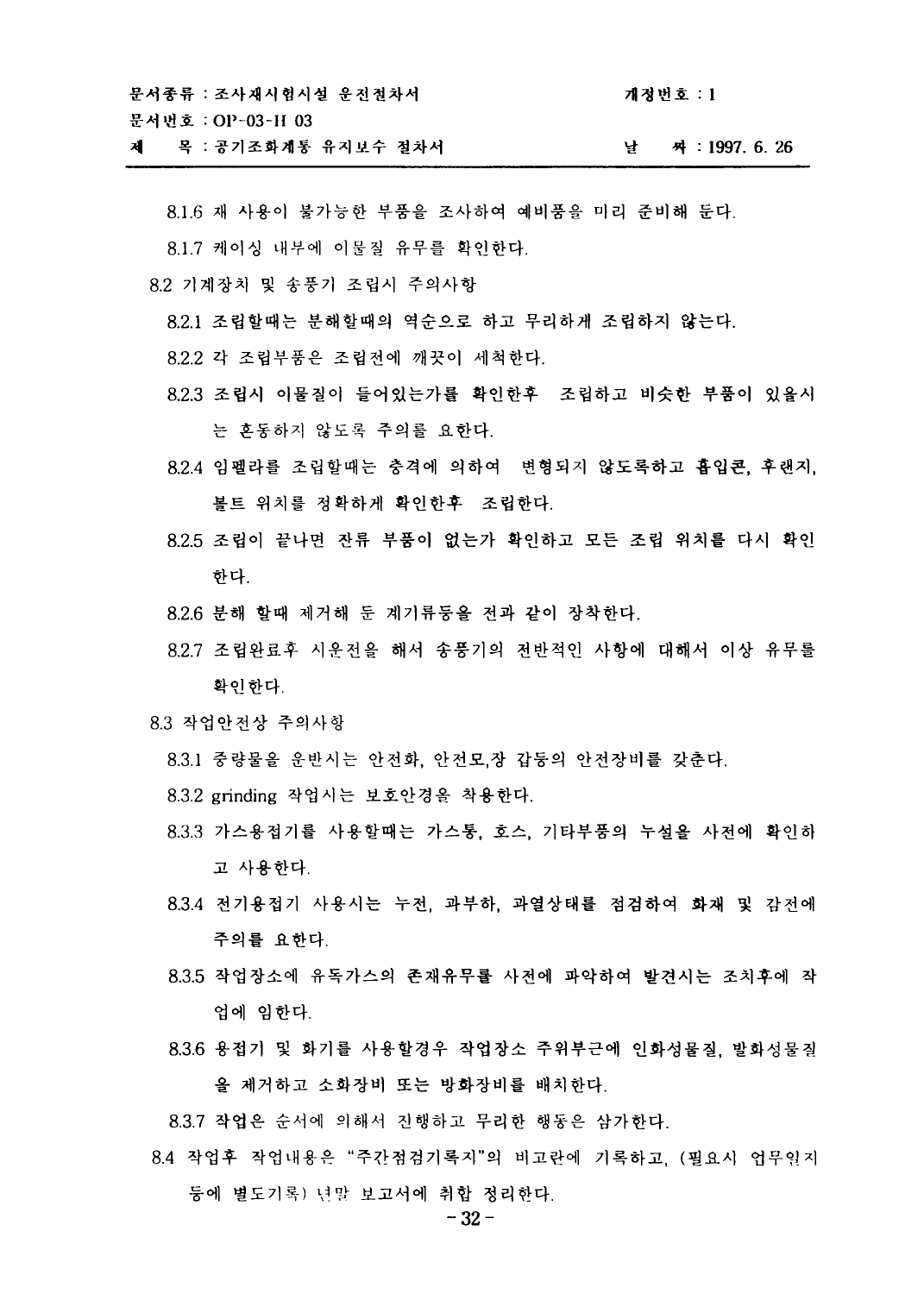|  | 문서종류 : 조사재시험시설 운전절차서         | 개정번호 : 1 |                          |
|--|------------------------------|----------|--------------------------|
|  | 문서번호 : OP-03-H 04            |          |                          |
|  | 제 - 목 : 공기조화계통 풍속 및 풍량측정 절차서 |          | <del>짜</del> : 1997.6.26 |

# 1. 목적

조사재시험시설의 공기조화계통의 풍량을 정기적으로 측정하여 장치의 성능을 검 사하며 부위별 풍량을 확인하여 효율적인 공기조화시설을 운영하는데 목적이 있다.

#### **2.**

조사재시험시설의 공기조화계통의 풍속 및 풍량측정에 적용되며, 년 1회 실시한다.

# **3.**

- 3.1 ANSI 510 Testing of nuclear air cleaning system
- 3.2 ERDA 76-21 Nuclear air cleaning hand book
- 3.3 HVAC DUCT Drawing

# **4.**

- 4.1 운영과제 책임자
	- 풍속 및 풍량 측정결과 최종확인
- **4.2**
	- 풍량측정실시 또는 외부용역 감독
	- 측정결과 기록 및 유지관리

### **4.3**

- 풍속 및 풍량 측정시 입회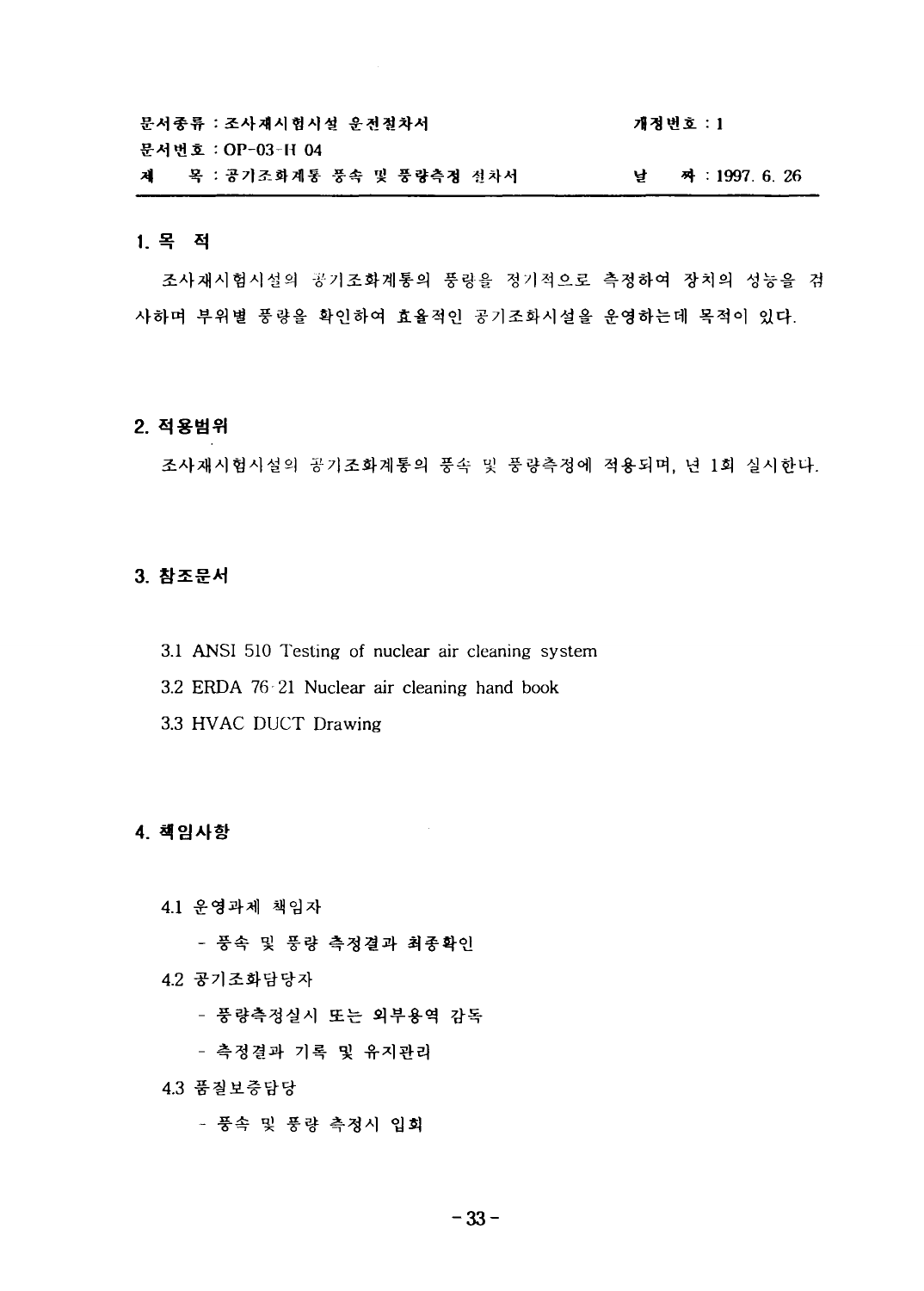문서종류 : 조사재시험시설 운전절차서 개정번호 : 1 문서번호 : OP-03-H 04 제 목 : 공기조화계통 풍속 및 풍량측정 전차서 날 짜 : 1997. 6. 26

#### 5. 사용장비

5.1 풍속계

5.2 압력계

6. 운전조건

측정하고자 하는 부분에 정상적인 공기가 흐르고 있어야 한다.

# 7. 측정절차

7.1 PITOT TUBE 사용법

- 7.1.1 TOTAL PRESSURE를 측정할 때는 MANOMETER HOSE를 TOTAL PRESSURE에 연결하여 사용한다.
- 7.1.2 STATIC PRESSURE를 측정할 때는 MANOMETER HOSE를 STATIC PRESSURE에 연결하여 사용한다.
- 7.1.3 DUCT내의 풍압(Vp)를 측정코져 할 때는 TOTAL PRESSURE와 STATIC PRESURE를 동시에 연결하여 측정한다.
- 7.2 측정점 위치

7.2.1 원형 닥트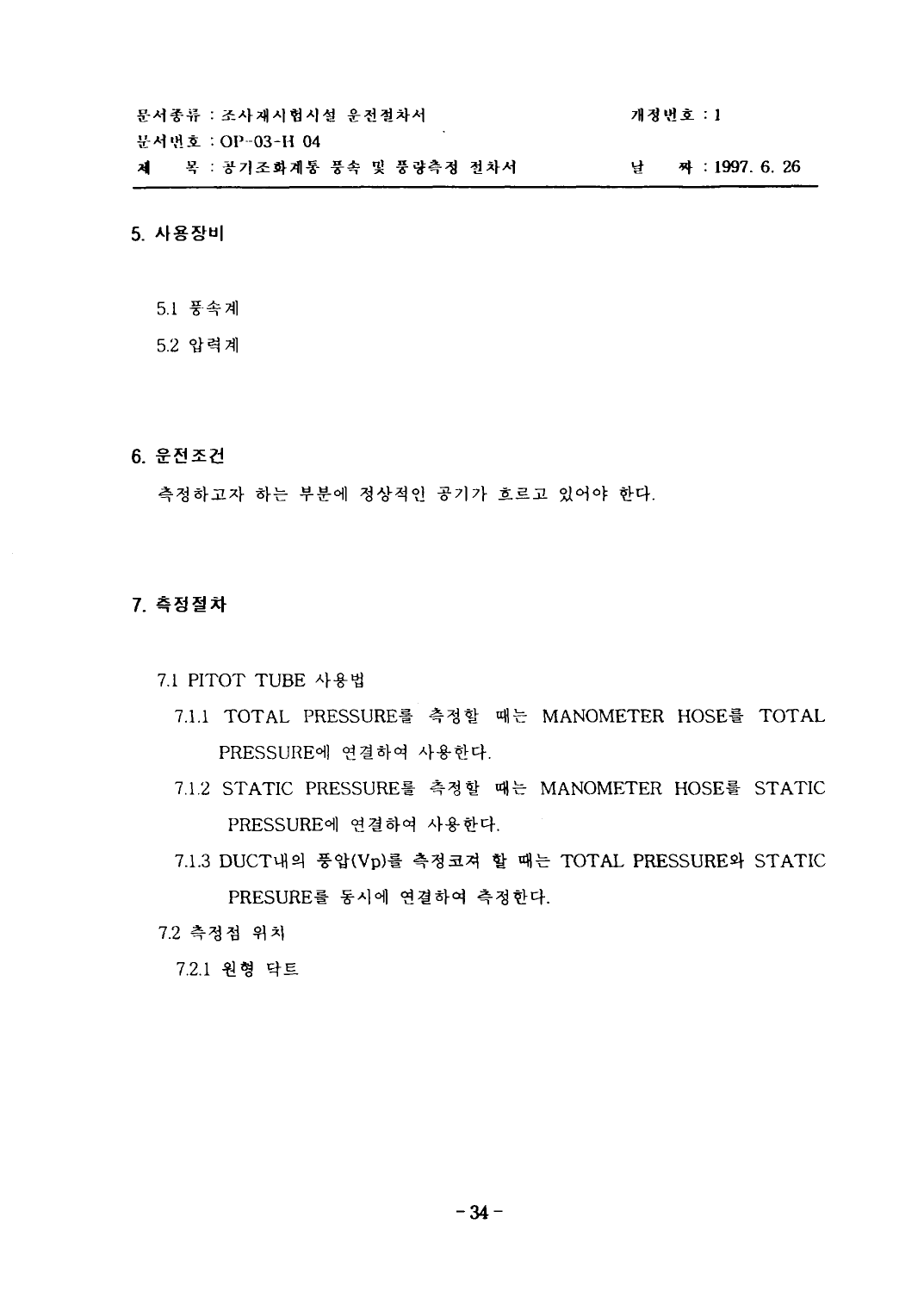| 문서종류 : 조사재시험시설 운전절차서       | 개정번호 : 1 |                          |
|----------------------------|----------|--------------------------|
| 문서번호 : OP-03-H 04          |          |                          |
| 제 목 : 공기조화계통 풍속 및 풍량측정 절차서 |          | <del>짜</del> : 1997.6.26 |

7.2.1.1 직경 150mm 이내 : 중심에서 90° 직교하는 선상에서 6번씩 12곳의 풍 속을 잰다.

| 측 정점 | 율<br>비<br>-- |
|------|--------------|
|      | 0.043        |
| 2    | 0.146        |
| 3    | 0.296        |
|      | 0.704        |
| 5    | 0.854        |
| Բ    | 0.957        |

7.2.1.2 직경 150mm 이상 : 위와 같은 요령으로 10번씩 20곳의 풍속을 잰다.

| 측 정 점            | 비<br>율 |
|------------------|--------|
| $\mathbf{1}$     | 0.026  |
| $\boldsymbol{2}$ | 0.082  |
| 3                | 0.146  |
| $\boldsymbol{4}$ | 0.226  |
| 5                | 0.342  |
| 6                | 0.658  |
| 7                | 0.774  |
| 8                | 0.854  |
| 9                | 0.918  |
| 10               | 0.974  |

 $\epsilon_{\rm{max}}=1$ 

7.2.2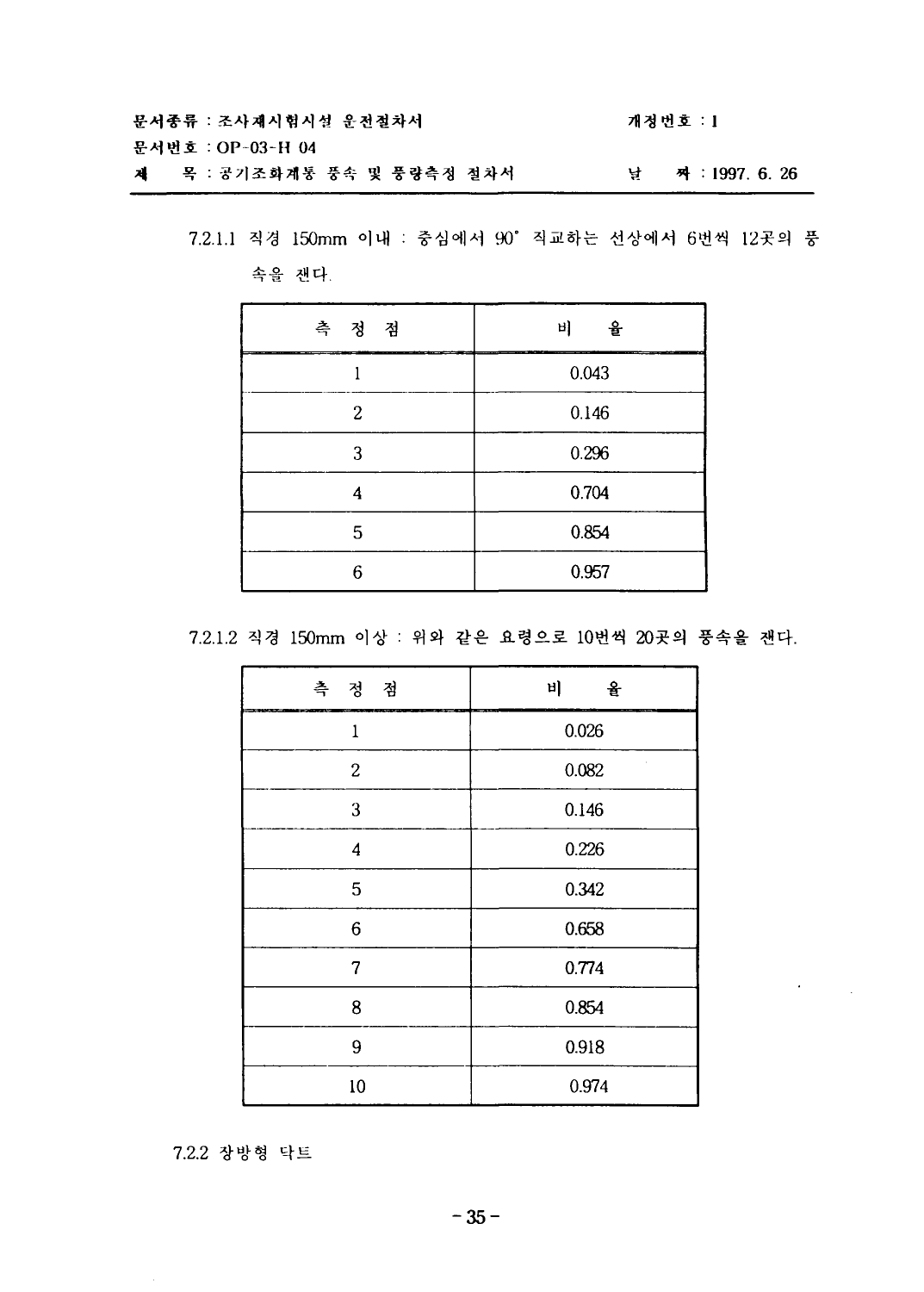개정번호 : 1

문서번호 : OP-03-H 04

목 : 공기조화계통 풍속 및 풍량측정 절차서 제 날 짜 : 1997. 6. 26

7.2.2.1 이송점의 수는 닥트 크기에 따라 정해진다.

| 닥트 사이즈         | 이송 측정점 갯수 |
|----------------|-----------|
| 750mm 미만       |           |
| $750 - 899$ mm |           |
| 900mm 이상       |           |

7.2.2.2 이송 측정점의 위치는 이송 측정 갯수에 따라 정해진다.

| │이송측정갯수│ |  |  | 측정점 위치<br>0.074 0.288 0.5 0.712 0.926 | 0.061 0.235 0.437 0.563 0.765 0.939 | 0.053 0.203 0.366 0.5 0.634 0.797 0.947 |
|----------|--|--|---------------------------------------|-------------------------------------|-----------------------------------------|

7.3 측정 방법

7.3.1 측정공의 플러그를 제거하고, 수평을 유지한다.

7.3.2 풍압 측정시에는 피토우 튜브를 기류방향과 수평으로 면해야 한다.

7.3.3 전압 및 정압측 연결을 적절히 한다.

7.3.4 풍속은 다음과 같이 계산한다.

 $V = 4.04\sqrt{V_p}$  (m/s)  $V_p$ ;  $\frac{1}{2}$  (mmAq)

7.3.5 풍량은 다음과 같다.

 $Q = V \times A \times 3600$  (m'/h)

[A:단면적(m') V:풍속(m/s)]

# 8. 작업시 주의사항

높은 곳의 풍량측정시 낙하에 유의하고, 상비를 조심해서 다루어야 한다.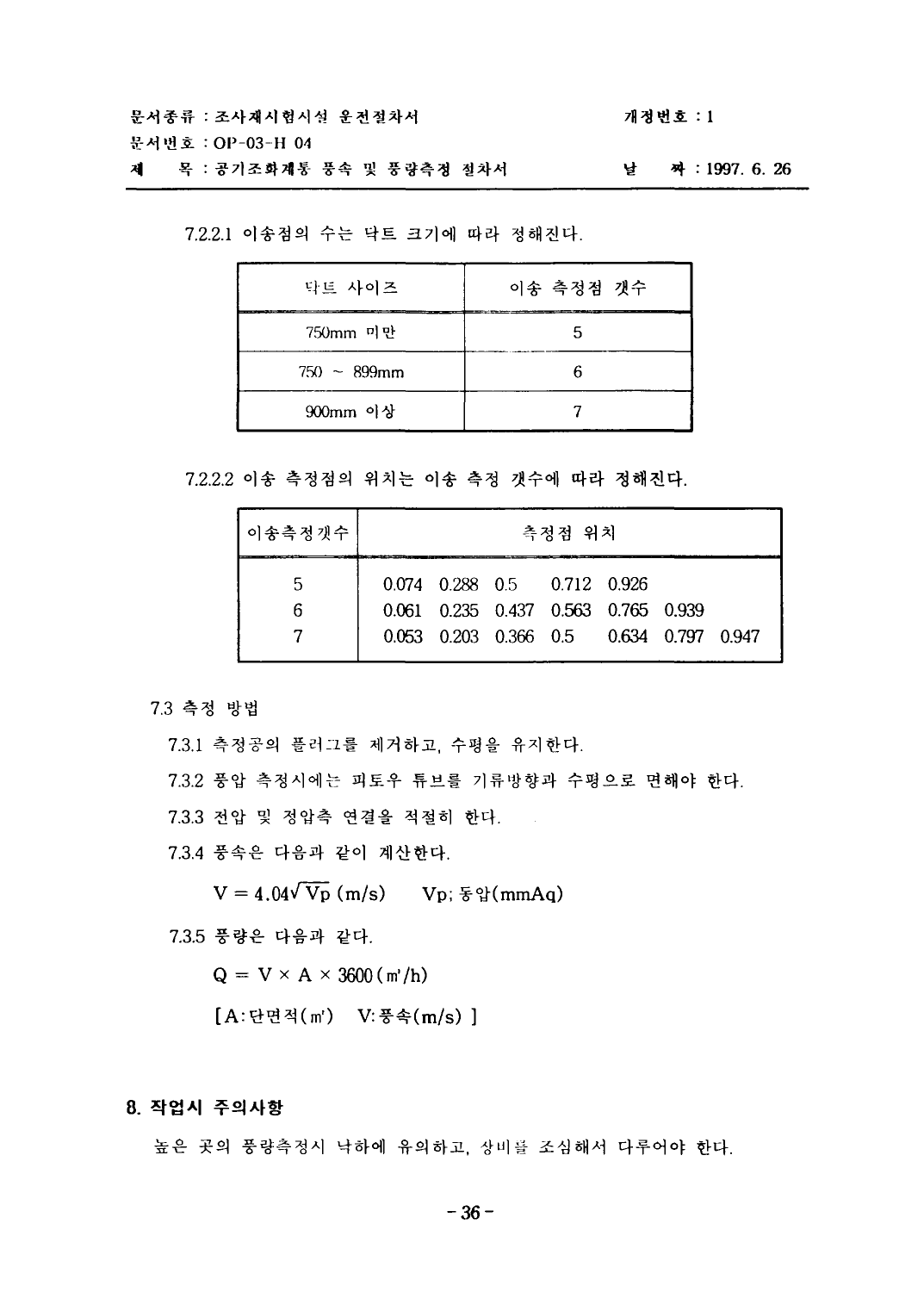| 문서종류 : 조사재시험시설 운전절차서         |  |  | 개정번호 : 1                   |
|------------------------------|--|--|----------------------------|
| 문서번호 : OP-03-H 04            |  |  |                            |
| 제 _ 목 : 공기조화계통 풍속 및 풍량측정 절차서 |  |  | <del>짜</del> : 1997. 6. 26 |

 $\sim 1000$ 

# 9. 사용양식

9.1 유량측정 기록지 (EF-IM-0013)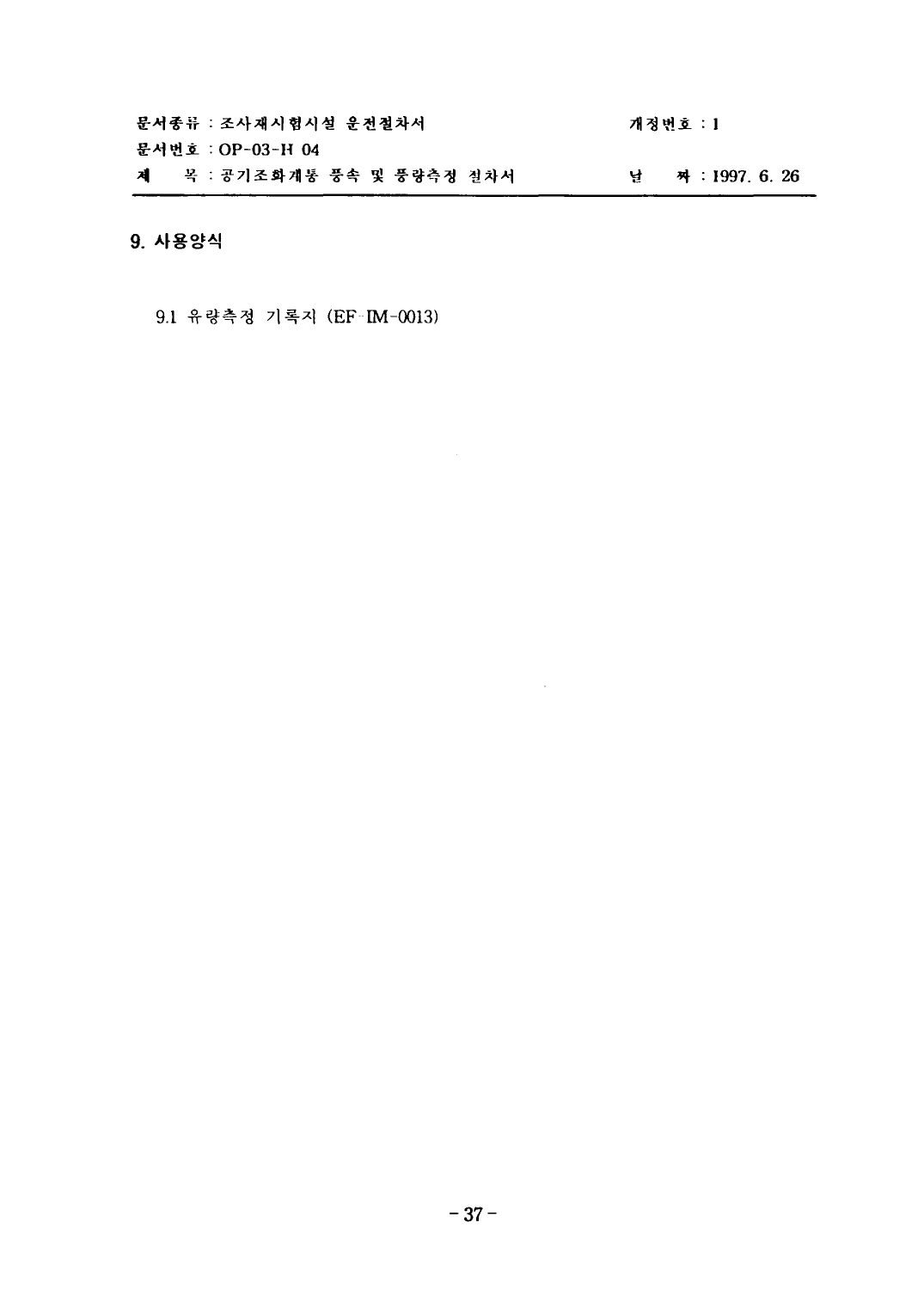| <b>IMEF</b>            |                            |                                                                                                                                  |              |                |       | 유 량 측 정 기 록 지 |                                      |                 |                                                |                       | 기 록         | 번 호 |                     |
|------------------------|----------------------------|----------------------------------------------------------------------------------------------------------------------------------|--------------|----------------|-------|---------------|--------------------------------------|-----------------|------------------------------------------------|-----------------------|-------------|-----|---------------------|
|                        |                            |                                                                                                                                  |              |                |       | 199 년         | 월                                    | 일               | 요일 (                                           | $\rightarrow$         |             |     |                     |
|                        | 시 험 자                      |                                                                                                                                  |              |                | 검 토 자 |               |                                      |                 |                                                | 확 인 자                 |             |     |                     |
|                        | 측정장비                       |                                                                                                                                  |              |                |       |               |                                      |                 |                                                |                       |             |     |                     |
|                        | FAN No. (EXHAUST)          |                                                                                                                                  |              |                |       |               |                                      | Section Area    |                                                | (m')                  |             |     |                     |
|                        | Design Velocity (m/s)      |                                                                                                                                  |              |                |       |               |                                      |                 |                                                | Mean Velocity $(m/s)$ |             |     | (m/s)               |
|                        | Design Flowrate $(m/h)$    |                                                                                                                                  |              |                |       | $(m^3/h)$     |                                      |                 |                                                | Mean Flowrate $(m/h)$ |             |     | (m <sup>3</sup> /h) |
| No/                    |                            |                                                                                                                                  | $\mathbf{1}$ | $\overline{c}$ | 3     | 4             | 5                                    | 6               | $\overline{\mathcal{U}}$                       | 8                     | 9           | 10  | sum                 |
|                        | Insertion $=$<br>Depth(mm) |                                                                                                                                  |              |                |       |               |                                      |                 |                                                |                       |             |     |                     |
| 1                      |                            |                                                                                                                                  |              |                |       |               |                                      |                 |                                                |                       |             |     |                     |
| $\overline{c}$         |                            |                                                                                                                                  |              |                |       |               |                                      |                 |                                                |                       |             |     |                     |
| 3                      |                            |                                                                                                                                  |              |                |       |               |                                      |                 |                                                |                       |             |     |                     |
| 4                      |                            |                                                                                                                                  |              |                |       |               |                                      |                 |                                                |                       |             |     |                     |
| ļ5                     |                            |                                                                                                                                  |              |                |       |               |                                      |                 |                                                |                       |             |     |                     |
| 16                     |                            |                                                                                                                                  |              |                |       |               |                                      |                 |                                                |                       |             |     |                     |
| 17                     |                            |                                                                                                                                  |              |                |       |               |                                      |                 |                                                |                       |             |     |                     |
| 18                     |                            |                                                                                                                                  |              |                |       |               |                                      |                 |                                                |                       |             |     |                     |
| 9                      |                            |                                                                                                                                  |              |                |       |               |                                      |                 |                                                |                       |             |     |                     |
| 10                     |                            |                                                                                                                                  |              |                |       |               |                                      |                 |                                                |                       |             |     |                     |
| <b>REMARKS</b>         |                            | $Vt = Total Velocity$<br>$V_m$ = Mean Velocity<br>$Q =$ Flowrate<br>= Surface( $m2$ ) xVelocity(Vm)<br>$\frac{m}{3}$ x 3600(s/h) |              |                |       |               | $Vm =$<br>Q                          | $\equiv$<br>$=$ | $Vt = (m/s)$<br>(m/s)<br>$m^2 \times$<br>(m/h) |                       | % × 3600s/h |     |                     |
| Acceptant<br>Criterion |                            |                                                                                                                                  |              |                |       |               | Within $\pm$ 10% of Design Flow Rate |                 |                                                |                       |             |     |                     |

EF-IM-0013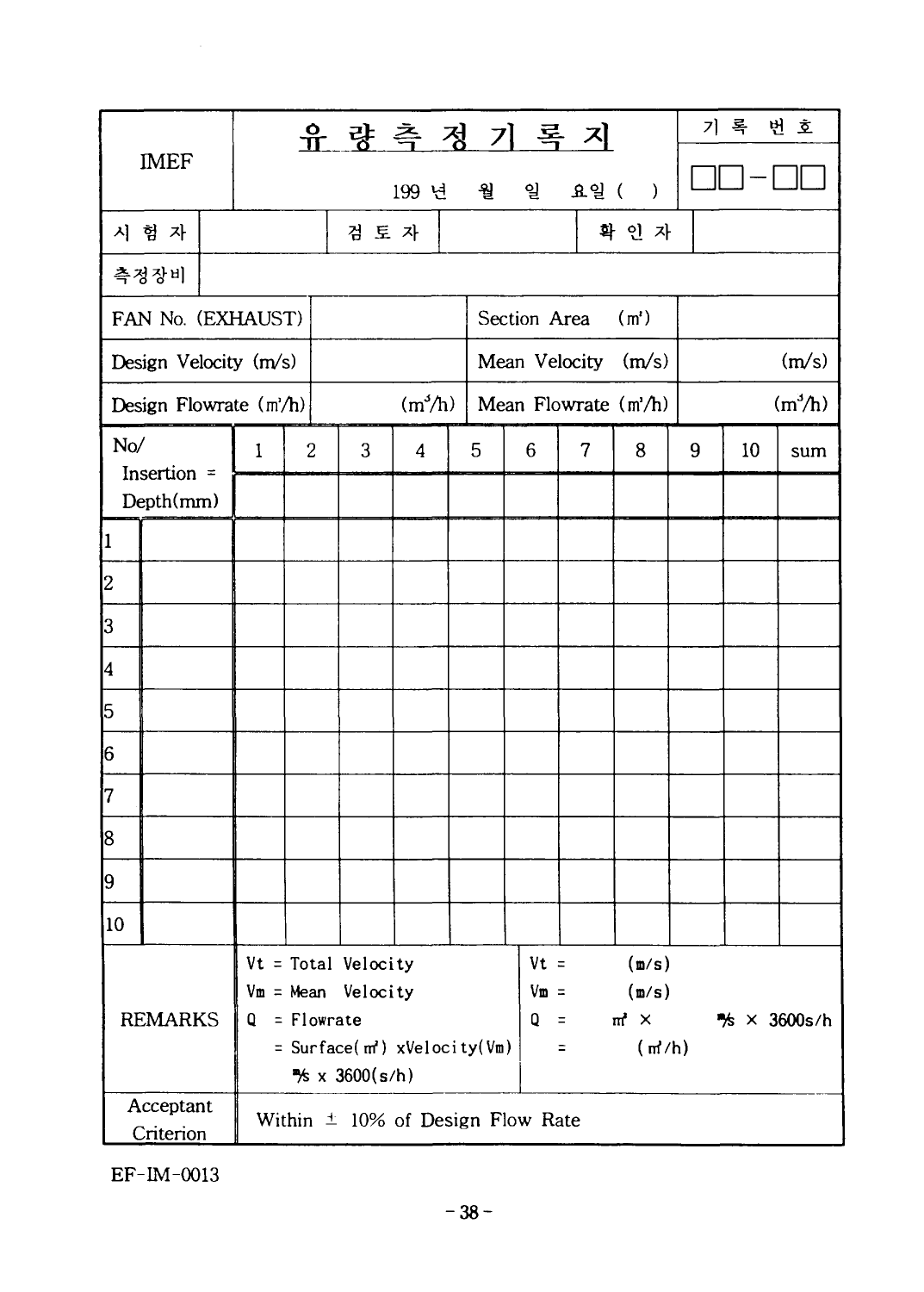| 문서종류 : 조사재시험시설 운전절차서                      |   | 개정번호 : 1        |
|-------------------------------------------|---|-----------------|
| 문서번호 : OP-03-H 05                         |   |                 |
| 제 - 목 : 공기조화계통 고성능필터(HEPA Filter) 누설시험절차서 | 날 | 짜 : 1997. 6. 26 |

1. 목적

본 절차서는 조사재시험시설 배풍실에 설치되어 있는 고성능필터가 성능저하, 필터 및 가스켓의 손상 둥으로 인하여 방사성물질이 외부로 누출됨을 방지하기 위한 안전 성 확보에 있다.

- 2. 적용범위
	- 2.1 조사재시험시설의 배풍실에 설치되어 있는 고성능필터(HEPA Filter)에 다.
	- 2.1.1 MUP
	- 2.1.2 DUP

# **3.**

- 3.1 ANSI 510 Testing of nuclear air cleaning system.
- 3.2 REG. GUIDE 1.14 Design, Testing, and maintenance criteria for normal ventilation exhaust system air filtration & adsorption units of Light-Water-Cooled nuclear power plants.
- 3.3 REG. GUIDE 1.52 Design, Testing and Maintenance criteria for post accident Engineered-Safety-Feature atmosphere clean up system air filtration and adsorption units of Light-Water-Cooled nuclear power plants.
- 3.4 ERDA 77-21 Nuclear air cleaning hand book.
- 3.5 ANSI 509 Nuclear power plant air cleaning units and components
- 3.6 NUCON H-1000-HD manual
- 3.7 NUCON H-1000 HG manual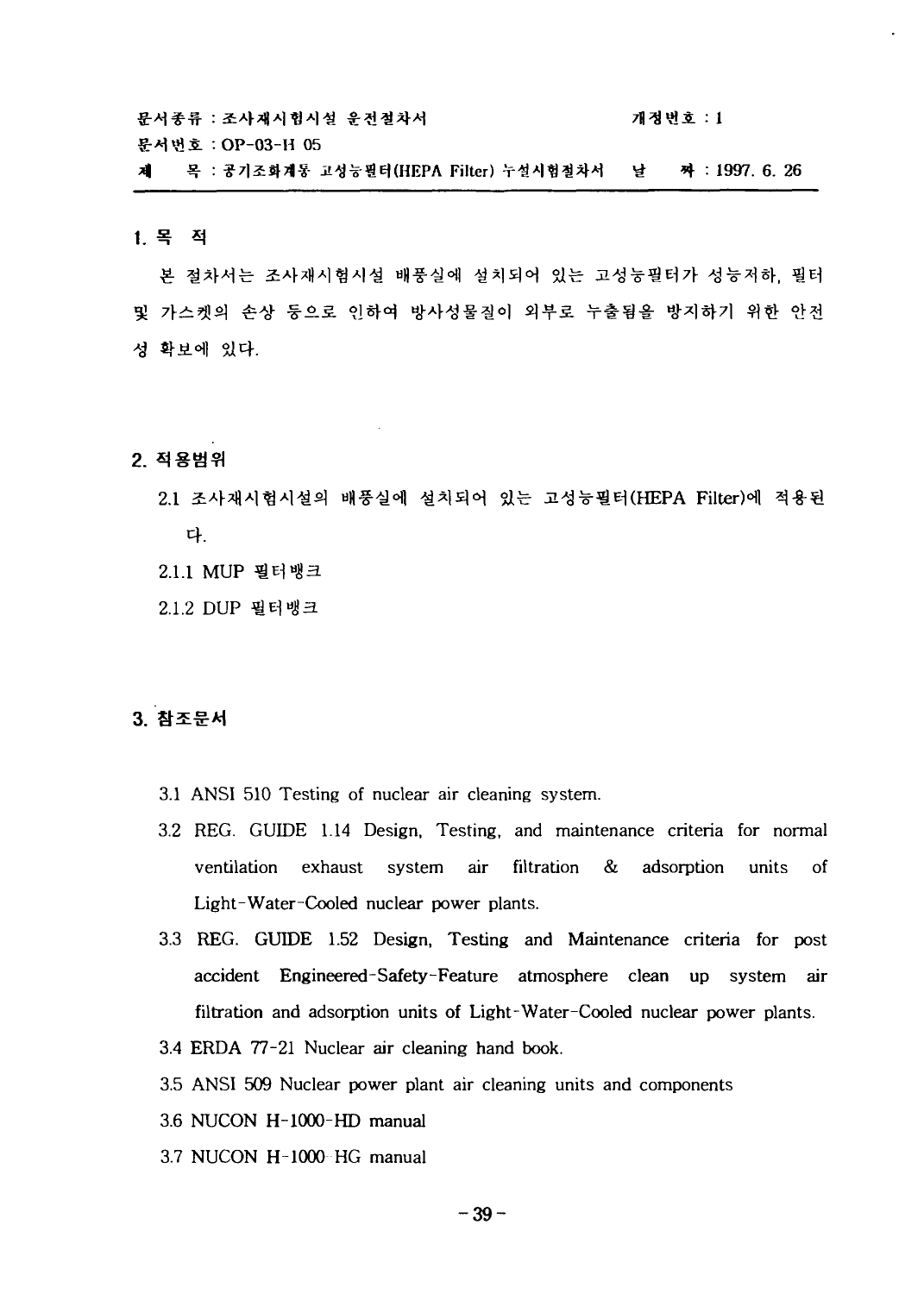$\sim$ 

게정번호 : 1

문서번호 : OP-03-H 05

제 목 : 공기조화계동 고성능필터(HEPA Filter) 누설시험절차서 날 짜 : 1997. 6. 26

#### 4. 책임사항

4.1 조사재시험시설 운영과제 책임자

- 고성능 필터와 관련된 제반 업무 최종 확인
- 4.2 공기조화 담당자
	- 필터 교체후 성능시험 실시
	- 시험기록 작성 및 유지관리

### 4.3 품질보증담당

- 누설시험 입회 확인

#### 5. 사용장비 및 준비물

- 5.1 계측기
	- 5.1.1 모 델 : F 1000-DD
	- 5.1.2 제작사 : NUCLEAR CONSULTING SERVICE, INC.
- 5.2 발생기
	- 5.2.1 모 델 : F-1000-DG

5.2.2 제작사 : NUCLEAR CONSULTING SERVICE, INC.

- 5.3 DOP (Di-octyl phathlate) 시약
- 5.4 공기호스
- 5.5 공기압 조절기 (Regulator)
- 5.6 전기 인입선
- 5.7 방독 마스크
- 5.8 보호안경
- 5.9 소화장비(hot test 경우)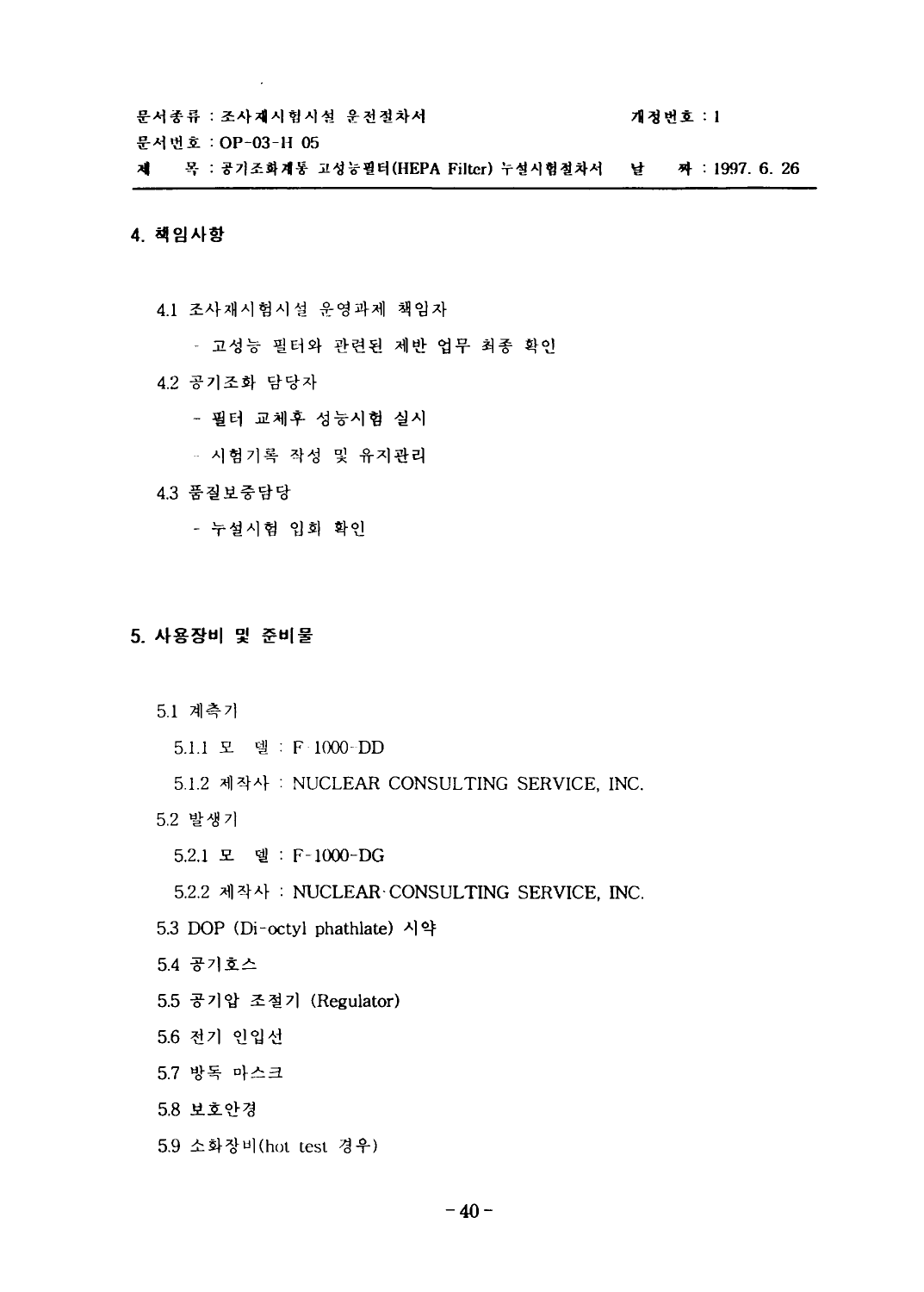개정번호 : 1

문서번호: OP-03-H 05

목 : 공기조화계통 고성능필터(HEPA Filter) 누설시험절차서 \_ 날 外:1997.6.26 계

# 6. 시험주기

- 6.1 누설시험후 18개월 이내로 한다.
- 6.2 필터교체 및 구조물을 수리하였을 때
- 6.3 환기계통과 관련있는 지역에서 화재발생, 도장작업 또는 화학성분이 방출되었 을 때
- 6.4 기타 필요하다고 판단될 때

### 7. 시험절차

- 7.1 시험전에 육안검사를 한다. (육안검사 기록지 이용)
- 7.2 계측기와 발생기를 시험장소에 진동이 방지되고 수평이 되도록 설치한다.
- 7.3 공기라인을 설치하여 발생기와 연결한다.
- 7.4 전기공급선을 설치하여 계측기와 발생기에 연결한다.
- 75 상류와 하류 시료채취선을 계측기와 덕트에 연결시킨다.
- 7.6 DOP 중기주입선을 발생기와 덕트에 연결시킨다. (이때 DOP를 분사하지 말 것) 7.7 계측기 가동
	- 7.7.1 Main Power 스위치를 켠다.
	- 7.7.2 CAL. LIGHT를 "0,0,0"에 놓는다.
	- 7.7.3 SPAN을 "0,0,0"에 놓는다.
	- 7.7.4 LIGHT SWITCH와 PUMP SWITCH가 off 되어 있는지 확인한다.
	- 7.7.5 RANGE SWITCH를 "0.01"위치에 놓는다.
	- 7.7.6 ZERO RANGE를 사용하여 메터에서 "0"점 조정한다.
	- 7.7.7 계측기를 5분 동안 안정시킨 후에 다시 "0"점 조정한다.
	- 7.7.8 CAL. LIGHT SWITCH를 on 시킨다.
	- 7.7.9 "0.01" RANGE에서 메터의 읽음치가 "100"이 되도록 CAL. LIGHT RANGE 로 조정한다.

 $-41-$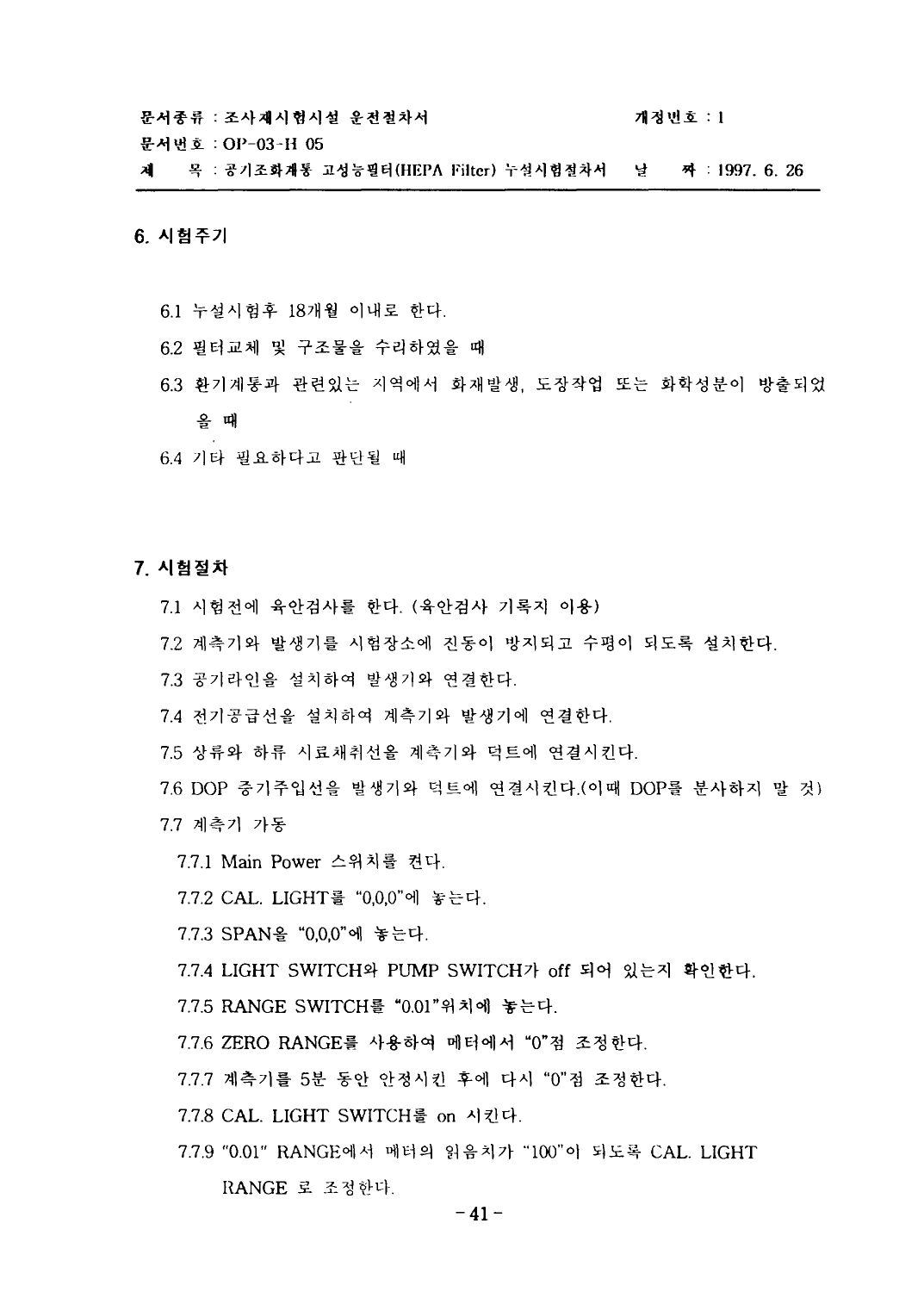| 문서종류 : 조사재시험시설 운전절차서 | 개정번호 : 1 |
|----------------------|----------|
| 문서번호 : OP-03-H 05    |          |

목 : 공기조화계통 고성능필터(IIEPA Filter) 누실시험절차서 날 짜 : 1997. 6. 26 제

7.7.10 RANGE를 "0.1"에 놓는다. (이때 메터는 "10"을 읽어야 한다.)

7.7.11 메터에서 "100"을 읽도록 CAL. LIGHT RANGE를 다시 조정한다.

7.7.12 RANGE를 "1.0"에 놓는다. (이때 메터는 "10"을 읽어야 한다.)

- 7.7.13 모든 RANGE에 대하여 이 절차를 수행한다. (오차는 ±10 이내이어야 한 다.)
- 7.7.14 "100" RANGE의 메터 눈금이 "10"일 때 "10" RANGE로 돌리면 메터눈금 은 100 ±10를 읽어야 한다. (만약 linearity가 오차를 벗어나면 NUCON F-1000-HD maintenance 7.5.1 참조한다.)
- 7.7.15 linearity check가 완성되면 CAL. LIGHT를 off 하고 LIGHT와 PUMP를 on 시킨다.
- 7.7.16 ZERO control를 사용하여 "0.01" RANGE에서 "0"점 조정한다.

7.7.17 TEST/CLEAR SWITCH가 CLEAR로 되어 있는지 확인한다.

7.8 발생기 가동절차

7.8.1 Hot DOP 발생기 가동절차

7.8.1.1 Pressure valve를 VENT 위치로 돌려 용기의 압력을 제거한다.

7.8.1.2 FILL PORT 를 통해 DOP 를 적당하게 채운다.

7.8.1.3 Pressure valve 를 on 시켜 압축공기를 공급한다. (200 – 800 kpa) 여 기서 DOP FLOW 밸브 또는 VAPOR 밸브를 열지 않는다.

7.8.1.4 Main power 를 on 시킨다. (필요시는 보조전선 사용)

7.8.1.5 Heat switch 를 on 시킨다. (가열시간 15 - 40 분, 840°F)

7.8.1.6 시험 준비가 끝났을 때 FLOW 밸브를 서서히 돌린다.

7.8.1.7 DOP FLOW 조절밸브를 돌려 요구유량으로 조절한다. (유량차트참조) 7.8.2 Cold DOP 발생기 가동절차

7.8.2.1 Fill port 를 통해 DOP 를 적당하게 채운다.

7.8.2.2 압축공기선을 발생기에 연결시킨다.

7.8.2.3 공기조절밸브를 열어 압축공기압을 조정한다. (200-800 Kpa)

7.8.2.4 DOP 발생기로 들어가는 지관밸브를 열어 요구유량으로 조절한다. 7.9 시험시작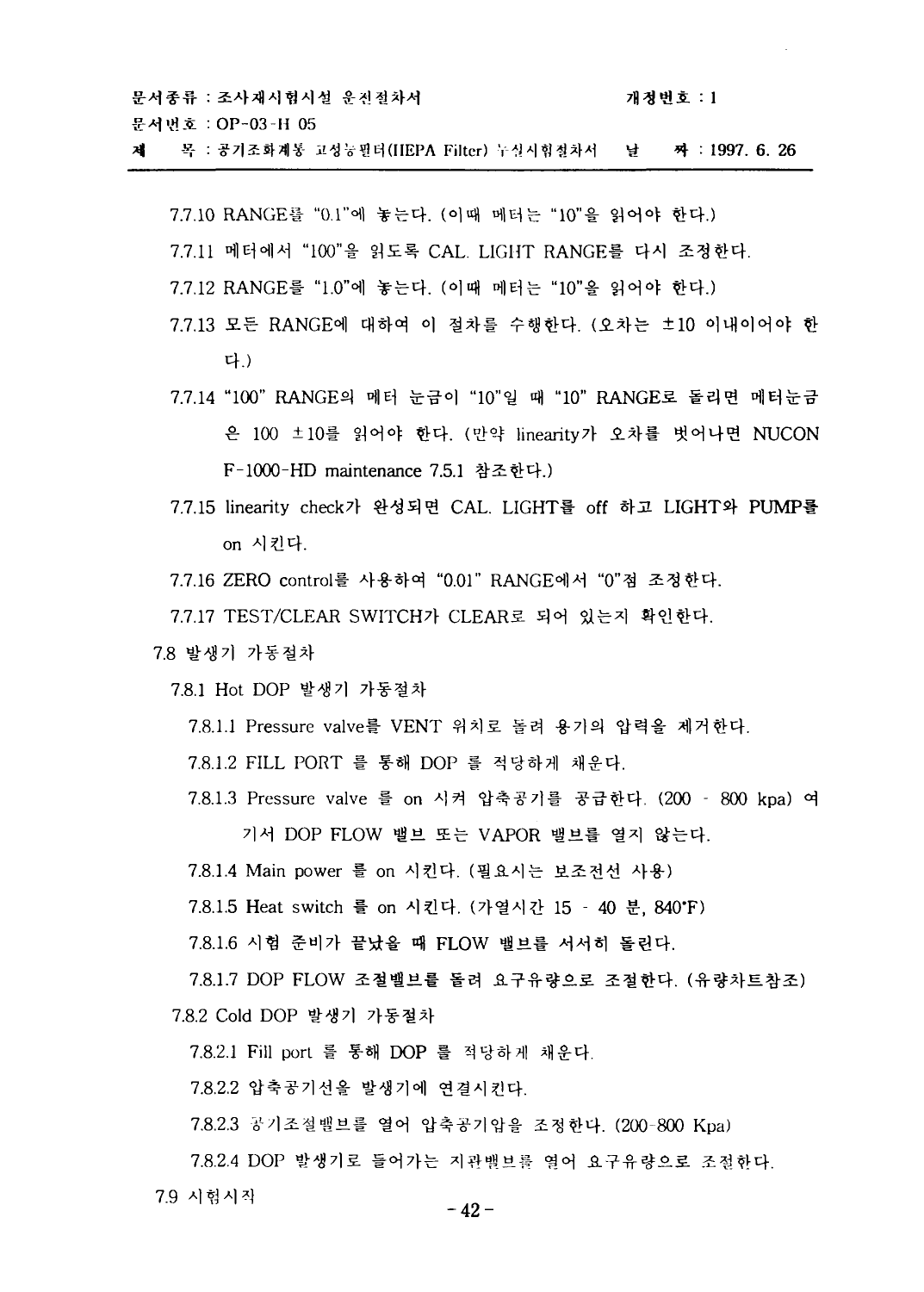문서종류 : 조사재시험시설 운전절차서 개정번호 : 1 문서번호: OP-03-H 05

- 목 : 공기조화계통 고성능필터(HEPA Filter) 누설시험절차서 널 짜 : 1997. 6. 26 제
	- 7.9.1 상류측 농도를 측정하기 위해 RANGE 를 "100" position 에 놓는다.
	- 7.9.2 발생기에서 DOP 를 분사시킨다.
	- 7.9.3 TEST/CLEAR 스위치를 test 로 놓는다.
	- 7.9.4 SPAN 를 증가시켜 메터의 읽음치가 "100" 또는 필요수치에 놓고 값을 기 록한다.
	- 7.9.5 상류측 농도 측정이 끝나면 TEST/CLEAR 스위치를 CLEAR 로 놓는다.
	- 7.9.6 서서히 Purge시키면서 Range를 단계적으로 내려 "0.01" RANGE에 놓는다.
	- 7.9.7 purge 가 완전히 끝났다고 생각되면 ZERO CONTROL를 사용하여 "0"점 조정을 한다.
	- 7.9.8 UP/DOWN 스위치를 DOWN 위치에 놓는다.

7.9.9 TEST 스위치를 TEST로 하여 하류측농도(최대값)를 읽는다.

7.10 다음식에 의하여 누설율을 계산한다.

 $P = \frac{Cd}{Cu} \times 100$ 

- $P :$  penetration rate  $(%)$
- $Cu : Up-stream concentration$
- Cd: Down-stream concentration
- 7.11 누설율이 규정치에 합격하지 못하면 재시험하고 재시험에도 불합격이면 교체 한다.

#### 8. 주의사항

- 8.1 전기코드 또는 리셉터클은 접지가 있는 것을 사용해야 한다.
- 8.2 작업시는 반드시 호흡장비 및 보호장비를 착용해야 한다.
- 8.3 DOP 는 인체에 해로우므로 눈, 피부 등에 접촉되지 않게 하며 독성이 있으므 로 절대 흡입해서는 안된다.
- 8.4 만약 눈에 들어가면 깨끗한 물에 담궈 15분 동안 깨끗이 씻어내며 의사의 진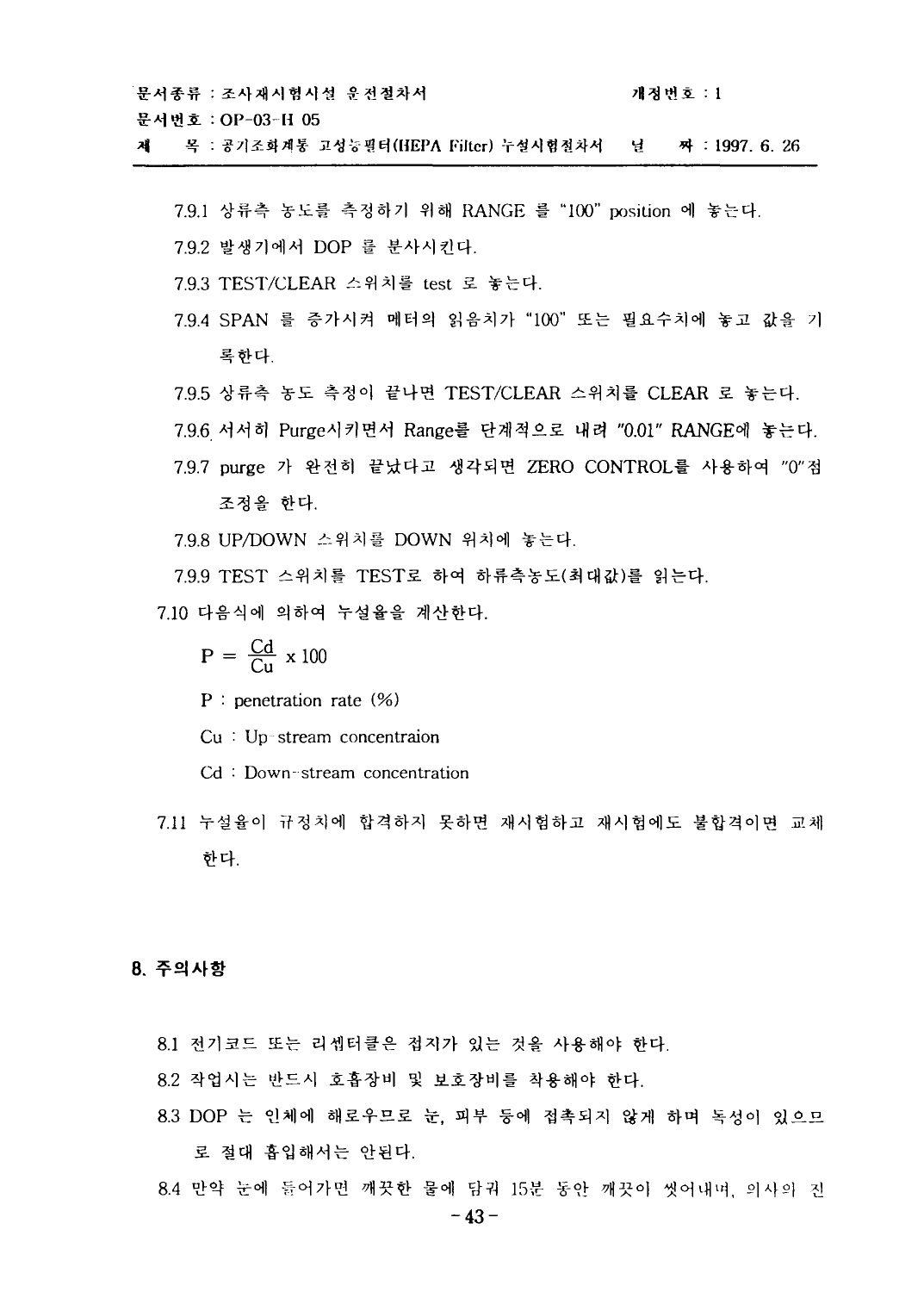문서종류 : 조사재시험시설 운전절차서 **: 개정번호 : 1** 문서번호 : OP-03-H 05 Filter) 누설시험<mark>절차서 날 짜 : 1997. 6. 26</mark>

찰을 받는다.

**9.**

 $\sim$ 

9.1 육안검사 기록지 (EF-IM-0014)

9.2 누설시험 기록지 (EF-IM-0015)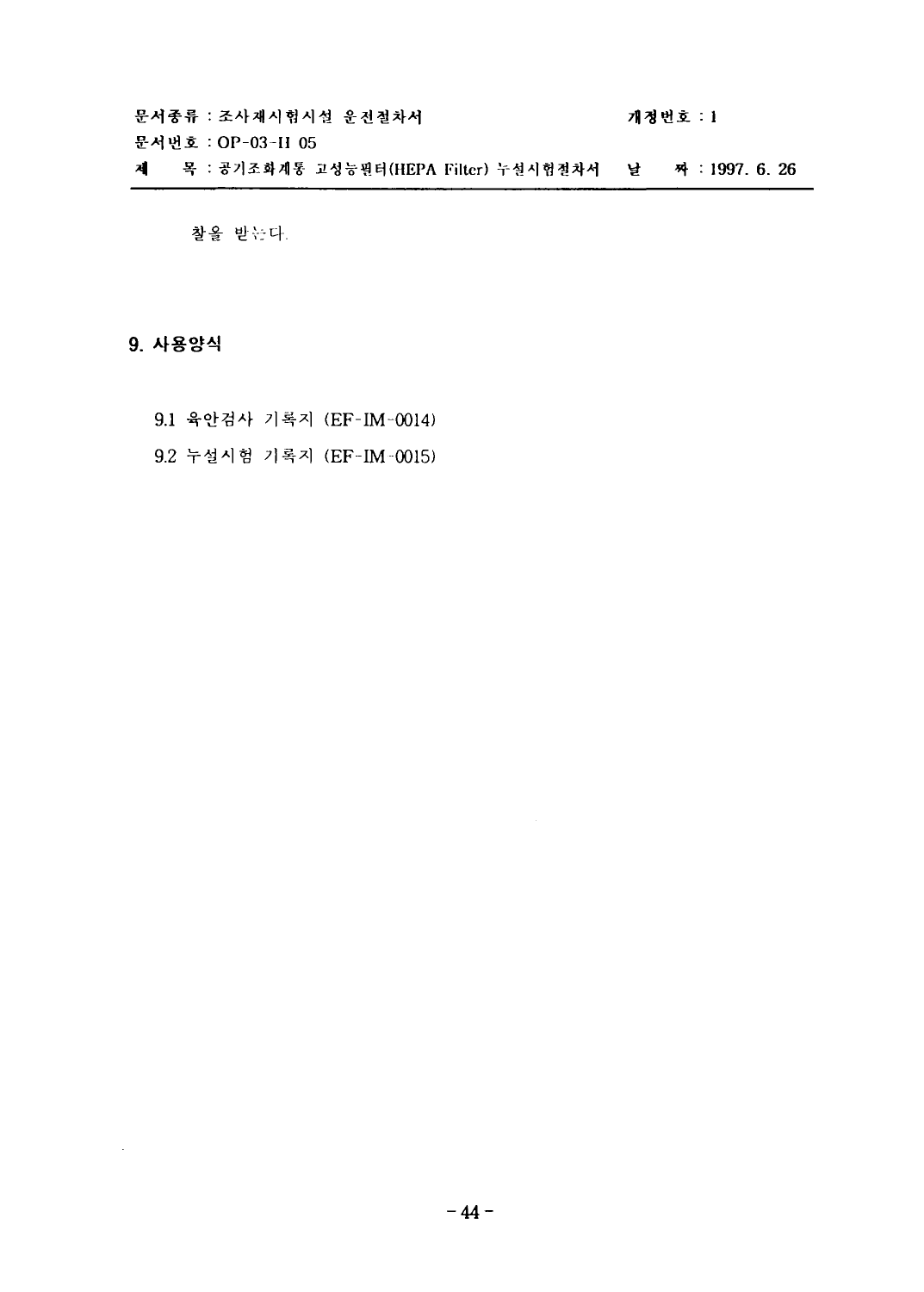| <b>IMEF</b>                                             | 육 안 검 사 기 록 지 |         |     | 기록 번호 |
|---------------------------------------------------------|---------------|---------|-----|-------|
| 필터뱅크번호                                                  |               | 시 험 일 자 |     |       |
| 검 사 자                                                   |               | 입       | 회 자 |       |
| 검 사 항 목                                                 | 판             | 정       | 비   | 고     |
| 1. Mounting frame<br>가) 용접상태<br>나) 재질손상<br>다) 부품연결 및 표면 |               |         |     |       |
| 2. Casing cover<br>가) 고정구 조임상태<br>나) 용접 및 균열상태          |               |         |     |       |
| 3. 고성능 필터<br>가) 오염물 축적<br>(마노메터 △P)                     |               |         |     |       |
| 4. Housing                                              |               |         |     |       |
| 가) 표면의 손상<br>나) 관통부위 밀폐여부                               |               |         |     |       |
| 다) 시료 주입구와 샘플<br>채취구의 적당한 위치                            |               |         |     |       |
| 5. 댐퍼                                                   |               |         |     |       |
| 가) 댐퍼깃의 손상                                              |               |         |     |       |
| 나) 작동상태<br>다) 장치의 조임상태                                  |               |         |     |       |
| 6. 마노메터<br>가) 동작상태                                      |               |         |     |       |

 $EF$ -IM $-0014$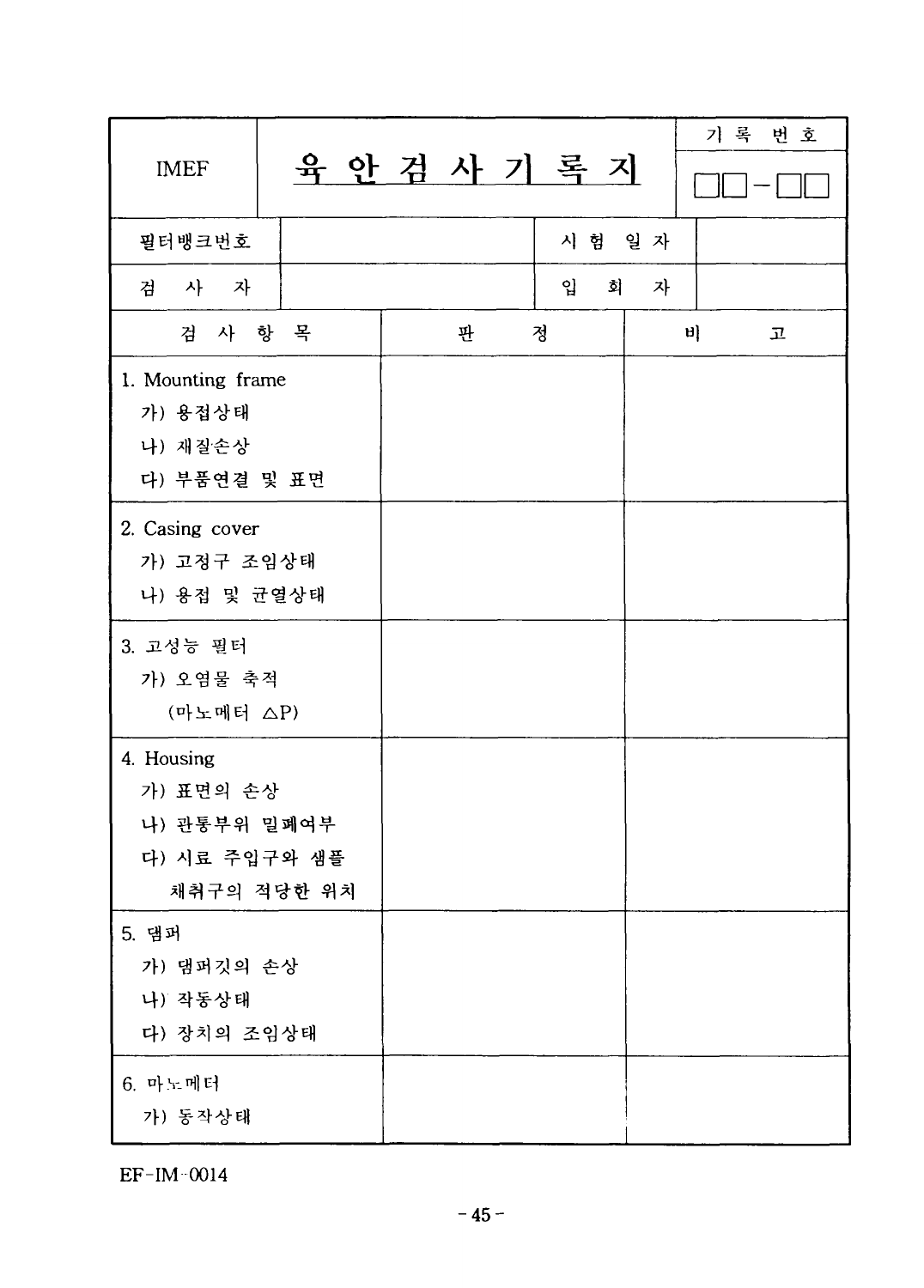EF-IM-0015

| <b>IMEF</b>        |        | 누설 시 험 기 록 지<br>(HEPA FILTER)                           | 기록 번호<br>[H F] |                  |   |      |  |  |  |
|--------------------|--------|---------------------------------------------------------|----------------|------------------|---|------|--|--|--|
| 통<br>계             |        | 날<br>짜<br>배기용 고성능필터                                     |                |                  |   |      |  |  |  |
| 뱅 크 번 호            |        |                                                         |                | 방사선준위            |   | mR/h |  |  |  |
| 입<br>회 자           |        | 확 인 자                                                   |                |                  |   |      |  |  |  |
| $\frac{2}{5}$<br>사 |        | DOP Detector $F - 1000 - DD$                            |                |                  |   |      |  |  |  |
| 가<br>계             |        | DOP Generator F - 1000 - DG                             |                |                  |   |      |  |  |  |
|                    |        | 상 류                                                     | $\mathbf{1}$   | $\boldsymbol{2}$ | 3 | 비 고  |  |  |  |
| 계                  | 1<br>차 | (Cu)                                                    |                |                  |   |      |  |  |  |
|                    |        | 하 류                                                     | $\mathbf{1}$   | $\boldsymbol{2}$ | 3 |      |  |  |  |
| 측                  | 사<br>험 | (Cd)                                                    |                |                  |   |      |  |  |  |
|                    |        | 누설율                                                     |                |                  |   |      |  |  |  |
|                    |        | 상 류                                                     | $\mathbf{1}$   | $\overline{c}$   | 3 |      |  |  |  |
| 농                  | 재      | (Cu)                                                    |                |                  |   |      |  |  |  |
|                    | 시      | 하 류                                                     | $\mathbf{1}$   | $\overline{2}$   | 3 |      |  |  |  |
| $\mathbf E$        | 험      | (Cd)                                                    |                |                  |   |      |  |  |  |
|                    |        | 누설율                                                     |                |                  |   |      |  |  |  |
| 율<br>査             |        | $\eta(\%) = 100 - \left(\frac{100 \cdot Cd}{Cu}\right)$ |                |                  |   |      |  |  |  |
| 산<br>계             |        |                                                         |                |                  |   |      |  |  |  |
| 판<br>정             |        | 효율이 99.97% 이상이면 합격 (합격, 불합격)                            |                |                  |   |      |  |  |  |
| 비                  |        |                                                         |                |                  |   |      |  |  |  |
| 고                  |        |                                                         |                |                  |   |      |  |  |  |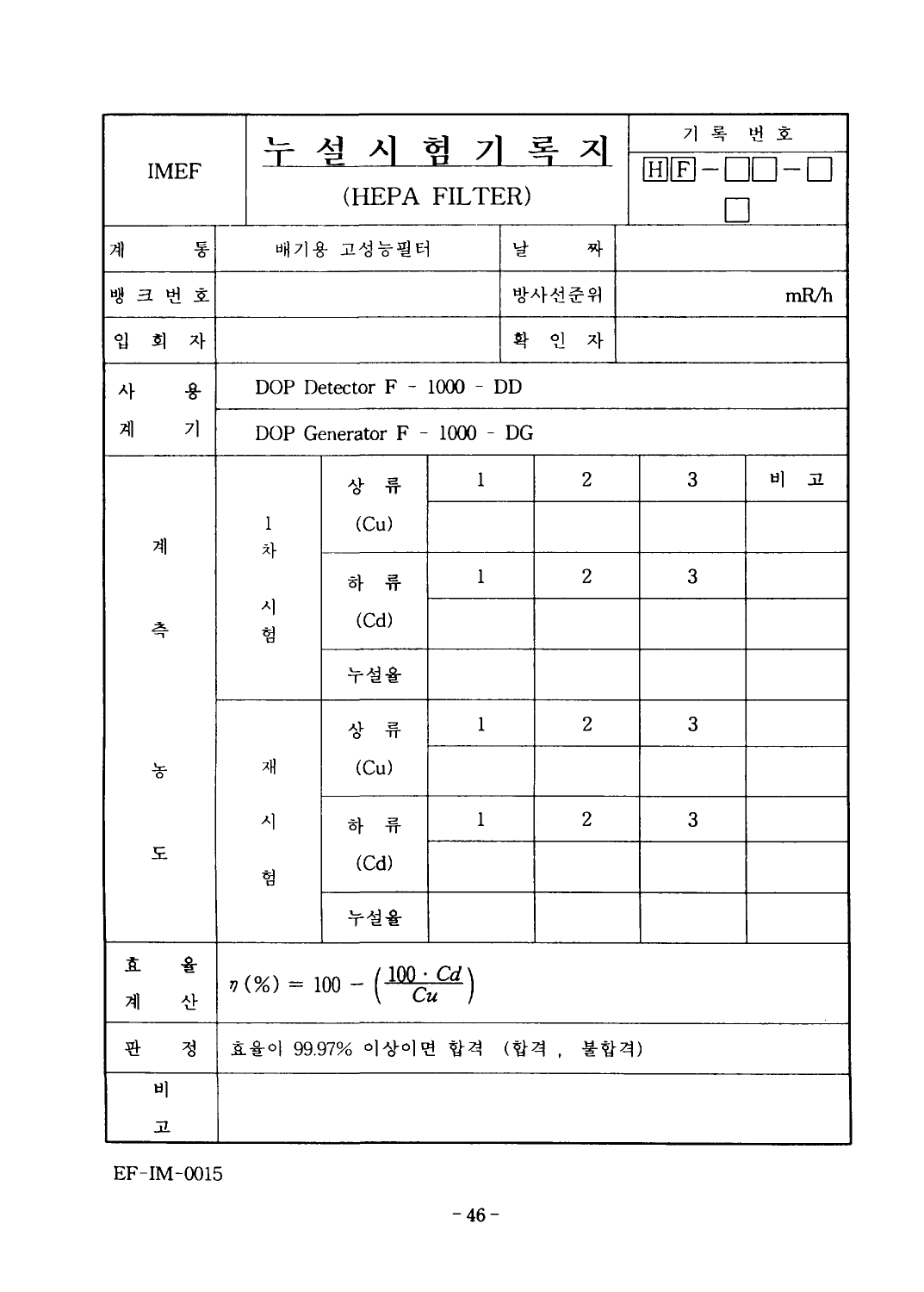| 문서종류 : 조사재시험시설 운전절차서       |  | 개정번호 : 1      |
|----------------------------|--|---------------|
| 문서번호 : OP-03-H 06          |  |               |
| 제 목 : 공기조화계통 활성탄필터 누설시험절차서 |  | 짜 : 1997.6.26 |

#### **1.**

본 절차서는 조사재시험시설의 환기계통에 설치되어 있는 활성탄필터의 누설시험 올 수행하는데 있어 필터의 손상 및 하우징파손 등으로 인한 누설을 사전에 탐지하며 절차에 의한 시험을 성실히 수행하여 방사성 물질이 외부로 누출됨을 방지하기 위한 안전성 확보에 있다.

# **2.**

 $\alpha$ 

조사재시험시설 배기계통에 설치되어 있는 활성탄필터에 적용된다.

## **3.**

- 3.1 ANSI 510 : Testing of nuclear air cleaning system.
- 3.2 REG. GUIDE 1.15 Design, Testing, and maintenance criteria for normal ventilation exhaust system air filtration & adsorption units of Light-Water-Cooled nuclear power plants.
- 3.3 REG. GUIDE 1.52 Design, Testing and Maintenance criteria for post accident Engineered-Safety-Feature atmosphere clean up system air filtration and adsorption units of Light Water-Cooled nuclear power plants.
- 3.5 ERDA 76-21 : Nuclear air cleaning hand book.
- 3.5 ANSI N-509 : Nuclear power plant air cleaning units and components
- 3.6 NUCON H-1000-HD manual
- 3.7 NUCON H-1000-HG manual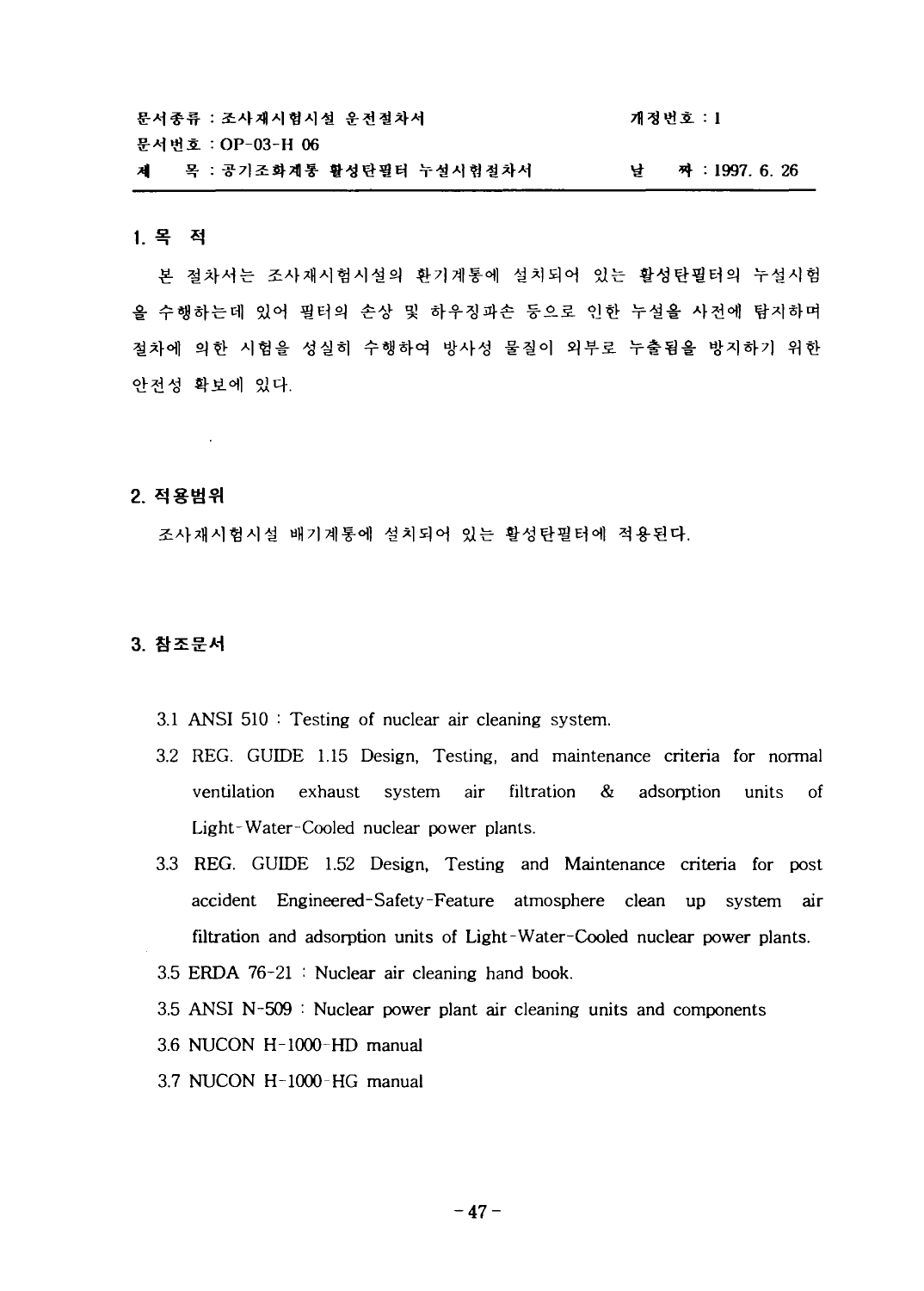문서종류 : 조사재시험시설 운전절차서 개정번호 : 1 문서번호 : OP-03-H 06 제 목 : 공기조화계통 환성탄필터 누설시험철차서 날 짜 : 1997. 6. 26

# **4.**

- 4.1 운영과제 책임자
	- 업무 총괄 감독
- **4.2**
	- 필터 교체후 성능시험 실시 또는 감독
	- 시험기록 작성 및 유지관리
	- 규제기관 검사 담당
- **4.3**
	- 누설시험 입회 확인

# 5. 사용장비 및 준비물

- 5.1 계측기
	- 5.1.1 모 델 : F-1000-HD (up, down stream)
	- 5.1.2 *A^>\ •* NUCLEAR CONSULTING SERVICE, INC.
- 5.2 발생기
	- 5.2.1 *S.* "S : F-1000-HG
	- 5.2.2 제작사 : NUCLEAR CONSULTING SERVICE, INC.
- 5.3 Tracer gas (R11)
- 5.4 공기호스
- **5.5**
- **5.6**
- **5.7**
- **5.8**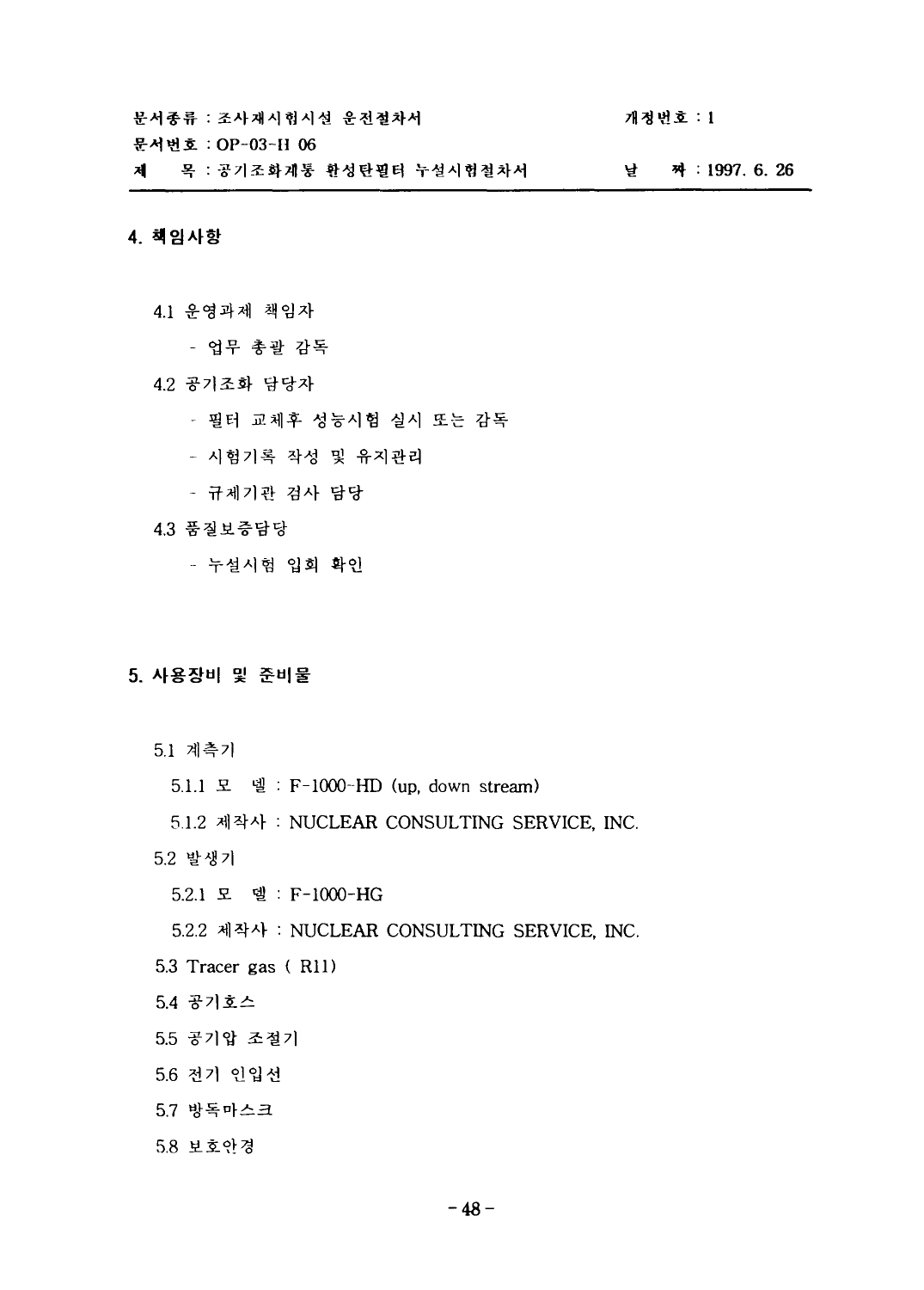개정번호 : 1

문서번호 : OP-03-H 06

제 목 : 공기조화계통 활성탄필터 누설시험절차서 남 **24:1997.6.26** 

#### **6.**

- 6.1 누설시험후 18개월 이내로 한다.
- 6.2 필터교체 및 구조물을 수리하였을 때
- 6.3 환기계통과 관련 있는 지역에서 화재발생, 도장작업,화학성분이 방출되었을 때
- 6.4 Lab.test 시행이 곤란하거나 필터 교체 비용이 시험 비용보다 경제적 임때는 교체한다.
- **6.5 기타 필요하다고 판단될때**

#### 7. 시험점차

- 7.1 시험전에 육안검사를 한다.
- 7.2 계측기 2대 (상류측, 하류측)와 발생기를 시험장소에 진동이 방지되고 수평이 되도록 설치한다.
- 7.3 공기라인을 설치하여 발생기와 연결한다.
- 7.4 전기공급선을 설치하여 계측기와 연결한다.
- 7.5 상류와 하류 시료채취선을 계측기와 덕트에 연결 시킨다.
- 7.6 가스 주입선을 발생기와 덕트에 연결시킨다. (이때 Halide gas를 분사하지 말 것)
- 7.7 계측기 가동
	- 7.7.1 전원 스위치를 켠다.
	- 7.7.2 TEST/CLEAR 스위치는 "CLEAR" 위치에 있어야한다.
	- 7.7.3 계측기의 작동을 안정시키기 위하여 15분이상 예열 시간을 둔다.
	- 7.7.4 FIL 위치에서 Range Switch를 돌려 필라멘트 전압을 체크한다. 이때 전압 은 3.0 ~ 4.0 사이에 있어야 한다.
	- 7.7.5 HV 위치에서 Range Switch를 돌려 고전압 Bias를 체크하다.

(전압은 200V ±10 %)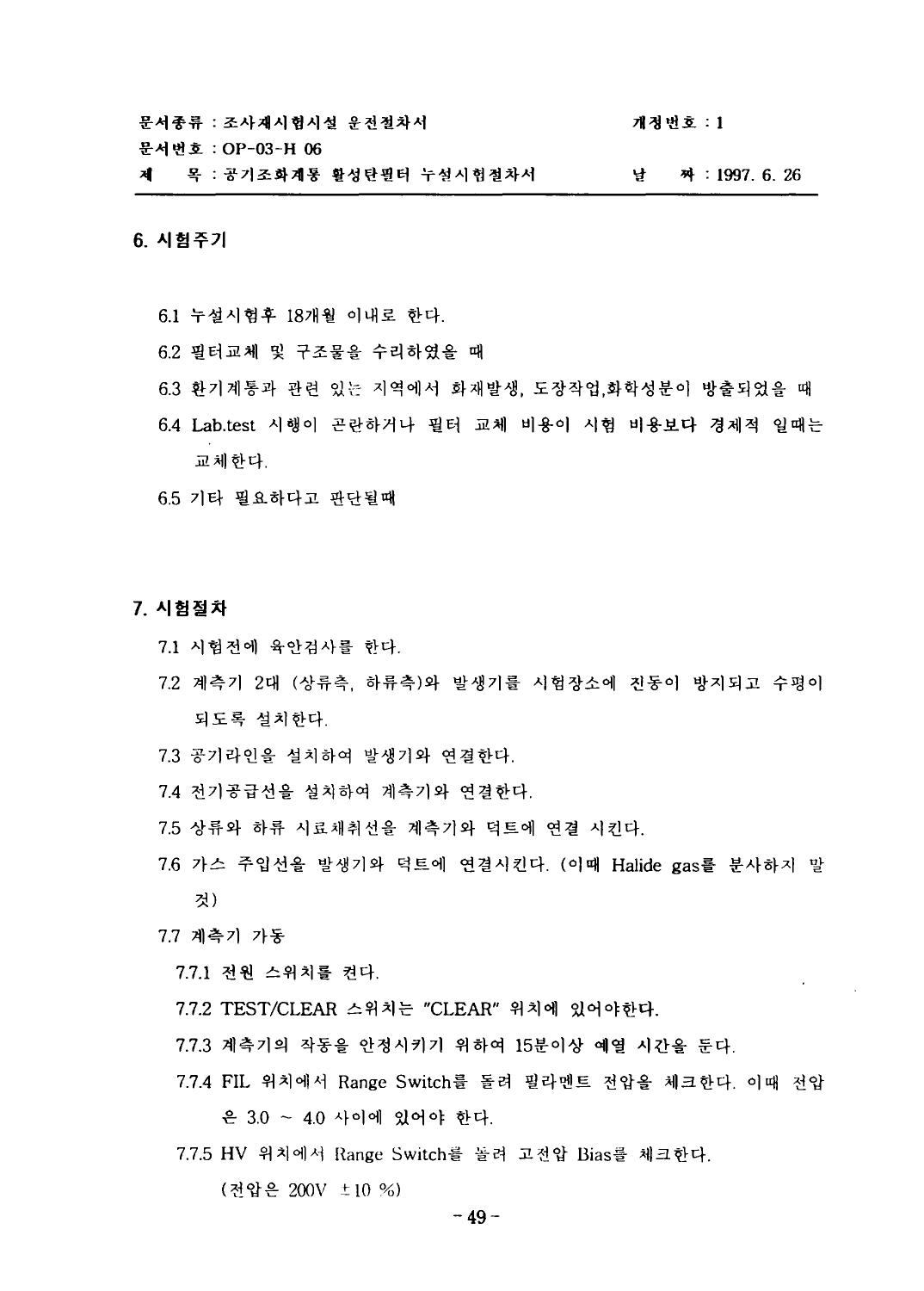| 문서종류 : 조사재시험시설 운전절차서       | 개정번호 : 1      |
|----------------------------|---------------|
| 문서번호 : OP-03-H 06          |               |
| 제 목 : 공기조화계통 활성단필터 누설시험절차서 | 짜 : 1997.6.26 |

- 7.7.6 Range 스위치를 ppb 또는 ppm 위치에 놓고 "ZERO PORT"를 사용하여 "0" 점을 조정한다. LCD clock을 스톱워치로 사용할수 있도록 조정한다.
- 7.8 halide 발생기 가동

7.8.1 압력조절밸브를 열어 압축공기 압력이 약 280 Kpa(50psig) 되게 조정한다. 7.8.2 유량조절밸브를 연다.

- 7.9 위 절차가 완료되면 유량 조절밸브를 서서히 열어 시스템에 필요한 유량으로 가스를 주입 시킨다.
- 7.10 필요한 유량으로 약 10초간 발생후 상류측의 감지기가 최고값에 달했을 때 하 류측의 값을 읽어서 함께 기록한다.
- 7.11 3~ 5회간 반복 측정한다.
- 7.12 다음식에 의하여 각각의 누설율을 계산한다.

 $P$  : penetration rate  $(\%)$ 

 $P = \frac{Cd}{Cu} \times 100$  $Cu : Up - stream concentra tion$ 

 $Cd : Down - stream: concentra tion$ 

7.13 누설율이 규정치에 합격하지 못하면 재시험하고 재시험에도 불합격이면 교체 한다.

8. 주의사항

- 8.1 전기코드 또는 리셉터클은 접지가 있는것을 사용해야 한다.
- 8.2 halide gas 는 인체에 유해하므로 눈, 피부등에 접촉되지 않게 하며, 절대로 흡 입해서는 않된다.
- 8.3 만약 가스가 눈에 들어가면 물로 깨끗이 씻어내고 의사에게 진찰을 받는다.
- 8.4 만약 가스를 흡입하여 정신을 잃는다면 환자를 환기가 잘되는 곳으로 옮기고 인공호흡을 시킨다.

 $-50-$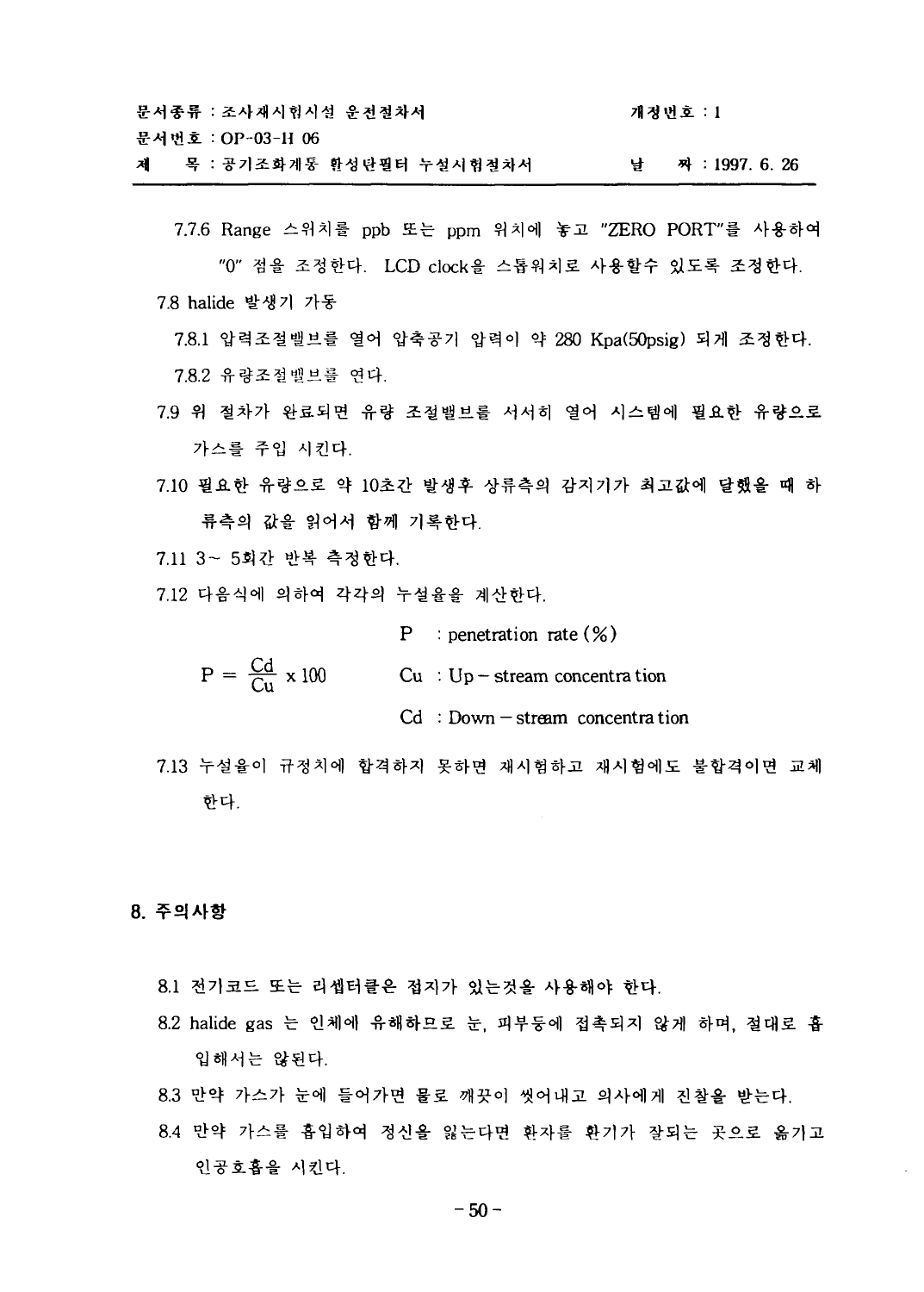| 문서종류 : 조사재시험시설 운전절차서       | 개 저 번 호 : 1   |
|----------------------------|---------------|
| 문서번호 : OP-03-H 06          |               |
| 제 목 : 공기조화계통 활성탄필터 누설시험절차서 | 짜 : 1997.6.26 |

# 9. 사용양식

- 9.1 육안검사 기록지 (EF-IM-0014)
- 9.2 누설시험 기록지 (EF-IM-0016)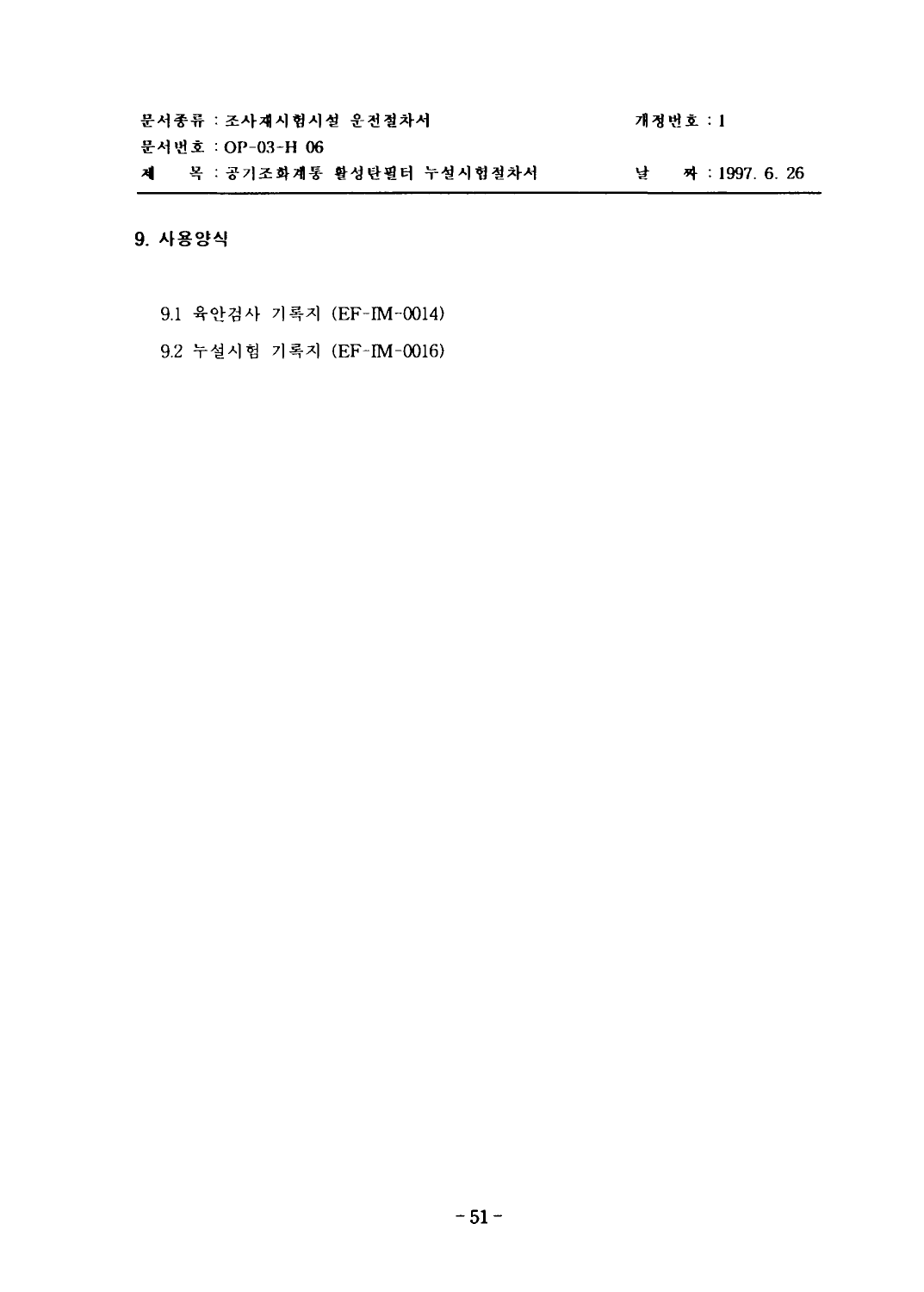| <b>IMEF</b>                                              |             |   | 육 안 검 사 기 록 지 |   | 기록 번호  |
|----------------------------------------------------------|-------------|---|---------------|---|--------|
| 필터뱅크번호                                                   |             |   | 시험 일자         |   |        |
| 검 사 자                                                    |             |   | 입<br>회        | 자 |        |
| 검 사 항 목                                                  |             | 판 | 정             |   | 비<br>고 |
| 1. Mounting frame<br>가) 용접상태<br>나) 재질손상<br>다) 부품연결 및 표면  |             |   |               |   |        |
| 2. Casing cover<br>가) 고정구 조임상태<br>나) 용접 및 균열상태           |             |   |               |   |        |
| 3. 고성능 필터<br>가) 오염물 축적<br>(마노메터 △P)                      |             |   |               |   |        |
| 4. Housing<br>가) 표면의 손상<br>나) 관통부위 밀폐여부<br>다) 시료 주입구와 샘플 | 채취구의 적당한 위치 |   |               |   |        |
| 5. 댐퍼<br>가) 댐퍼깃의 손상<br>나) 작동상태<br>다) 장치의 조임상태            |             |   |               |   |        |
| 6. 마노메터<br>가) 동작상태                                       |             |   |               |   |        |

 $EF$ -IM-0014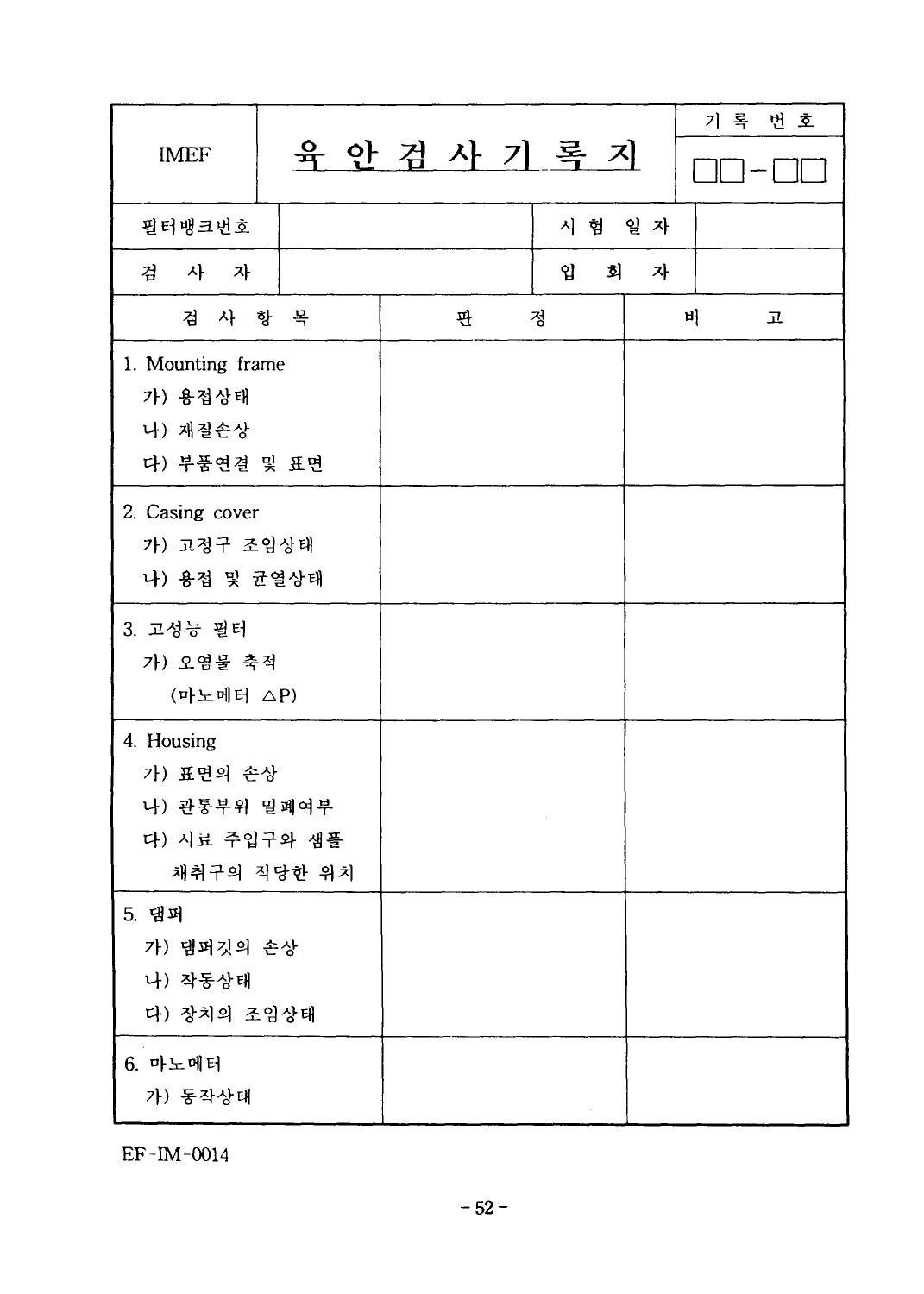$EF$  -IM-0016

|             | <u>누 설 시 험 기 록 지</u>                                    |                               |       |      | 기록 번호   |  |
|-------------|---------------------------------------------------------|-------------------------------|-------|------|---------|--|
| <b>IMEF</b> | (CHARCOAL FILTER)                                       |                               |       |      | $C$ $F$ |  |
| 통<br>계      | 배기용 활성탄필터                                               |                               | 날     | 찌    |         |  |
| 뱅크번호        |                                                         |                               | 방사선준위 |      | mR/h    |  |
| 시 험 자       |                                                         |                               | 입 회 자 |      |         |  |
| 사<br>용      |                                                         | Halide Detector F - 1000 - HD |       |      |         |  |
| 계<br>가      | Halide Generator F - 1000 - HG                          |                               |       |      |         |  |
| 간<br>시      | 상류측                                                     | 하류측                           |       | 누설 율 | 비.<br>고 |  |
| 00:00       |                                                         |                               |       |      |         |  |
| 00:30       |                                                         |                               |       |      |         |  |
| 01:00       |                                                         |                               |       |      |         |  |
| 01:30       |                                                         |                               |       |      |         |  |
| 02:30       |                                                         |                               |       |      |         |  |
| 03:00       |                                                         |                               |       |      |         |  |
| 03:30       |                                                         |                               |       |      |         |  |
| 05:00       |                                                         |                               |       |      |         |  |
| 05:30       |                                                         |                               |       |      |         |  |
| 06:00       |                                                         |                               |       |      |         |  |
| 합<br>계      |                                                         |                               |       |      |         |  |
| 율<br>효      |                                                         |                               |       |      |         |  |
| 산<br>계      | $\eta (%) = 100 - \left(\frac{100 \cdot Cd}{Cu}\right)$ |                               |       |      |         |  |
| 정<br>판      | 효율이 99.95% 이상이면 합격 (합격, 불합격)                            |                               |       |      |         |  |
| H           |                                                         |                               |       |      |         |  |
| 고           |                                                         |                               |       |      |         |  |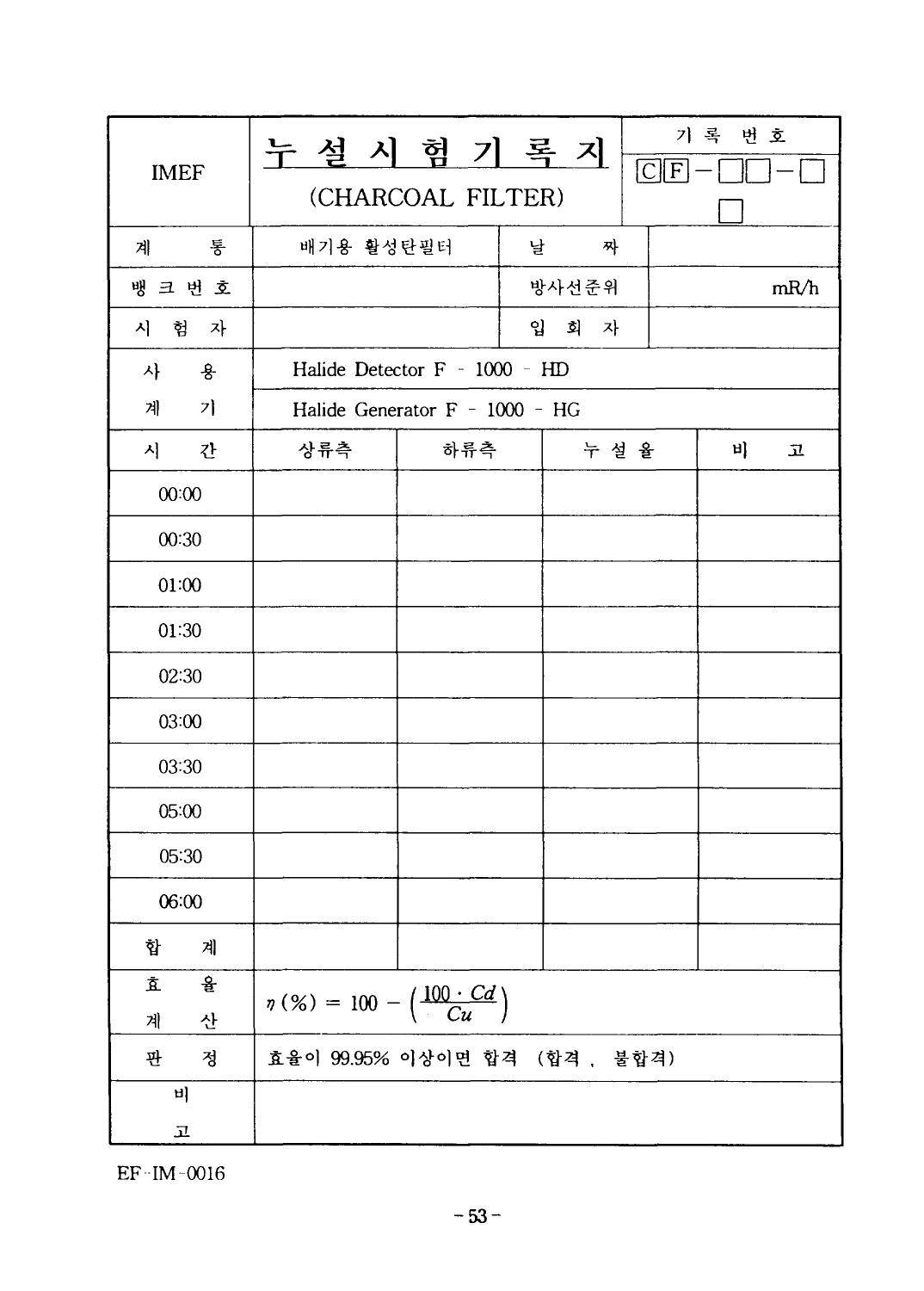문서종류 : 조사재시험시설 운전절차서 개정번호 : 1 문서번호 : OP-03-H 07 제 목 : 공기조화계통 방사성필터(HEPA & CHARCOAL Filter) 교체절차서 날 짜 : 1997. 6. 26

#### 1. 목 적

본절차서는 조사재시험시설의 방사선안전관리 규정에 의하여 제한구역(8000구역)으 로 지정되어 있는 배풍실에서 방사성필터(HEPA & CHARCOAL Filter)의 교체작업을 절차에 따라 안전하게 수행하기 위함이다.

#### 2. 적용범위

조사재시험시설 배풍실에 설치되어 있는 방사성필터(HEPA & CHARCOAL Filter) 에 적용된다.

#### 3. 참조문서

3.1 ERDA76-21: Nuclear Air Cleaning Hand Book

# 4. 책임사항

4.1 조사재시험시설 운영과제 책임자

- 업무 총괄 감독

4.2 공기조화 담당자

- 필터 교체 또는 외부용역 감독

4.3 방사선안전관리 담당자

○ 교체시 방사성 오염 체크

- 작업자의 안전관리

4.4 품질보증담당

필터교체 입회 확인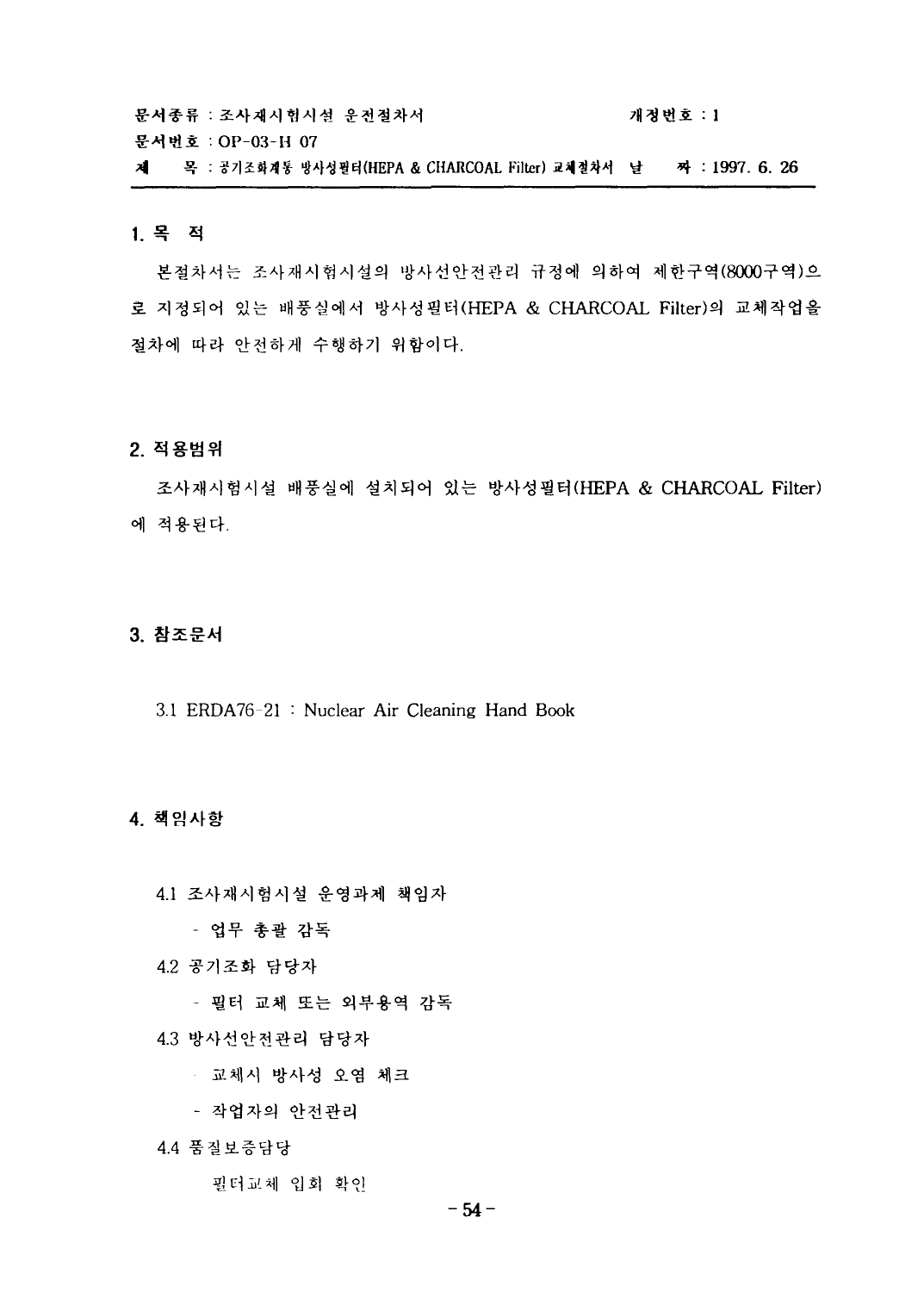$\epsilon$ 

문서번호: OP-03-H 07

제 목 : 공기조화계동 방사성필터(HEPA & CHARCOAL Filter) 교체절차서 날 짜 : 1997. 6. 26

# 5. 사용장비 및 준비물

- 5.1 장비
	- 5.1.1 비닐 접착기
	- 5.1.2 필터 교체용 지그
	- 5.1.3 감마선 모니터(휴대용)
- 5.2 준비물
	- 5.2.1 개인 방사선측정기 : TLD badge, pocket dosimeter
	- 5.2.2 비닐
	- 5.2.3 알콜 또는 아세톤
	- 5.2.4 면장갑
	- 5.2.5 수술용 장갑
	- 5.2.6 면 방호복
	- 5.2.7 타이백 방호복
	- 5.2.8 타이백 덧신
	- 5.2.9 천 테이프, 비닐테이프
	- 5.2.10 라텍스
	- 5.2.11 제염지
	- 5.2.12 폐기물 수집통
	- 5.2.13 비닐 백
	- 5.2.14 공기 호흡장비 일체 ( 방독면, 마스크)
	- 5.2.15 커터

# 6. 점검 및 준비사항

61 출입절차

6.1.1 타이백 방호복을 입는다.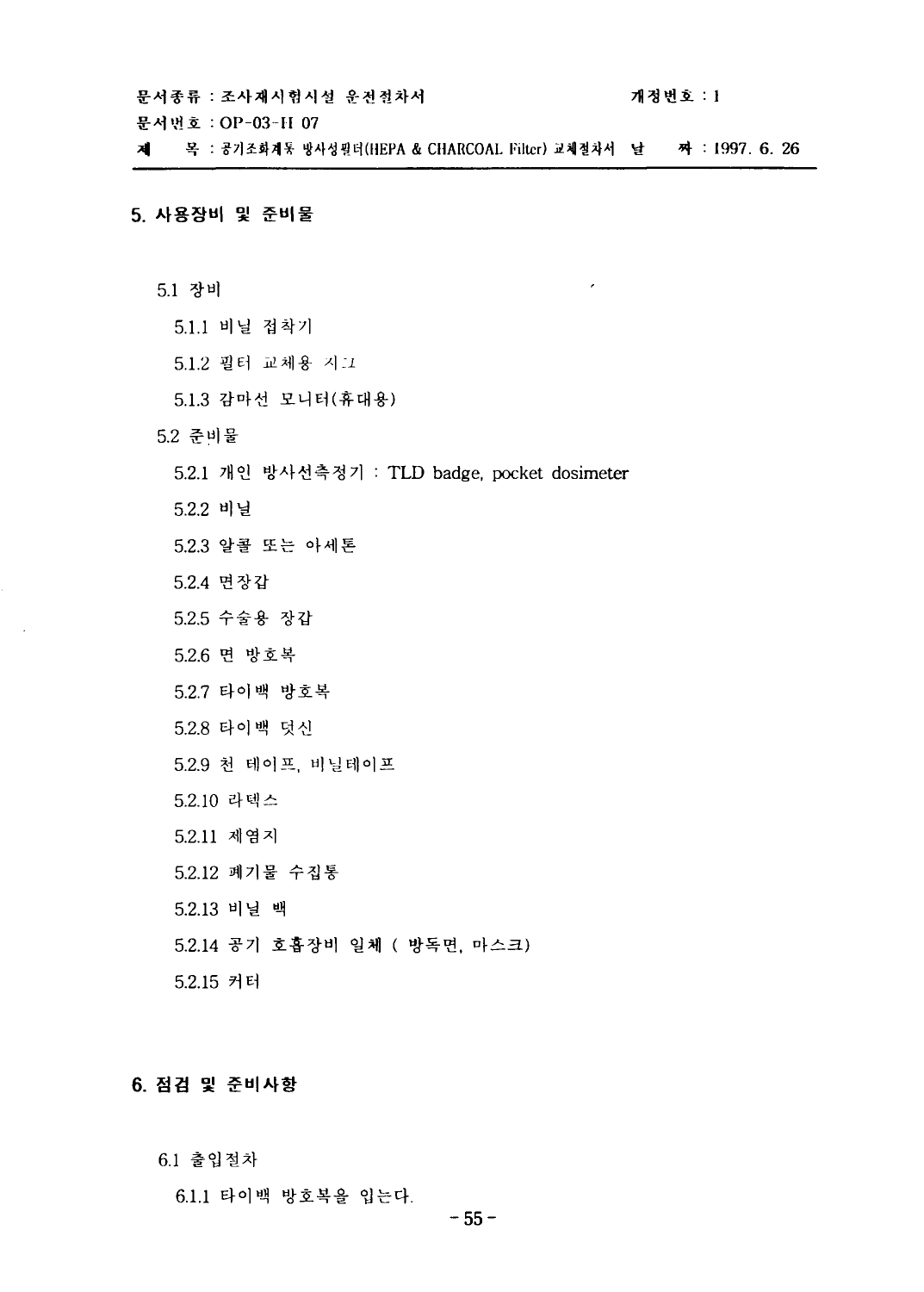개정번호 : 1 문서종류 : 조사재시험시설 운전절차서 문서번호 : OP-03-H 07

목 : 공기조화계통 방사성필터(HEPA & CHARCOAL Filter) 교체절차서 \_날 \_\_\_ 짜 : 1997. 6. 26 zi.

6.1.2 비닐장갑을 끼고 방호복 소매끝이 장갑속에 여미어 들어가게 한다. 6.1.3 방호화를 신는다. 6.1.5 덧신을 신은후 발목끝이 덧신에 여미어 들어가게 한다. 6.1.5 개인 호흡장비를 착용한다. 6.1.6 호흡장비에 대한 안전검사를 한다. 6.1.7 타이백에 부착된 모자를 쓴다. 6.1.8 비닐장갑의 파열을 막기위해 면장갑을 낀다.

6.1.9 노출부위 여부를 검사한 후에 천테이프로 밀봉한다.

#### 7. 교체작업절차

7.1 작업절차

- 7.1.1 필터뱅크 바닥에 비닐 또는 라텍스를 씌운다.
- 7.1.2 필터 전후 댐퍼를 모두 닫는다.
- 7.1.3 케이싱에 부착되어 있는 4개의 너트를 풀어 커버를 연다.
- 7.1.4 필터 지그를 설치한다.
- 7.1.5 air cock을 연다.
- 7.1.6 필터셀(Cell)에 설치되어 있는 비닐백을 뒤로 후퇴시킨다.

7.1.7 비닐백을 잡고 cell 내부에 있는 필터를 잡아당겨 뒤로 후퇴시킨다.

- 7.1.8 필터와 케이싱 사이의 비닐백을 접착한다.
- 7.1.9 접착부분의 비닐백을 가위로 자른다.
- 7.1.10 케이싱 외부 gloove에 절단하고 남은 비닐백을 뒤로 후퇴시킨다.
- 7.1.11 새 필터를 새 비닐백 속에 넣어 second gloove에 끼운다.
- 7.1.12 새 비닐백 sleeve 부분에 손을 집어 넣고 기존 비닐백을 이설한다.
- 7.1.13 기존 비닐백이 담긴 sleeve를 접착한다.
- 7.1.14 새 비닐백에 넣어진 필터를 케이싱 내부에 장착시킨다.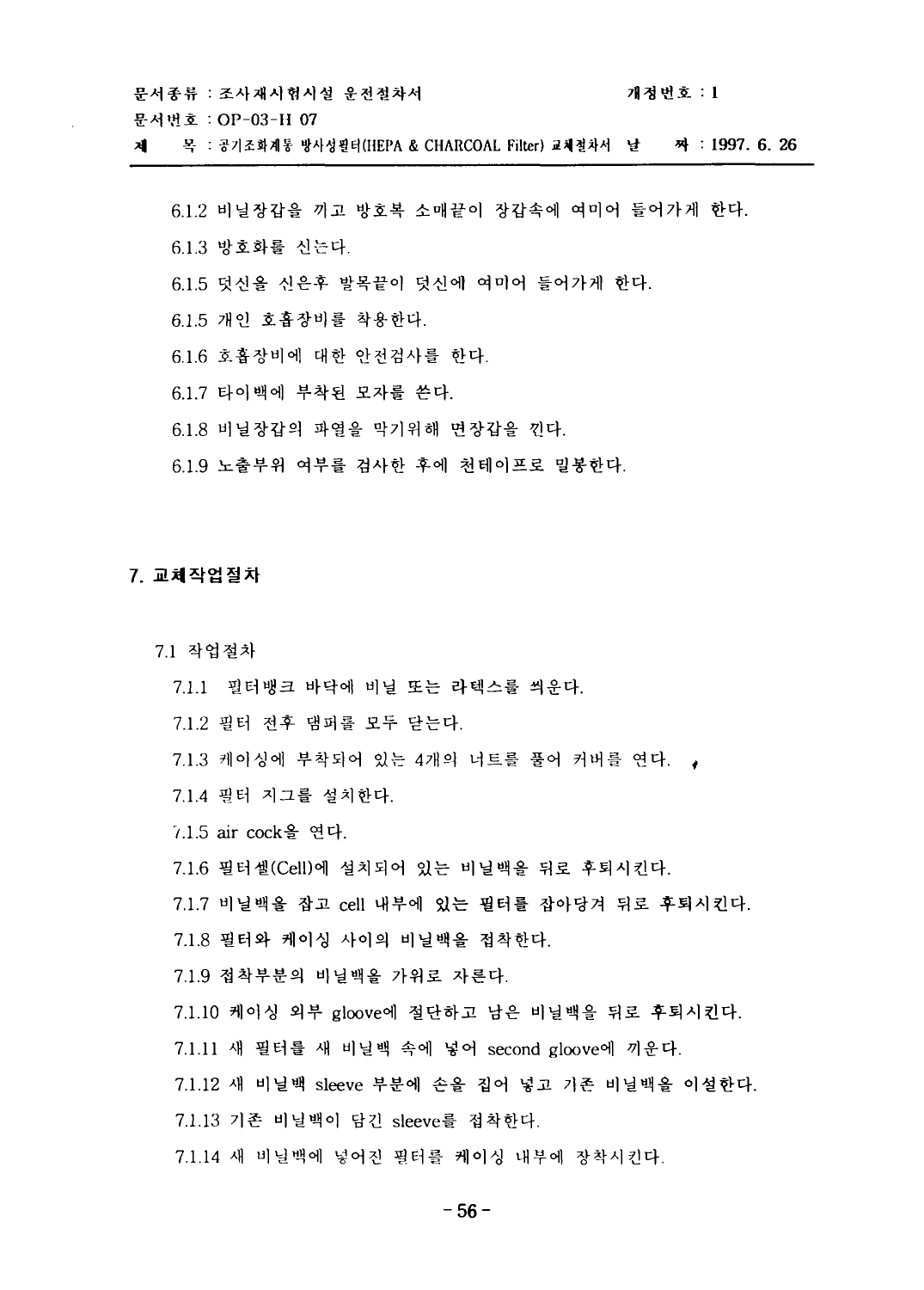문서번호 : OP-03-H 07

제 목 : 공기조화계통 방사성필터(HEPA & CHARCOAL Filter) 교체정차서 남 - 짜 : 1997, 6, 26

7.1.15 지그를 철수한다.

- 7.1.16 비닐백을 잘 접고 케이싱 커버를 닫는다.
- 7.1.17 air cock을 닫는다.
- 7.1.18 필터뱅크 전후의 댐퍼를 모두 연다.
- 7.1.19 교환된 필터는 비닐백으로 이중포장해서 완전히 밀봉한다.
- 7.1.20 박스에 넣어 완전히 밀폐되게 포장한다.
- 7.1.21 안전관리 요원이 작업장소 방사선 준위를 측정한다.
- 7.1.22 비닐 또는 라텍스를 제거한다.
- 7.1.23 누설시험을 HEPA, CHARCOAL 필터절차서(OP-03-H05, OP 03-H06)에 따라 실시한다.

7.2 교체후 절차

- 7.2.1 면장갑을 뒤집어 벗는다.
- 7.2.2 타이백 방호복에 부착된 모자를 벗는다.
- 7.2.3 개인 호흡장비를 벗는다.
- 7.2.5 덧신을 뒤집어 벗는다.
- 7.2.5 방호화를 벗는다.
- 7.2.6 수술용 장갑을 뒤집어 벗는다.
- 7.2.7 타이백 방호복을 상의부분부터 뒤집어서 둥글게 접으면서 벗는다.
- 7.2.8 제염을 필요로 하는 장비 및 소모품들은 비닐로 밀봉한다.

#### 8. 작업시 주의사항

- 8.1 작업전에 안전 및 보호장비의 준비상태를 확인한다.
- 8.2 출입 가능 범위 및 작업 가능 시간을 정하고 허용 작업시간 이내에 작업을 종 결한다.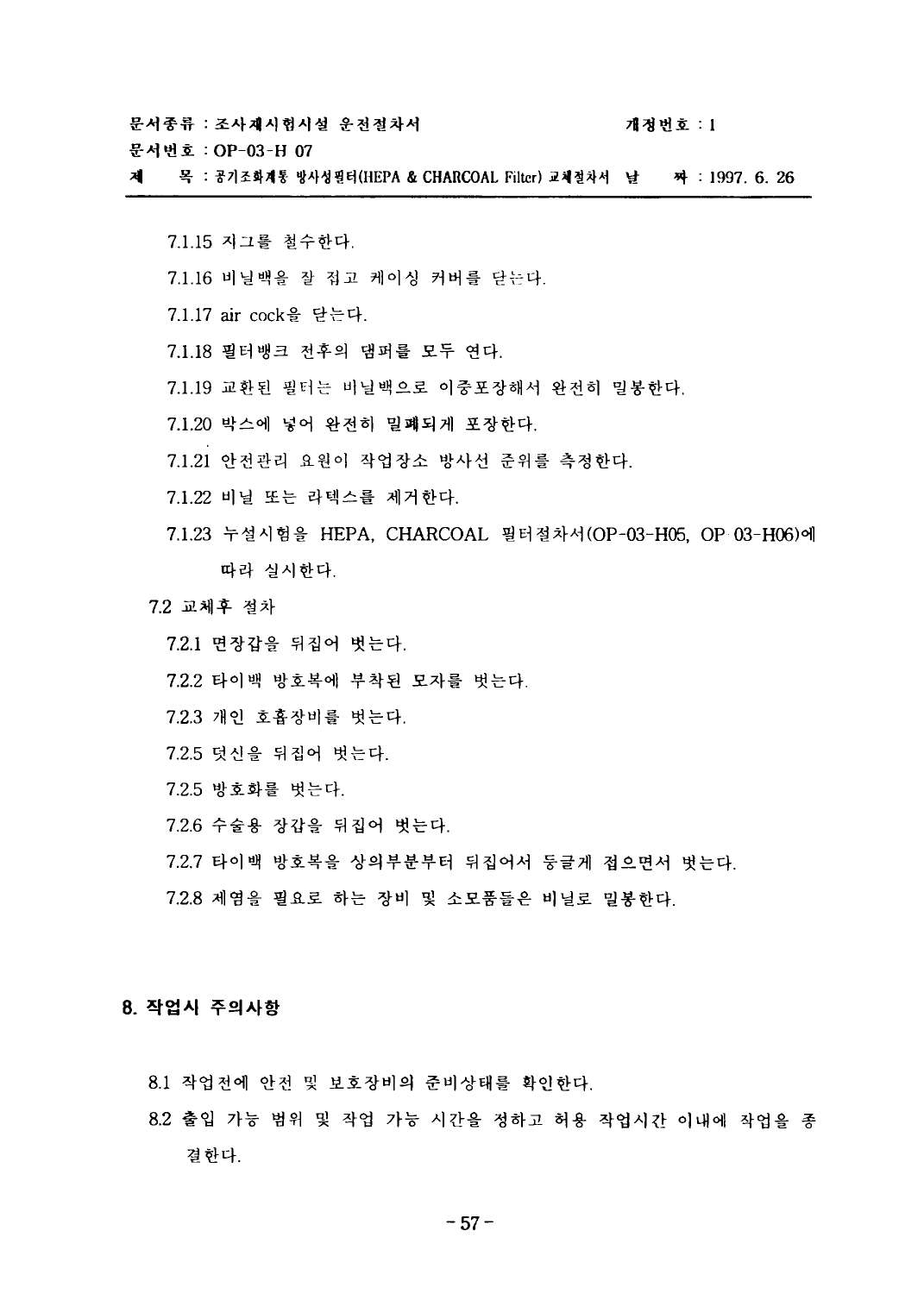문서종류 : 조사재시험시설 운전절차서 개정번호 : 1 문서번호 : OP-03-11 07 목 : 공기조화계통 방사성필터(HEPA & CHARCOAL Filter) 교체절차서 날 짜 : 1997. 6. 26 제

# 9. 비상사태 발생시 처리사항

- 9.1 필터 교체중에 비상사태가 발생하면 다음 절차에 의하여 조치 하여야 한다.
	- 9.1.1 작업 책임자는 비상사태임을 작업 종사자에게 알리고 이에 적절한 응급조 치를 취한다. 만약 작업책임자가 그임무를 수행하지 못할 상황에서는 방사 선 안전관리요원이 이를 대신한다.
	- 9.1.2 작업 책임자는 비상사태의 내용 및 웅급조치 상황을 관련 부서장에게 보고 한다.

9.1.3 최종 안전조치를 한다.

10. 사용 양식

10.1 필터 교체 기록지 (EF-IM-0017)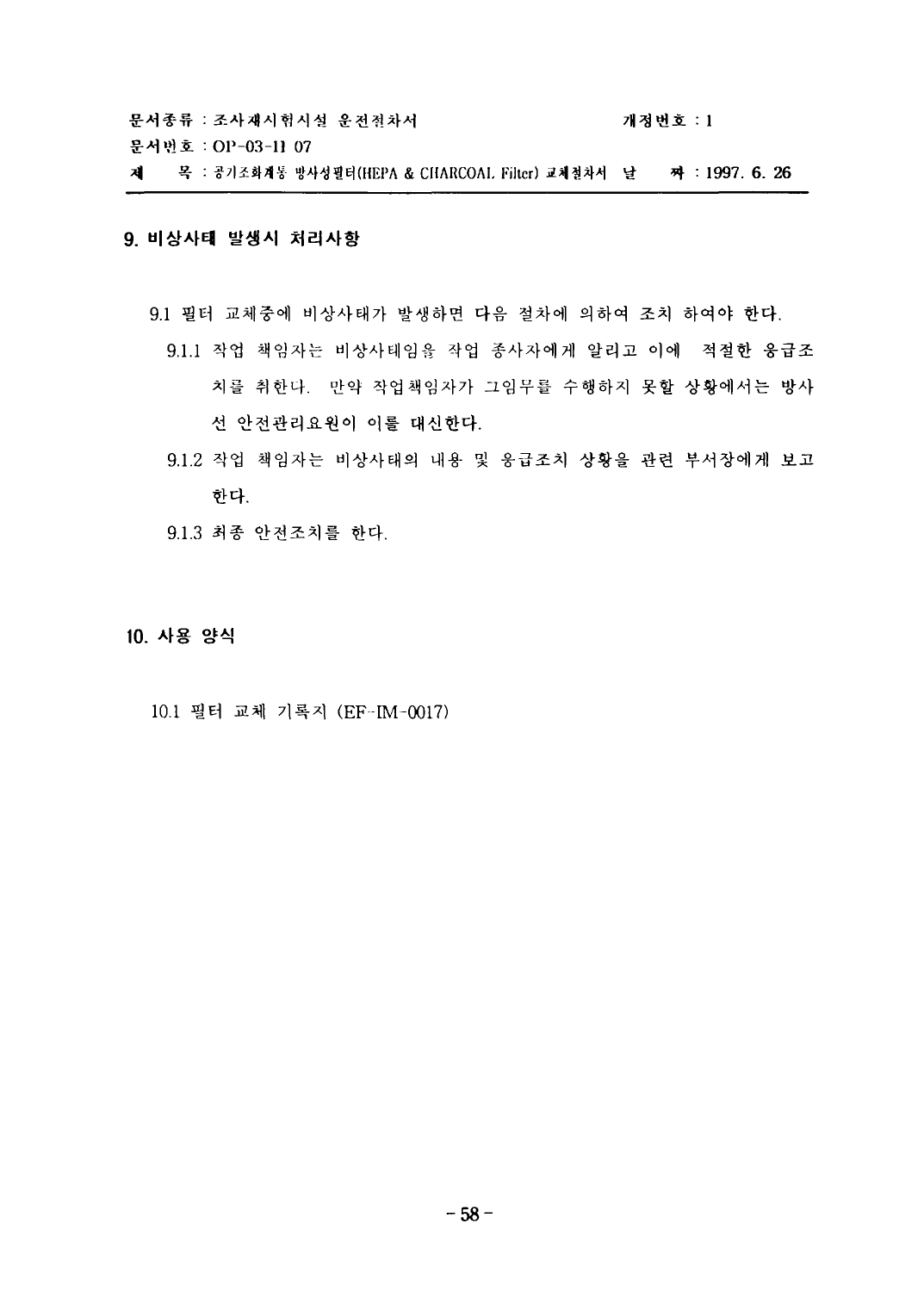| <b>IMEF</b>       |               | 기록 번호    |       |     |  |
|-------------------|---------------|----------|-------|-----|--|
|                   | 필 터 교 체 기 록 지 |          |       |     |  |
| 필터뱅크번호            |               | 필터교체수량   | 교 체 일 | 비 고 |  |
|                   | <b>HEPA</b>   | CHARCOAL |       |     |  |
|                   |               |          |       |     |  |
|                   |               |          |       |     |  |
| $\bullet^\bullet$ |               |          |       |     |  |
|                   |               |          |       |     |  |
|                   |               |          |       |     |  |
|                   |               |          |       |     |  |
|                   |               |          |       |     |  |
|                   |               |          |       |     |  |
|                   |               |          |       |     |  |
|                   |               |          |       |     |  |
|                   |               |          |       |     |  |
|                   |               |          |       |     |  |
|                   |               |          |       |     |  |
|                   |               |          |       |     |  |

EF-IM-0017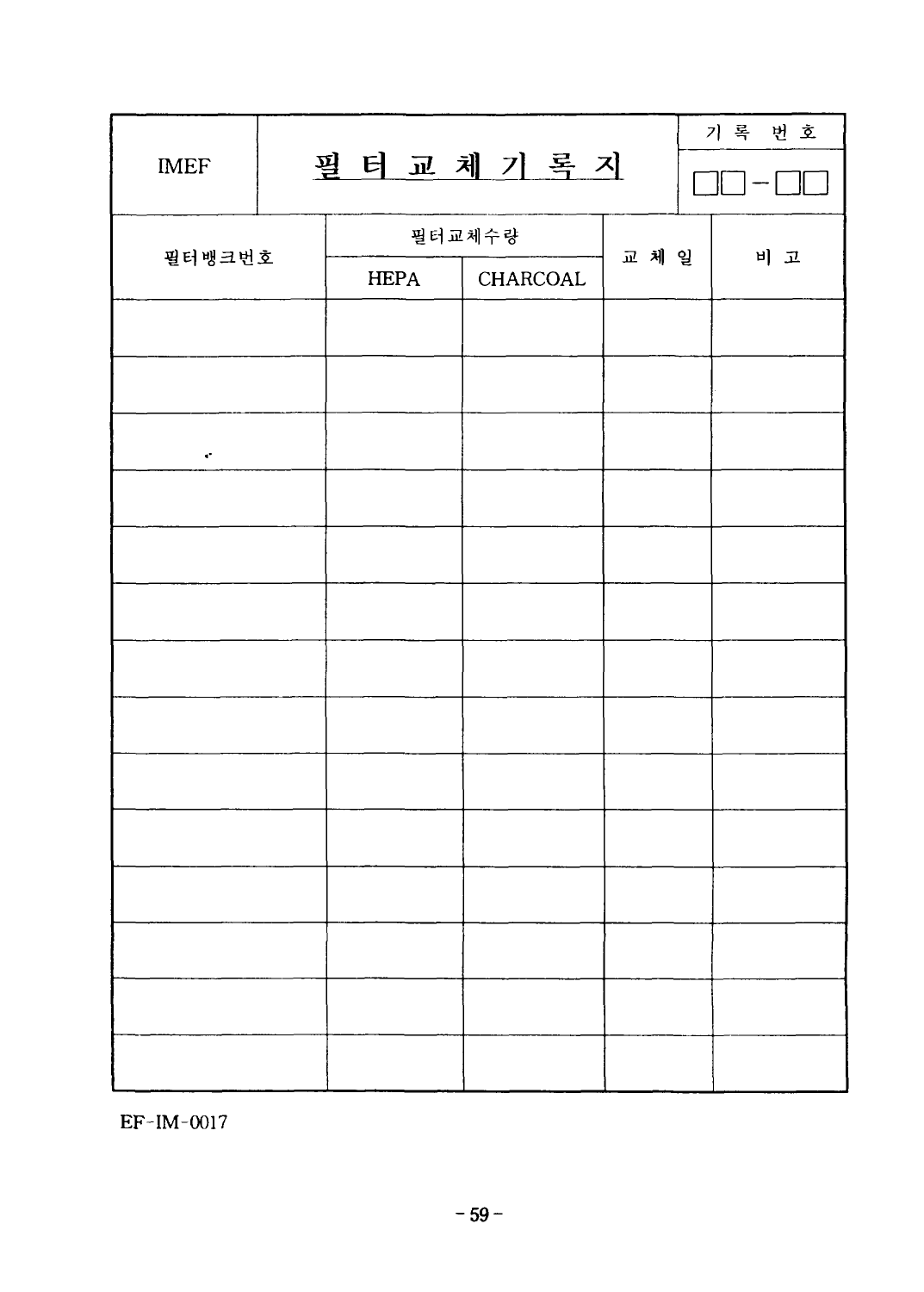**m.**

조사재시험시설의 공기조화시스템은 공기여과기, 가습기, 공기냉각기 및 가열기, 송 풍기, 덕트 등으로 이루어져 있다.

각각의 항목에 대한 설계 사양과 관련하여 검토 및 그에 따른 여러가지 절차서를 작성하여 조사재시험시설 공기조화계통의 원활한 운전에 만전을 기하였다.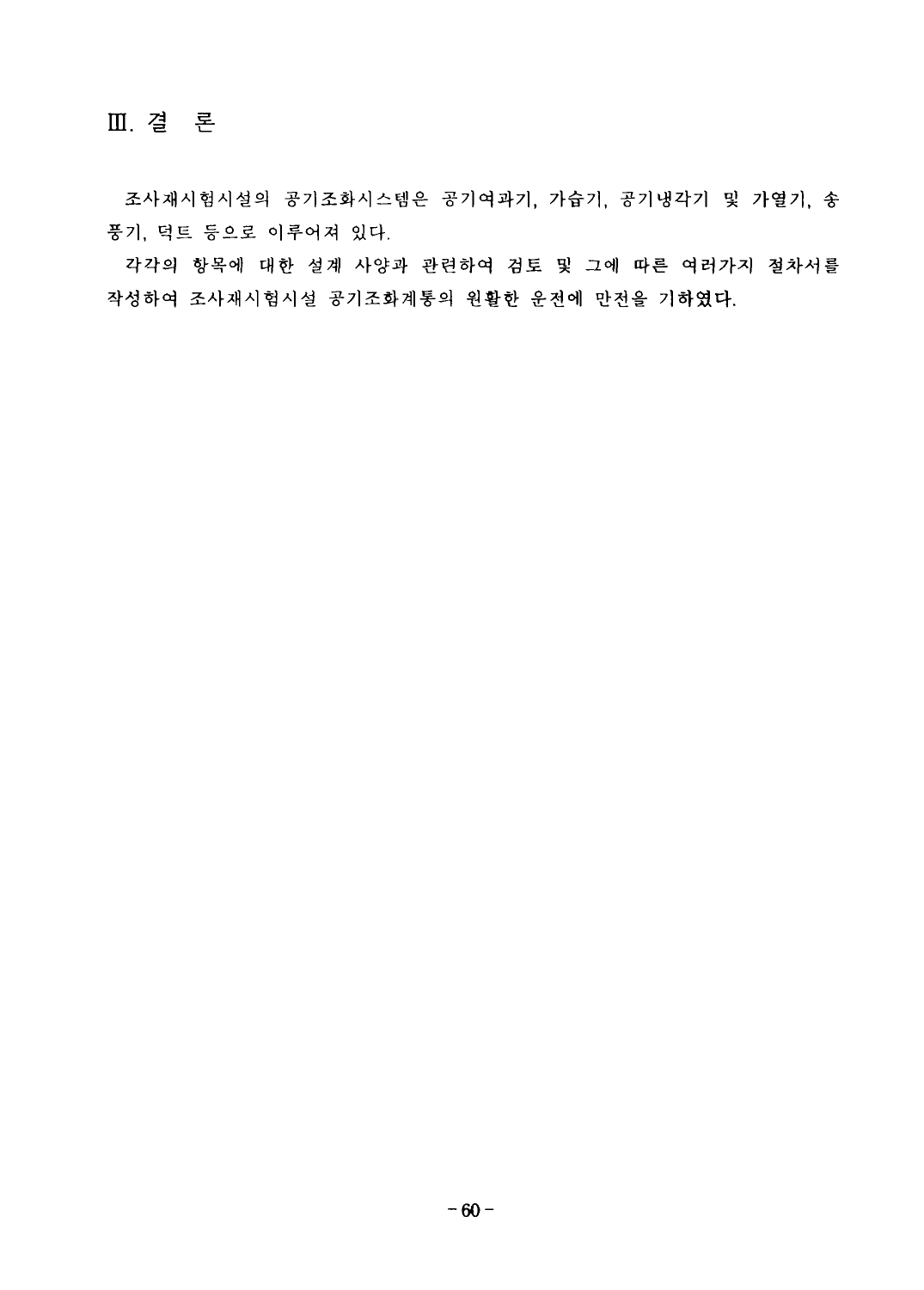|                                                                                                                                                                                                                                                                      |                      | 지<br>서           | 정 보 양     | 싀         |     |         |  |  |
|----------------------------------------------------------------------------------------------------------------------------------------------------------------------------------------------------------------------------------------------------------------------|----------------------|------------------|-----------|-----------|-----|---------|--|--|
| 수행기관 보고서번호<br>위탁기관 보고서번호<br>표준보고서번호<br>INIS 주제코드                                                                                                                                                                                                                     |                      |                  |           |           |     |         |  |  |
|                                                                                                                                                                                                                                                                      | KAERI/TR-873/97      |                  |           |           |     |         |  |  |
| 제목 / 부제                                                                                                                                                                                                                                                              |                      |                  |           |           |     |         |  |  |
|                                                                                                                                                                                                                                                                      | 조사재시험시설 공기조화계통 운전절차서 |                  |           |           |     |         |  |  |
| 연구책임자 및 부서명<br>백 상 열 (조사재시험시설운영)<br>(TR, AR인 경우 주저자)                                                                                                                                                                                                                 |                      |                  |           |           |     |         |  |  |
| 연구자 및 부서명                                                                                                                                                                                                                                                            |                      |                  |           |           |     |         |  |  |
| 박대규, 안상복, 주용선(조사재시험시설운영)                                                                                                                                                                                                                                             |                      |                  |           |           |     |         |  |  |
| 발행지                                                                                                                                                                                                                                                                  | 대 전                  | 발행기관             | 한국원자력연구소  |           | 발행일 | 1997.6. |  |  |
| 페이지                                                                                                                                                                                                                                                                  | p. 60                | 도<br>$\mathbf H$ | 유(ㅇ) 무( ) | $\exists$ | 가   |         |  |  |
| 참고사항                                                                                                                                                                                                                                                                 |                      |                  |           |           |     |         |  |  |
| 비밀여부                                                                                                                                                                                                                                                                 |                      |                  |           | 보고서 종류    |     | 기술 보고서  |  |  |
| 연구위탁기관                                                                                                                                                                                                                                                               |                      |                  |           | 계약번호      |     |         |  |  |
| 초록 (300단어 내외)                                                                                                                                                                                                                                                        |                      |                  |           |           |     |         |  |  |
| 이 절차서는 조사재시험시설 공기조화계통 운전절차서이다. 조사재시험시설 공기조화<br>설비의 일반적인 운전 절차 및 시험 방법들이 기술되어졌다.<br>그 절차서는 다음과 같다.<br>1. 공기조화계통 운전절차서<br>2. 공기조화계통 관리지침<br>3. 공기조화계통 유지보수절차서<br>4. 공기조화계통 풍속 및 풍량측정절차서<br>5. 공기조화계통 고성능필터 누설시험절차서<br>6. 공기조화계통 활성탄필터 누설시험절차서<br>7. 공기조화계통 방사성필터 교체절차서 |                      |                  |           |           |     |         |  |  |
| 주제명 (10단어 내외)                                                                                                                                                                                                                                                        |                      |                  |           |           |     |         |  |  |
| 공기조화계통, 운전절차서, 풍량, 측정, 교성능필터, 활성탄필터                                                                                                                                                                                                                                  |                      |                  |           |           |     |         |  |  |

\_\_\_\_\_\_\_\_\_\_\_